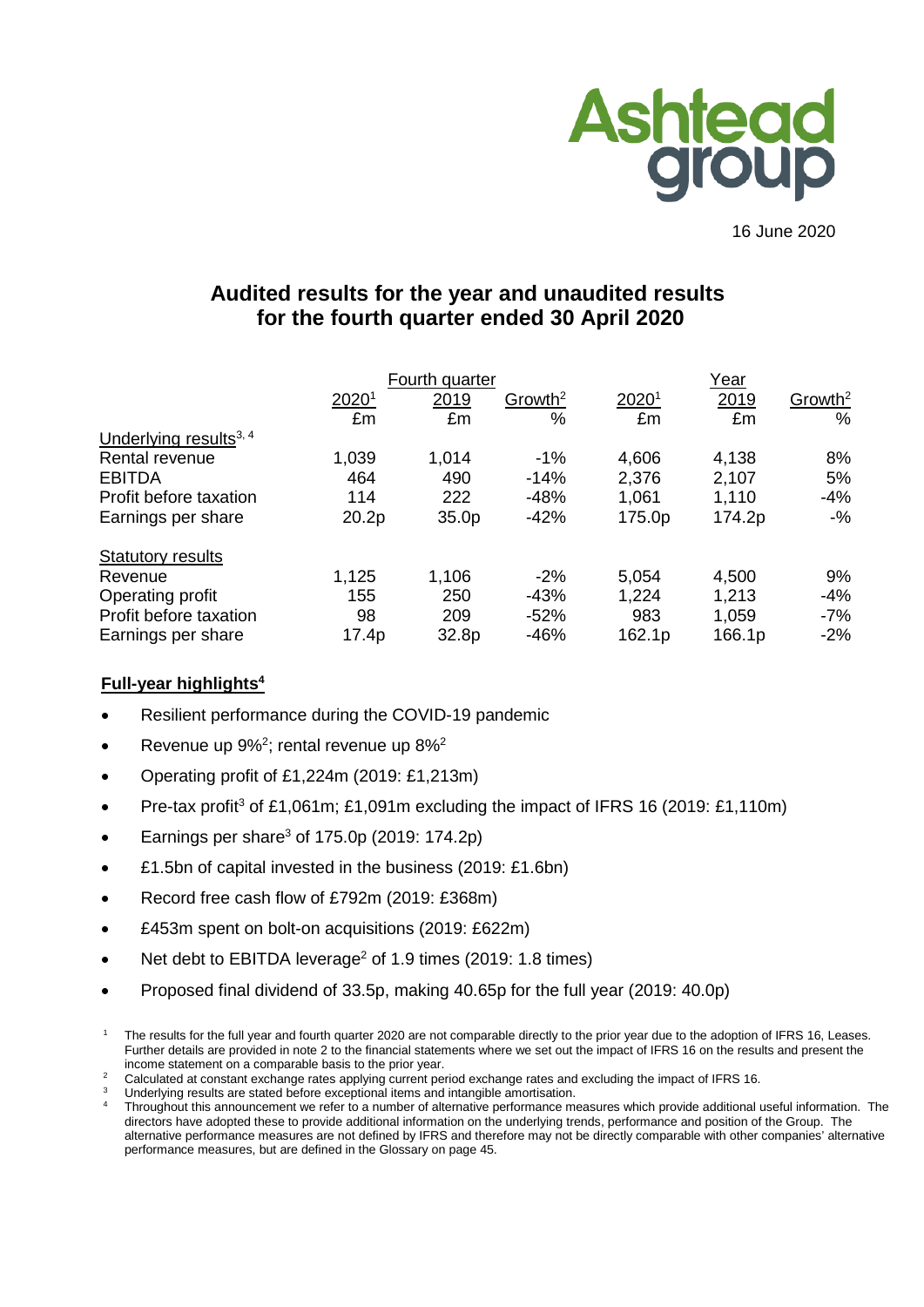### **Ashtead's chief executive, Brendan Horgan, commented:**

"I am extraordinarily proud of, and grateful for, our team members and their response during a time when our communities were in need. All levels of the organisation quickly adapted our operations to continue servicing our customers while keeping our leading value of safety at the forefront of all we do.

While no one could have foreseen the global impact of COVID-19, our business model and capital structure are designed to withstand the cyclical nature of some of our end markets. We took prompt actions to optimise cash flow, reducing capital expenditure and operating costs, and strengthen further our liquidity position. In these unprecedented times, the results of our longterm strategy to mature our business through diversity and scale came through in our performance.

Looking forward, I am certain these swift actions combined with the strength of our cash flow and balance sheet will serve the Group well. The diversity of our products, services and end markets coupled with ongoing structural change opportunities put the Board in a position of confidence to look to the coming year as one of strong cash generation and strengthening our market position. Based on this confidence, the Board has decided to maintain its progressive dividend policy and to recommend a final dividend of 33.5p."

#### Contacts:

| Will Shaw       | Director of Investor Relations | +44 (0)20 7726 9700  |
|-----------------|--------------------------------|----------------------|
| Neil Bennett    | Maitland/AMO                   | +44 (0) 20 7379 5151 |
| James McFarlane | Maitland/AMO                   | +44 (0)7584 142 665  |

Brendan Horgan and Michael Pratt will hold a conference call for equity analysts to discuss the results and outlook at 11am on Tuesday, 16 June 2020. The call will be webcast live via the Company's website at [www.ashtead-group.com](http://www.ashtead-group.com/) and a replay will be available via the website shortly after the call concludes. A copy of this announcement and the slide presentation used for the call are available for download on the Company's website. The usual conference call for bondholders will begin at 3pm (10am EST).

Analysts and bondholders have already been invited to participate in the analyst call and conference call for bondholders but any eligible person not having received details should contact the Company's PR advisers, Maitland/AMO (Audrey Da Costa) at +44 (0)20 7379 5151.

#### *Forward looking statements*

*This announcement contains forward looking statements. These have been made by the directors in good faith using information available up to the date on which they approved this report. The directors can give no assurance that these expectations will prove to be correct. Due to the inherent uncertainties, including both business and economic risk factors underlying such forward looking statements, actual results may differ materially from those expressed or implied by these forward looking statements. Except as required by law or regulation, the directors undertake no obligation to update any forward looking statements whether as a result of new information, future events or otherwise.*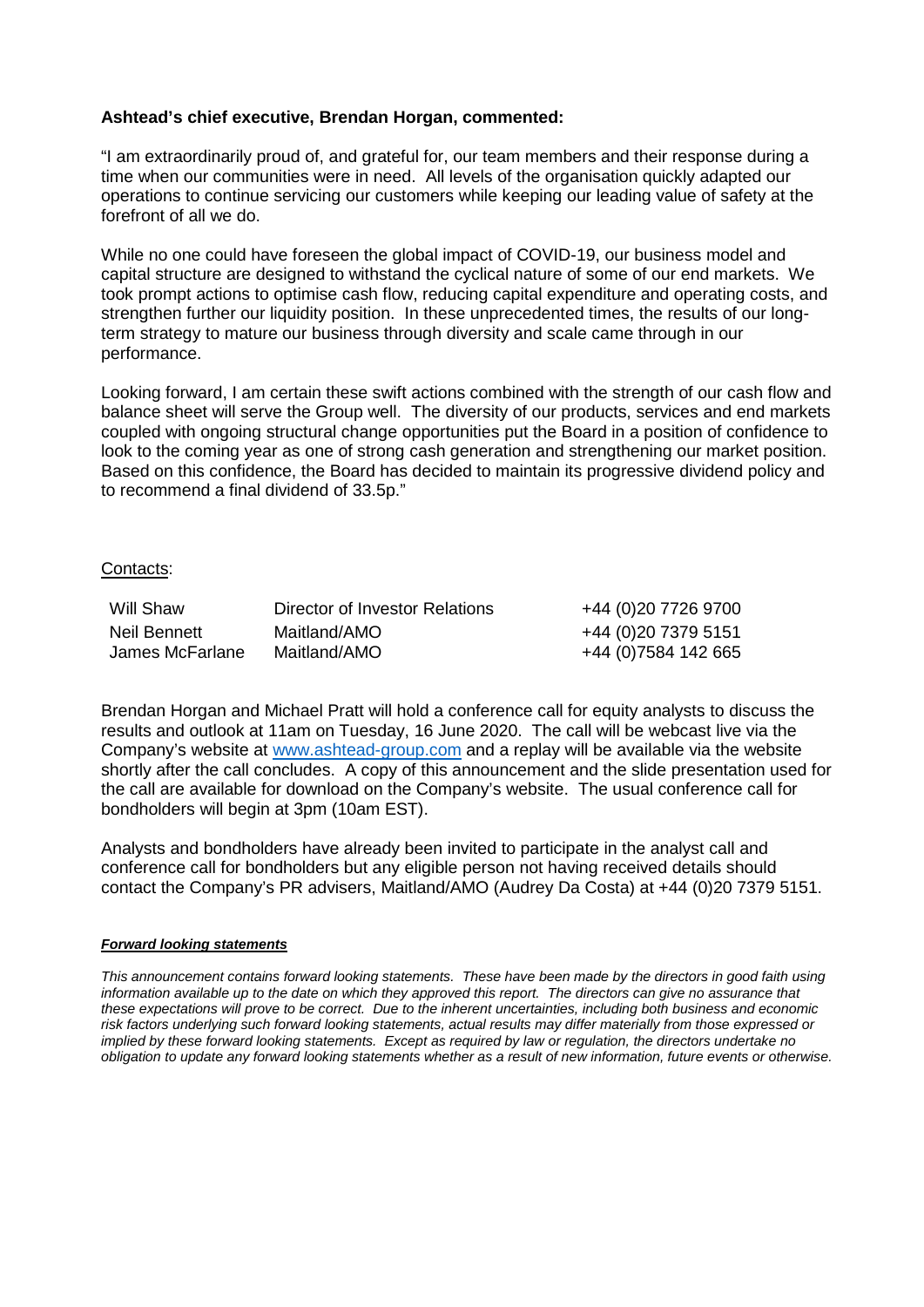## **Overview and markets**

In simple terms, the year can be characterised as pre-COVID-19 and post COVID-19. We were on track for another record year when the COVID-19 pandemic changed the world for everyone. We are proud to report that, despite an unprecedented 'black swan' event, with US fleet on rent falling 15% in 5 weeks, we are still able to report strong results for the year. There has, of course, been an impact on our fourth quarter results, but the underlying strength of the business and our performance in the first three quarters of 2019/20 mean we have continued to perform well overall. Our business is robust and we remain open for our customers in all our geographies. Throughout this period our focus has been on our people, our customers, our communities and our investors, in particular:

- ensuring the health and safety of our team members and customers;
- continuing to serve the needs of our customers and communities, including supporting government and private sector responses to the pandemic; and
- taking steps to optimise cash flow, reduce operating costs and strengthen further our liquidity position during a period of suppressed activity.

While trading volumes were lower in the second half of March and April as a result of the pandemic, this has been mitigated, in part, by emergency response efforts throughout our business units but particularly within our specialty businesses. Sunbelt Rentals is designated as an essential business in the US, UK and Canada, supporting government and private sector responses to the pandemic. This includes providing vital equipment and services to first responders, hospitals, alternative care facilities, testing sites, food services and telecommunications and utility companies, while continuing to service ongoing construction sites and increased facility maintenance and cleaning.

As a result of these market dynamics, rental revenue for Sunbelt US in March was 3% higher (2% on a billings per day basis) than prior year and in April was 12% lower than prior year. This is due principally to the general tool business being 15% lower than prior year in April, while the specialty businesses (excluding oil and gas) were 9% higher than last year, with the reduction in the general tool business being driven by declines in volume rather than rental rates. This contributed to Group rental revenue in the fourth quarter 1% lower than the prior year at constant exchange rates. The degree of impact on volume has varied significantly across different markets and is correlated to the severity of infection rates and associated market level restrictions. Since 10 April, we have seen US fleet on rent stabilise and then increase as our markets adjust to new working practices and restrictions eased gradually. The trend has been similar in the UK and Canada. As a result, US May rental revenue was 14% (8% on a billings per day basis) lower than last year.

In early March we took steps to optimise cash flow, reduce operating costs and strengthen further our liquidity position including, but not limited to reducing planned capital expenditure for the year ending April 2021, suspending all current and prospective M&A activity, pausing our share buyback programme, implementing a group wide freeze on new hires and reducing discretionary staff costs, use of third party freight haulers and other operating expenditures consistent with reduced activity levels. We now expect capital expenditure of c. £500m in 2020/21. In addition, on 24 April 2020, we accessed an additional \$500m of liquidity through the Group's senior secured credit facility, increasing the facility size to \$4.6bn for the next twelve months.

A skilled workforce is instrumental to the Group's long-term success and we have made every effort to preserve our committed workforce for the impending recovery. Therefore, we have not made any team members redundant as a result of the impact of COVID-19 and have not sought assistance from government support programmes such as the UK's Coronavirus Job Retention Scheme or similar schemes in Canada.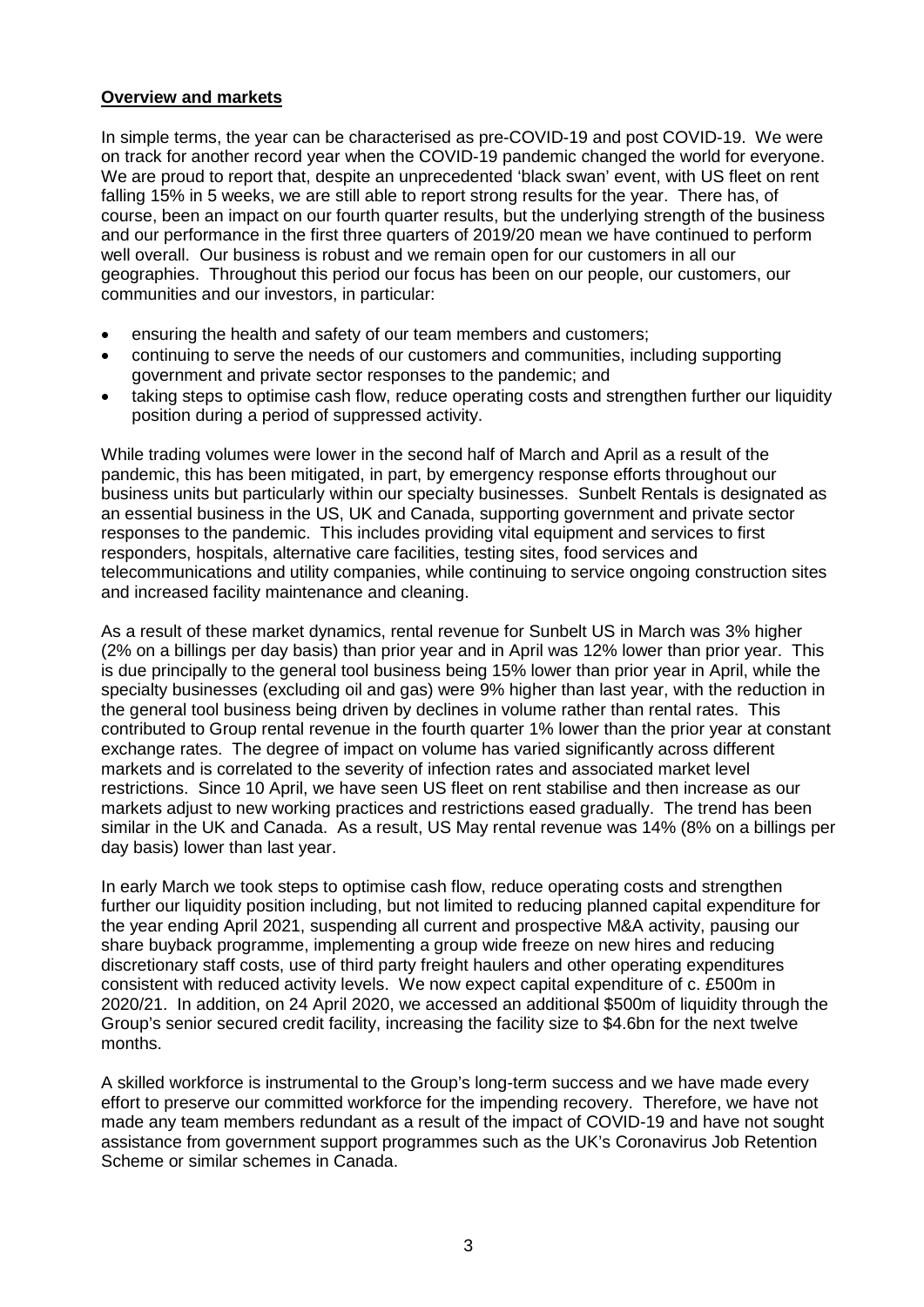Looking forward, we believe that the impact of the COVID-19 pandemic will continue to give rise to market uncertainties over the coming months. However, with strong market positions in all our markets, supported by good quality fleets and a strong financial position, we believe that we are well positioned to respond to this market uncertainty and continue to support our customers and team members.

#### **Trading results**

|                                                      |              | Revenue      |              | <b>EBITDA</b> |                | Profit <sup>1</sup> |  |
|------------------------------------------------------|--------------|--------------|--------------|---------------|----------------|---------------------|--|
|                                                      | 2020         | 2019         | 2020         | 2019          | 2020           | 2019                |  |
| Sunbelt US in \$m                                    | 5,489.9      | 4,988.9      | 2,721.0      | 2,453.5       | 1,560.0        | 1,545.0             |  |
| Sunbelt Canada in C\$m                               | <u>420.7</u> | <u>344.0</u> | <u>157.0</u> | <u>124.1</u>  | <u>54.5</u>    | <u>54.8</u>         |  |
| Sunbelt US in £m                                     | 4,335.7      | 3,824.3      | 2,149.0      | 1,880.9       | 1,232.1        | 1,184.3             |  |
| Sunbelt UK <sup>2</sup>                              | 469.2        | 475.1        | 148.6        | 168.4         | 36.4           | 62.3                |  |
| Sunbelt Canada in £m                                 | 248.7        | 200.2        | 92.8         | 72.2          | 32.2           | 31.9                |  |
| Group central costs                                  |              |              | (14.6)       | (14.9)        | (15.4)         | (14.9)              |  |
|                                                      | 5,053.6      | 4,499.6      | 2,375.8      | 2,106.6       | 1,285.3        | 1,263.6             |  |
| Net financing costs                                  |              |              |              |               | (224.5)        | (153.4)             |  |
| Profit before amortisation,                          |              |              |              |               |                |                     |  |
| exceptional items and tax                            |              |              |              |               | 1,060.8        | 1,110.2             |  |
| Amortisation                                         |              |              |              |               | (61.7)         | (50.7)              |  |
| <b>Exceptional items</b>                             |              |              |              |               | (16.3)         |                     |  |
| Profit before taxation                               |              |              |              |               | 982.8          | 1,059.5             |  |
| <b>Taxation charge</b>                               |              |              |              |               | <u>(243.1)</u> | <u>(262.6)</u>      |  |
| Profit attributable to equity holders of the Company |              |              |              |               | <u>739.7</u>   | <u>796.9</u>        |  |
| Margins as reported                                  |              |              |              |               |                |                     |  |
| Sunbelt US                                           |              |              | 49.6%        | 49.2%         | 28.4%          | 31.0%               |  |
| <b>Sunbelt UK</b>                                    |              |              | 31.7%        | 35.5%         | 7.8%           | 13.1%               |  |
| Sunbelt Canada                                       |              |              | 37.3%        | 36.1%         | 13.0%          | 15.9%               |  |
| Group                                                |              |              | 47.0%        | 46.8%         | 25.4%          | 28.1%               |  |

<sup>1</sup> Segment result presented is operating profit before amortisation.

<sup>2</sup> The UK business was rebranded Sunbelt Rentals UK with effect from 1 June 2020

*The Group adopted IFRS 16, Leases ('IFRS 16') on 1 May 2019. The Group elected to apply IFRS 16 using the modified retrospective approach with no restatement of comparative figures. As a result, the results for the year are not comparable directly to the prior year with the adoption of IFRS 16 resulting in higher EBITDA and operating profit but lower profit before amortisation, exceptional items and tax than under the previous accounting standard. Our comments below are on both the reported figures and those excluding the impact of IFRS 16 to aid comparability. Margins excluding the impact of IFRS 16 are summarised below. Further details on the adoption and impact of IFRS 16 are provided in note 2 to the financial statements.*

| Margins excluding the impact of IFRS 16 | 2020     | 2019     | 2020     | <u> 2019</u> |
|-----------------------------------------|----------|----------|----------|--------------|
| Sunbelt US                              | 47.6%    | $49.2\%$ | 28.1%    | $31.0\%$     |
| Sunbelt UK                              | 29.8%    | 35.5%    | 7.6%     | $13.1\%$     |
| Sunbelt Canada                          | $33.6\%$ | $36.1\%$ | $12.5\%$ | $15.9\%$     |
| Group                                   | 44.9%    | 46.8%    | 25.1%    | 28.1%        |

Group revenue for the year increased 12% (9% at constant exchange rates) to £5,054m (2019: £4,500m) with good growth in the US and Canadian markets. This industry leading performance includes a fourth quarter impacted by COVID-19, resulting in fourth quarter revenue only 2% higher (2% lower on a constant currency basis) than the prior year. This sudden fall in activity levels had a significant impact on profit in the quarter as a large proportion of our costs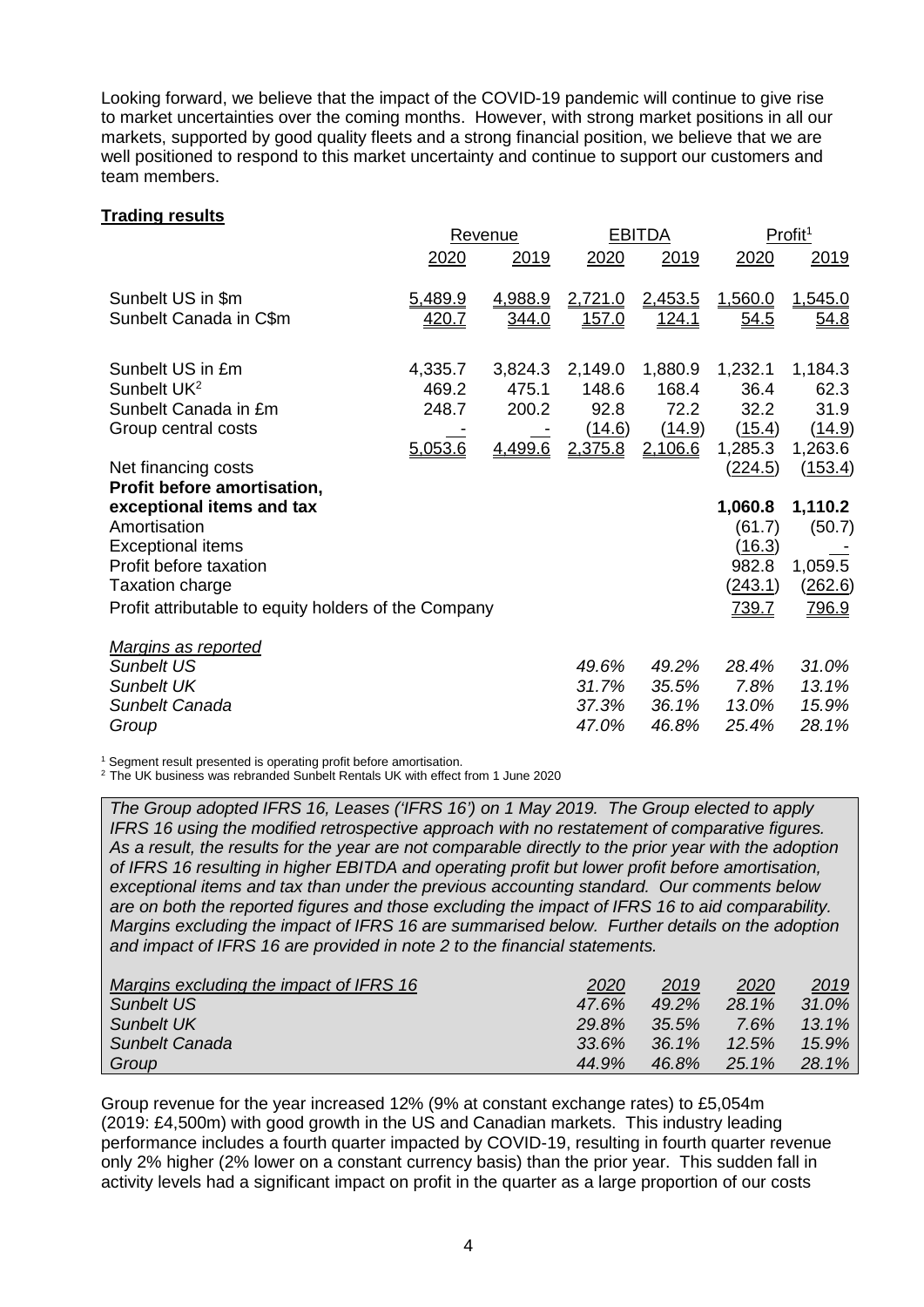are fixed in the short term. As a result, underlying profit before tax for the year was £1,061m (2019: £1,110m) or £1,091m excluding the impact of IFRS 16.

Although COVID-19 has influenced the Group's short-term planning and actions, our strategy remains unchanged with long-term growth being driven by organic investment (same-store and greenfield) supplemented by bolt-on acquisitions. In the US and Canada, we experienced 10% and 30% rental only revenue growth respectively, while in the UK, rental only revenue decreased 2% reflecting the more competitive landscape within a more uncertain UK market and a period of realignment for the UK business. The growth in Canada continues to reflect the impact of recent acquisitions, including William F. White acquired in December 2019.

US revenue growth continued to benefit from cyclical and structural trends during the year and can be explained as follows:

|                                      |     | <u>\$m</u> |
|--------------------------------------|-----|------------|
| 2019 rental only revenue             |     | 3,711      |
| Organic (same-store and greenfields) | 6%  | 197        |
| Bolt-ons since 1 May 2018            | 4%  | 157        |
| 2020 rental only revenue             | 10% | 4,065      |
| Ancillary revenue                    | 6%  | 981        |
| 2020 rental revenue                  | 9%  | 5,046      |
| Sales revenue                        | 26% | 444        |
| 2020 total revenue                   | 10% | 5.490      |

US revenue growth demonstrates the successful execution of our long-term structural growth strategy. This growth has been achieved against a back-drop of a construction industry, just less than half of our end markets, which did not grow in 2019. In this market environment, we continued to capitalise on the market opportunity through a combination of organic growth (samestore growth and greenfields) and bolt-ons as we expand our geographic footprint and our specialty businesses. We added 85 new stores in the US in the year, almost half of which were specialty locations.

Rental only revenue growth was 10%, driven by increased fleet on rent. This is a good performance after the last two years, which were impacted favourably by significant hurricane activity, whereas the 2019 hurricane season was much quieter and a fourth quarter adversely affected by the impact of COVID-19. US total revenue, including new and used equipment, merchandise and consumable sales, increased 10% to \$5,490m (2019: \$4,989m).

The UK business, which was rebranded Sunbelt Rentals UK with effect from 1 June 2020, generated rental only revenue of £349m, down 2% on the prior year (2019: £357m), resulting from a 2% reduction in fleet on rent. The rate environment in the UK market remained competitive throughout the year. Total revenue decreased 1% to £469m (2019: £475m).

Canada's rental only revenue increased 30%, including the benefit of recent acquisitions. On an organic basis, rental only revenue increased 8%. Total revenue was C\$421m (2019: C\$344m).

In the US, while our growth continues to outpace the market, the relatively lower rate of growth compared with recent years has put some pressure on drop-through, both in some of our mature stores and from the drag effect of greenfield openings and acquired stores. This was compounded in the fourth quarter by the impact of COVID-19, with a significant proportion of the revenue decline falling through to EBITDA. As a result, for the year, excluding the impact of IFRS 16, 35% of revenue growth dropped through to EBITDA. This contributed to a reported EBITDA margin of 50% (2019: 49%) and a 1% increase in operating profit to \$1,560m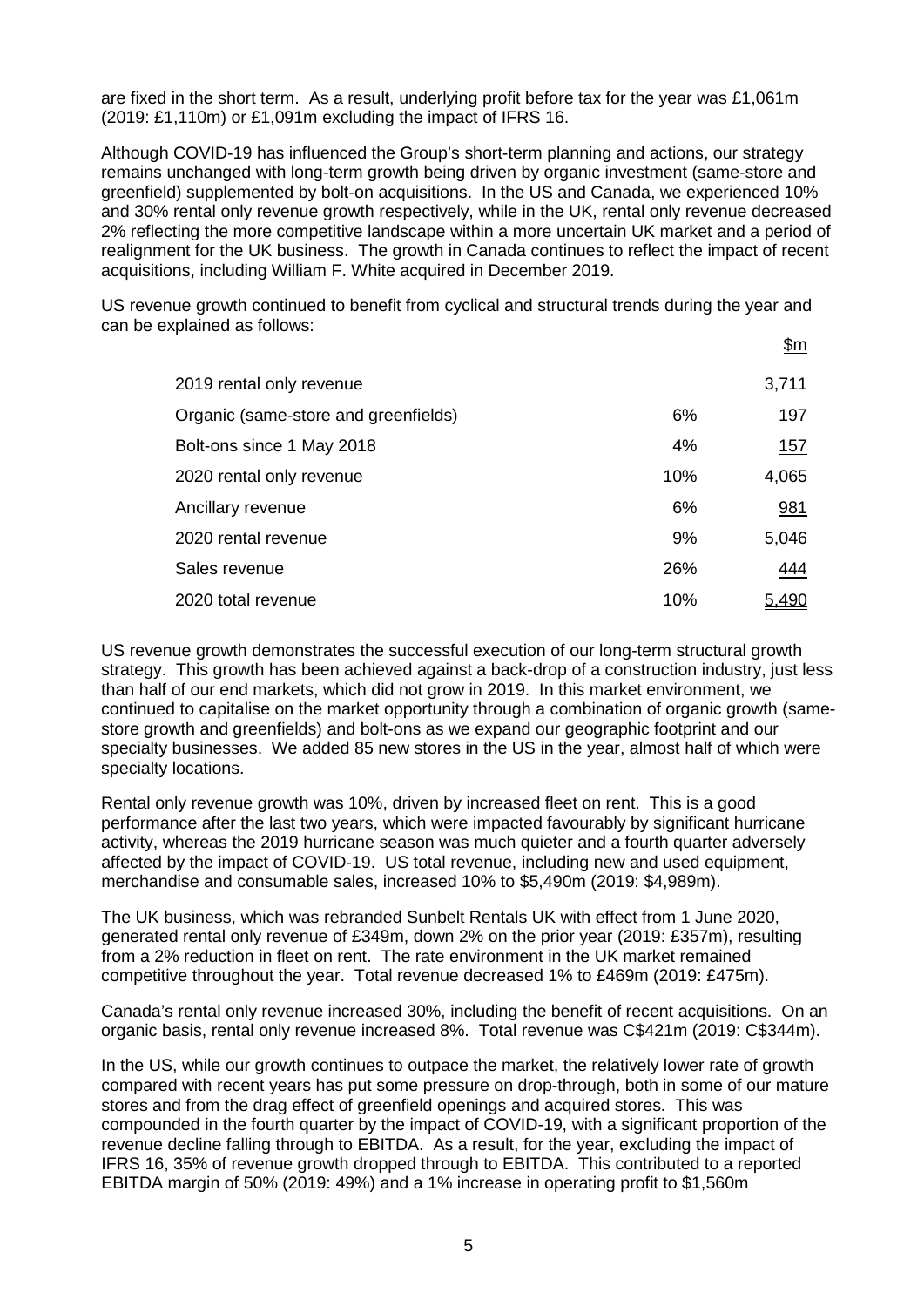(2019: \$1,545m) at a margin of 28% (2019: 31%). Excluding the impact of IFRS 16, the EBITDA and operating profit margins were 48% and 28% respectively for the year.

The UK market remains competitive and after a period of sustained growth for the business, the focus had turned to operational efficiency and improving returns. The EBITDA margin of 32% (2019: 35%) reflects the drag effect of the increased fleet disposals, the challenging rate environment, investment in the infrastructure of the business and, recently, the impact of COVID-19. Excluding the impact of the de-fleet exercise and the adoption of IFRS 16, the UK generated an EBITDA margin of 32% (2019: 35%). Operating profit of £36m (2019: £62m) at a margin of 8% (2019: 13%) also reflected these factors.

Canada is in a growth phase as it invests to expand its network and develop the business. Significant growth in the business has been achieved while delivering a COVID-19 impacted 37% EBITDA margin (2019: 36%) and generating an operating profit of C\$54m (2019: C\$55m) at a margin of 13% (2019: 16%). Excluding the impact of IFRS 16, the EBITDA and operating profit margins were 34% and 12%, respectively.

Reflecting the performance of the divisions, Group underlying operating profit increased to £1,285m (2019: £1,264m), down 1% at constant exchange rates. Net financing costs increased to £224m (2019: £153m) reflecting the impact of the adoption of IFRS 16, which resulted in an incremental interest charge of £45m in the year, and higher average debt levels. As a result, Group profit before amortisation of intangibles, exceptional items and taxation was £1,061m (2019: £1,110m). After a tax charge of 25% (2019: 25%) of the underlying pre-tax profit, underlying earnings per share increased to 175.0p (2019: 174.2p). Excluding the impact of IFRS 16, Group profit before exceptional items, amortisation of intangibles and taxation was £1,091m and underlying earnings per share were flat year-over-year at constant currency. The underlying cash tax charge was 9%.

Statutory profit before tax was £983m (2019: £1,059m). This is after amortisation of £62m (2019: £51m) and, in the current year, an exceptional charge of £16m (\$21m). The exceptional charge relates to financing costs associated with the redemption of our \$500m 5.625% senior notes in November 2019. Included within the total tax charge is a tax credit of £19m (2019: £12m) which relates to the amortisation of intangibles and exceptional items. As a result, basic earnings per share were 162.1p (2019: 166.1p).

#### **Capital expenditure and acquisitions**

Capital expenditure for the year was £1,483m gross and £1,208m net of disposal proceeds (2019: £1,587m gross and £1,385m net). Reflecting this investment, the Group's rental fleet at 30 April 2020 at cost was £9.4bn. Our average fleet age is now 36 months (2019: 34 months).

We invested £453m (2019: £622m), including acquired borrowings, in 18 bolt-on acquisitions during the year as we continue to expand our footprint and look to diversify our specialty markets.

In response to the change in the economic environment as a result of the impact of COVID-19, we paused all acquisition activity and reassessed our capital expenditure plans for 2020/21. As a result, we now expect gross capital expenditure to be c. £500m but have the ability to flex this subject to market conditions. We continue to assess bolt-on opportunities and will evaluate them as part of our capital allocation priorities.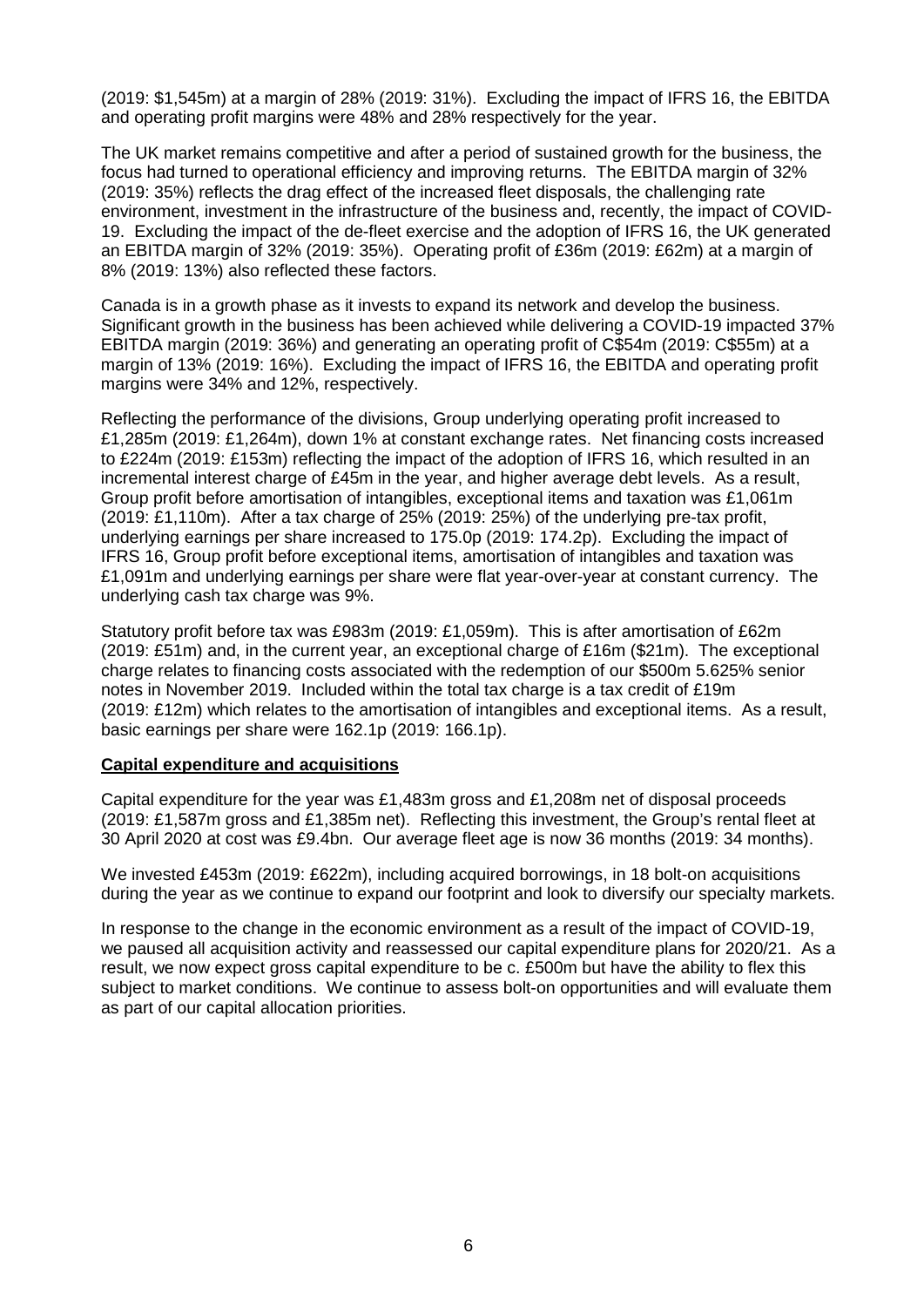## **Return on Investment**

The Group's return on investment metrics have been impacted by the sudden decline in activity levels in the fourth quarter as a result of COVID-19. This has led to return on investment (excluding goodwill and intangible assets) in the US in the 12 months to 30 April 2020 of 21% (2019: 24%). In the UK, return on investment (excluding goodwill and intangible assets) was 5% (2019: 9%). This decline also reflects the competitive nature of the UK market and the rate environment throughout the year. As a result of the action taking during the year through Project Unify and the strategic plans for the business, we expect returns to improve post COVID-19. In Canada, return on investment (excluding goodwill and intangible assets) was 9% (2019: 12%). We have made a significant investment in Canada including the recent acquisition of William F. White and, as we develop the potential of the market, we expect returns to increase. For the Group as a whole, return on investment (including goodwill and intangible assets) was 15% (2019: 18%). For comparability, return on investment excludes the impact of IFRS 16.

## **Cash flow and net debt**

The Group generated free cash flow of £792m (2019: £368m) during the year, a record for the business. However as expected, debt increased as we continued to invest in the fleet and made a number of bolt-on acquisitions but also due to the adoption of IFRS 16, which added £883m to debt as at 1 May 2019. During the year, we spent £449m on share buybacks.

In November, the Group took advantage of good debt markets and refinanced its debt facilities by issuing \$600m 4.0% senior notes maturing in May 2028 and \$600m 4.25% senior notes maturing in November 2029. The net proceeds of these issues were used to repurchase the Group's \$500m 5.625% senior notes which would have matured in 2024, pay related fees and expenses and repay an element of the amount outstanding under the ABL facility. In addition, in April the Group accessed an additional \$500m through its senior secured credit facility for one year, increasing the facility size to \$4.6bn and providing additional liquidity. These actions ensure the Group's debt package continues to be well structured and flexible, enabling us to respond to current market conditions. The Group's borrowing facilities are committed for an average of six years at a weighted average cost of 4%.

Net debt at 30 April 2020 was £5,363m (2019: £3,745m), resulting in a net debt to EBITDA ratio of 2.3 times on a constant currency basis. The Group's target range for net debt to EBITDA is 1.9 to 2.4 times following the adoption of IFRS 16. Excluding the effect of IFRS 16, net debt at 30 April 2020 was £4,256m, while the ratio of net debt to EBITDA was 1.9 times (2019: 1.8 times) on a constant currency basis.

At 30 April 2020, availability under the senior secured debt facility, including cash on the balance sheet, was \$2,363m with an additional \$2,147m of suppressed availability – substantially above the \$460m level at which the Group's entire debt package is covenant free.

# **Dividends**

The Board considered carefully this year's final dividend, given the unprecedented circumstances, taking into account the Group's prospects and financial position; stakeholder interests including team members, customers, communities and shareholders; and the decision not to access government assistance programmes. Taking these considerations into account, the Board has decided to maintain its progressive dividend policy, which considers both profitability and cash generation, and results in a dividend that is sustainable across the cycle. Our intention has always been to increase the dividend as profits increase and be able to maintain it when profits decline. Thus, in a year of slightly lower profit but strong cash generation and a strong balance sheet, the Board is recommending a final dividend of 33.5p per share (2019: 33.5p) making 40.65p for the year (2019: 40.0p). If approved at the forthcoming Annual General Meeting, the final dividend will be paid on 11 September 2020 to shareholders on the register on 14 August 2020.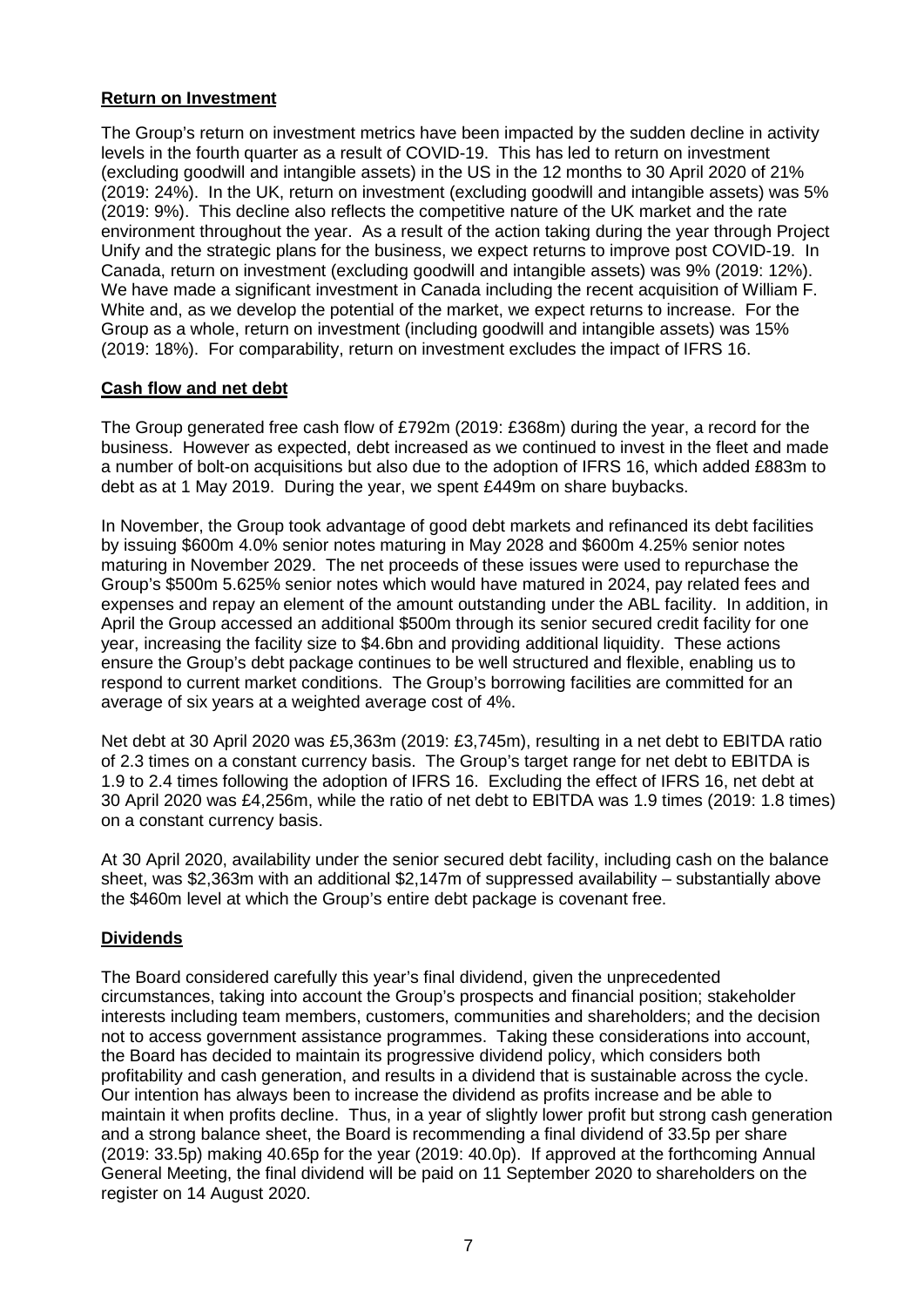## **Capital allocation**

The Group remains disciplined in its approach to allocation of capital with the overriding objective being to enhance shareholder value. Our capital allocation framework remains unchanged and prioritises:

- organic fleet growth;
	- same-stores;
	- greenfields;
- bolt-on acquisitions; and
- a progressive dividend with consideration to both profitability and cash generation that is sustainable through the cycle.

Additionally, we consider further returns to shareholders. In this regard, we assess continuously our medium term plans which take account of investment in the business, growth prospects, cash generation, net debt and leverage. Therefore the amount allocated to buybacks is simply driven by that which is available after organic growth, bolt-on M&A and dividends, whilst allowing us to operate within our 1.9 to 2.4 times target range for net debt to EBITDA (1.5 to 2.0 times pre IFRS 16).

The Group paused its share buyback programme in March as we took action to optimise our cash flow and strengthen further our liquidity position due to the uncertainty arising from the COVID-19 pandemic. We will assess when it is appropriate to resume this programme in the context of all our capital allocation priorities and leverage.

#### **Current trading and outlook**

Looking forward, the Board is certain these swift actions combined with the strength of our cash flow and balance sheet will serve the Group well. The diversity of our products, services and end markets coupled with ongoing structural change opportunities put the Board in a position of confidence to look to the coming year as one of strong cash generation and strengthening our market position.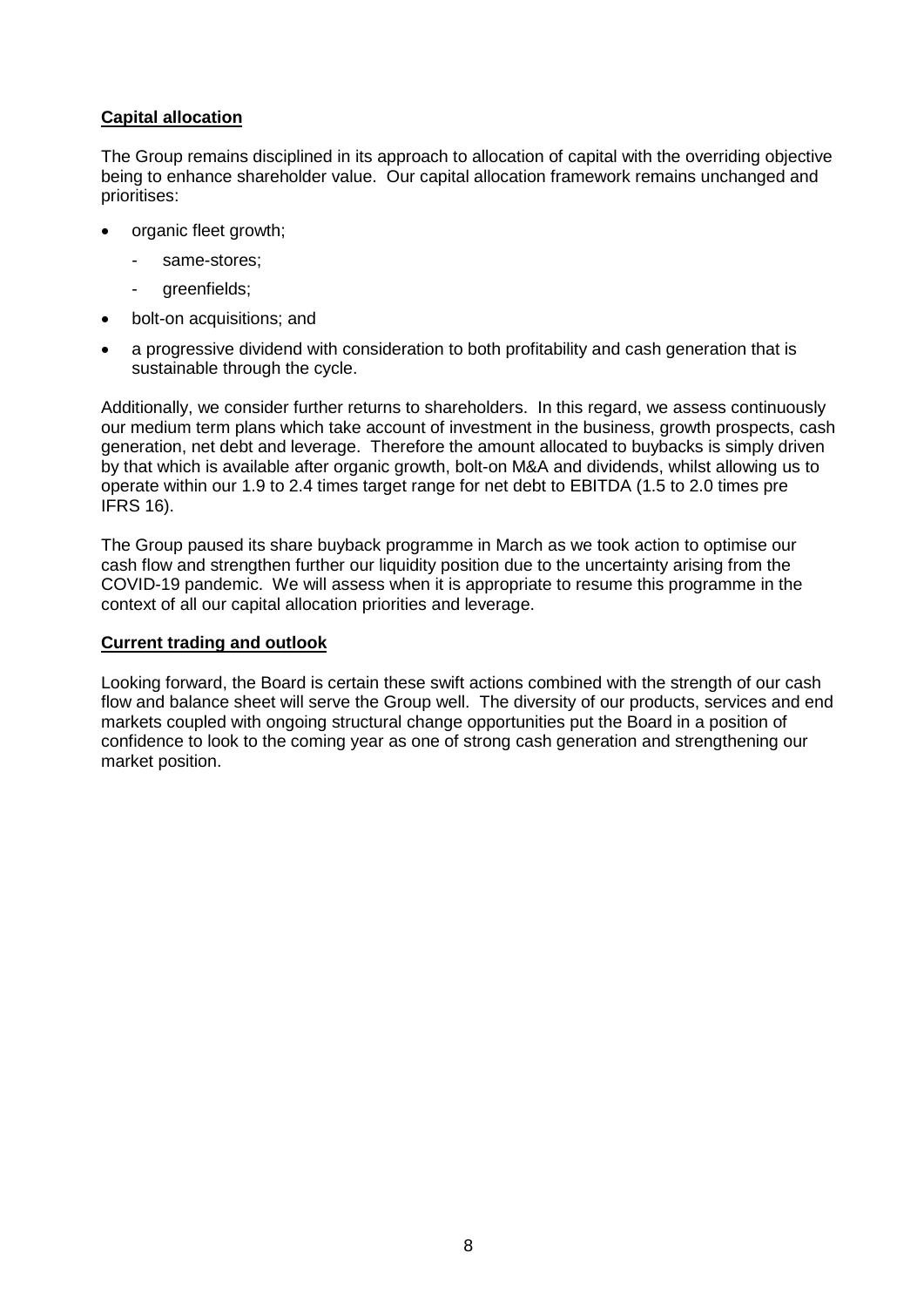## **Directors' responsibility statement on the annual report**

The responsibility statement below has been prepared in connection with the Company's Annual Report & Accounts for the year ended 30 April 2020. Certain parts thereof are not included in this announcement.

"We confirm to the best of our knowledge:

- a) the consolidated financial statements, prepared in accordance with IFRS as issued by the International Accounting Standards Board and IFRS as adopted by the EU, give a true and fair view of the assets, liabilities, financial position and profit of the Group;
- b) the Strategic report includes a fair review of the development and performance of the business and the position of the Group, together with a description of the principal risks and uncertainties that it faces; and
- c) the Annual Report and financial statements, taken as a whole, are fair, balanced and understandable and provide information necessary for shareholders to assess the Group's performance, business model and strategy.

By order of the Board

Eric Watkins Company secretary 15 June 2020"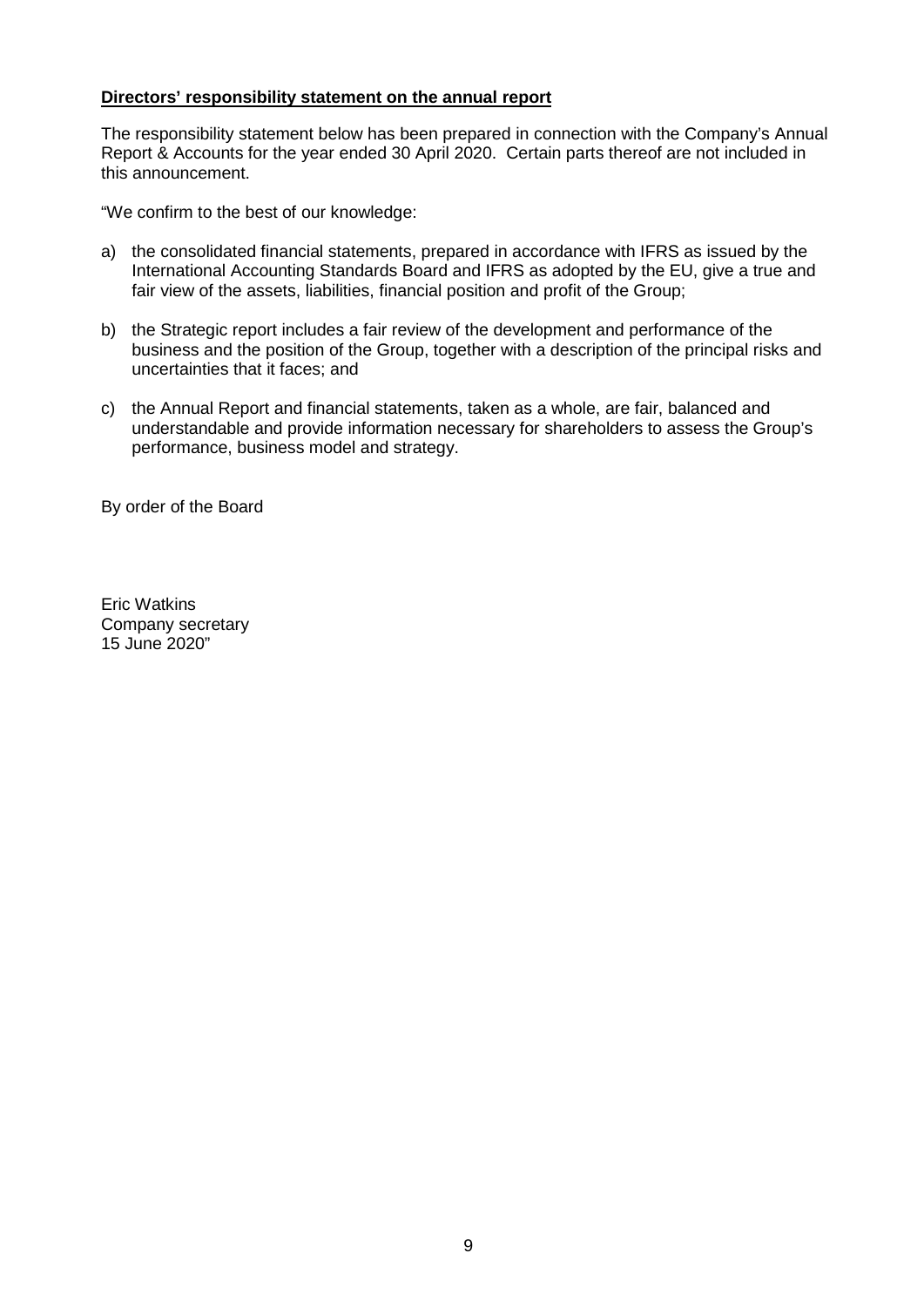# **CONSOLIDATED INCOME STATEMENT FOR THE THREE MONTHS ENDED 30 APRIL 2020**

|                                      |                              | 2020         | 2019         |               |                         |              |  |
|--------------------------------------|------------------------------|--------------|--------------|---------------|-------------------------|--------------|--|
|                                      | <b>Before</b><br>exceptional | Exceptional  |              |               |                         |              |  |
|                                      | items and                    | items and    |              | <b>Before</b> |                         |              |  |
|                                      | amortisation                 | amortisation | Total        | amortisation  | Amortisation            | Total        |  |
|                                      | £m                           | £m           | £m           | £m            | £m                      | £m           |  |
| Fourth quarter - unaudited           |                              |              |              |               |                         |              |  |
| Revenue                              |                              |              |              |               |                         |              |  |
| Rental revenue                       | 1,038.7                      |              | 1,038.7      | 1,014.4       |                         | 1,014.4      |  |
| Sale of new equipment,               |                              |              |              |               |                         |              |  |
| merchandise and consumables          | 42.6                         |              | 42.6         | 43.9          |                         | 43.9         |  |
| Sale of used rental equipment        | 44.0                         |              | 44.0         | 47.5          |                         | 47.5         |  |
|                                      | 1,125.3                      |              | 1,125.3      | 1,105.8       | $\overline{\mathbb{R}}$ | 1,105.8      |  |
| <b>Operating costs</b>               |                              |              |              |               |                         |              |  |
| Staff costs                          | (291.4)                      |              | (291.4)      | (264.8)       |                         | (264.8)      |  |
| Used rental equipment sold           | (45.3)                       |              | (45.3)       | (37.9)        |                         | (37.9)       |  |
| Other operating costs                | (324.1)                      |              | (324.1)      | (312.7)       |                         | (312.7)      |  |
|                                      | (660.8)                      |              | (660.8)      | (615.4)       |                         | (615.4)      |  |
| <b>EBITDA*</b>                       | 464.5                        |              | 464.5        | 490.4         |                         | 490.4        |  |
| Depreciation                         | (293.2)                      |              | (293.2)      | (226.2)       |                         | (226.2)      |  |
| Amortisation of intangibles          |                              | (16.5)       | (16.5)       |               | (13.9)                  | (13.9)       |  |
| <b>Operating profit</b>              | 171.3                        | (16.5)       | 154.8        | 264.2         | (13.9)                  | 250.3        |  |
| Interest expense                     | (57.2)                       |              | (57.2)       | (41.7)        |                         | (41.7)       |  |
| <b>Profit on ordinary activities</b> |                              |              |              |               |                         |              |  |
| before taxation                      | 114.1                        | (16.5)       | 97.6         | 222.5         | (13.9)                  | 208.6        |  |
| Taxation                             | (23.6)                       | 4.2          | (19.4)       | (57.5)        | 3.4                     | (54.1)       |  |
| Profit attributable to equity        |                              |              |              |               |                         |              |  |
| holders of the Company               | 90.5                         | (12.3)       | 78.2         | 165.0         | (10.5)                  | <u>154.5</u> |  |
| Basic earnings per share             | 20.2p                        | (2.8p)       | <u>17.4p</u> | 35.0p         | (2.2p)                  | 32.8p        |  |
| Diluted earnings per share           | <u>20.1p</u>                 | (2.7p)       | <u>17.4p</u> | 34.8p         | (2.2p)                  | 32.6p        |  |

**\*** EBITDA is presented here as an alternative performance measure as it is commonly used by investors and lenders.

All revenue and profit is generated from continuing operations.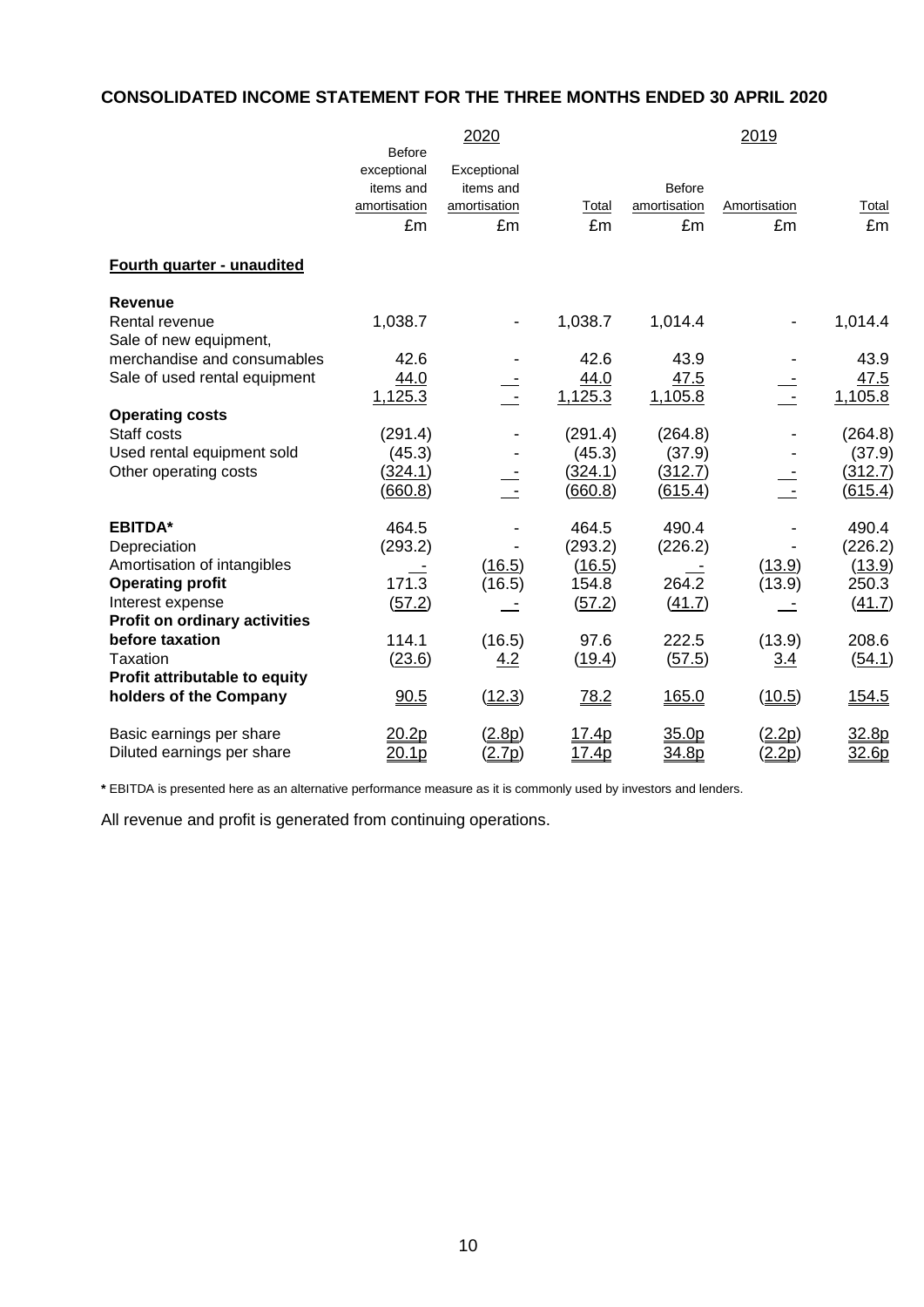# **CONSOLIDATED INCOME STATEMENT FOR THE YEAR ENDED 30 APRIL 2020**

|                                      | 2020                                                            |                                                |                        | 2019                         |                          |             |  |
|--------------------------------------|-----------------------------------------------------------------|------------------------------------------------|------------------------|------------------------------|--------------------------|-------------|--|
| Year to 30 April 2020 - audited      | <b>Before</b><br>exceptional<br>items and<br>amortisation<br>£m | Exceptional<br>items and<br>amortisation<br>£m | Total<br>£m            | Before<br>amortisation<br>£m | Amortisation<br>£m       | Total<br>£m |  |
| <b>Revenue</b>                       |                                                                 |                                                |                        |                              |                          |             |  |
| Rental revenue                       | 4,606.5                                                         |                                                | 4,606.5                | 4,138.0                      | $\overline{\phantom{0}}$ | 4,138.0     |  |
| Sale of new equipment,               |                                                                 |                                                |                        |                              |                          |             |  |
| merchandise and consumables          | 184.0                                                           |                                                | 184.0                  | 170.5                        |                          | 170.5       |  |
| Sale of used rental equipment        | 263.1                                                           |                                                | 263.1                  | 191.1                        |                          | 191.1       |  |
|                                      | 5,053.6                                                         |                                                | 5,053.6                | 4,499.6                      |                          | 4,499.6     |  |
| <b>Operating costs</b>               |                                                                 |                                                |                        |                              |                          |             |  |
| Staff costs                          | (1, 172.3)                                                      |                                                | (1, 172.3)             | (1,019.4)                    |                          | (1,019.4)   |  |
| Used rental equipment sold           | (229.9)                                                         |                                                | (229.9)                | (159.7)                      |                          | (159.7)     |  |
| Other operating costs                | (1, 275.6)<br>(2,677.8)                                         |                                                | (1,275.6)<br>(2,677.8) | (1,213.9)                    |                          | (1,213.9)   |  |
|                                      |                                                                 |                                                |                        | (2,393.0)                    |                          | (2,393.0)   |  |
| <b>EBITDA*</b>                       | 2,375.8                                                         |                                                | 2,375.8                | 2,106.6                      |                          | 2,106.6     |  |
| Depreciation                         | (1,090.5)                                                       |                                                | (1,090.5)              | (843.0)                      |                          | (843.0)     |  |
| Amortisation of intangibles          |                                                                 | (61.7)                                         | (61.7)                 |                              | (50.7)                   | (50.7)      |  |
| <b>Operating profit</b>              | 1,285.3                                                         | (61.7)                                         | 1,223.6                | 1,263.6                      | (50.7)                   | 1,212.9     |  |
| Investment income                    |                                                                 |                                                |                        | 0.1                          |                          | 0.1         |  |
| Interest expense                     | (224.5)                                                         | (16.3)                                         | (240.8)                | (153.5)                      |                          | (153.5)     |  |
| <b>Profit on ordinary activities</b> |                                                                 |                                                |                        |                              |                          |             |  |
| before taxation                      | 1,060.8                                                         | (78.0)                                         | 982.8                  | 1,110.2                      | (50.7)                   | 1,059.5     |  |
| Taxation                             | (262.3)                                                         | <u>19.2</u>                                    | (243.1)                | (274.9)                      | 12.3                     | (262.6)     |  |
| Profit attributable to equity        |                                                                 |                                                |                        |                              |                          |             |  |
| holders of the Company               | 798.5                                                           | (58.8)                                         | 739.7                  | 835.3                        | (38.4)                   | 796.9       |  |
| Basic earnings per share             | 175.0p                                                          | (12.9p)                                        | 162.1p                 | 174.2p                       | (8.1p)                   | 166.1p      |  |
| Diluted earnings per share           | 174.3p                                                          | (12.8p)                                        | 161.5p                 | 173.4p                       | (8.0p)                   | 165.4p      |  |

**\*** EBITDA is presented here as an alternative performance measure as it is commonly used by investors and lenders.

All revenue and profit is generated from continuing operations.

# **CONSOLIDATED STATEMENT OF COMPREHENSIVE INCOME**

|                                                                                                            | Unaudited<br>Three months to<br>30 April |              | Audited<br>Year to<br>30 April |            |
|------------------------------------------------------------------------------------------------------------|------------------------------------------|--------------|--------------------------------|------------|
|                                                                                                            |                                          |              |                                |            |
|                                                                                                            | 2020<br>£m                               | 2019<br>£m   | 2020<br>£m                     | 2019<br>£m |
| Profit attributable to equity holders of the Company for the period                                        | 78.2                                     | 154.5        | 739.7                          | 796.9      |
| Items that will not be reclassified to profit or loss:                                                     |                                          |              |                                |            |
| Remeasurement of the defined benefit pension plan                                                          | (10.8)                                   | (3.7)        | (10.8)                         | (3.7)      |
| Tax on defined benefit pension plan                                                                        | <u>2.1</u>                               | <u>0.7</u>   | <u>2.1</u>                     | 0.7        |
|                                                                                                            | (8.7)                                    | (3.0)        | (8.7)                          | (3.0)      |
| Items that may be reclassified subsequently to profit or loss:<br>Foreign currency translation differences | 105.6                                    | 20.6         | 71.0                           | 108.9      |
| Total comprehensive income for the period                                                                  | <u> 175.1</u>                            | <u>172.1</u> | 802.0                          | 902.8      |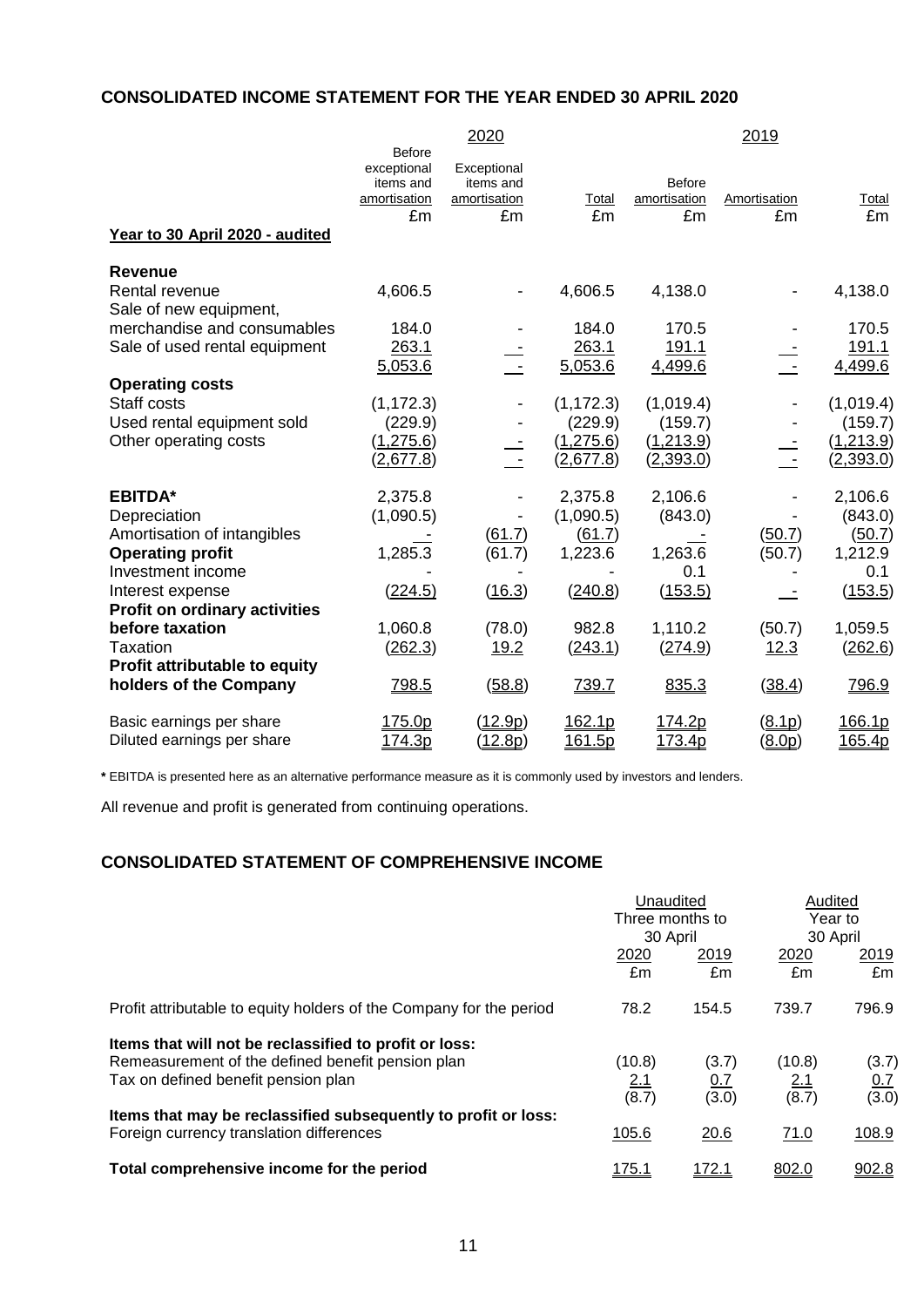# **CONSOLIDATED BALANCE SHEET AT 30 APRIL 2020**

|                                                      |              | <b>Audited</b> |
|------------------------------------------------------|--------------|----------------|
|                                                      | 2020         | 2019           |
|                                                      | £m           | £m             |
| <b>Current assets</b>                                |              |                |
| Inventories                                          | 83.3         | 83.5           |
| Trade and other receivables                          | 821.6        | 843.6          |
| <b>Current tax asset</b>                             | 32.8         | 25.3           |
| Cash and cash equivalents                            | 241.4        | <u>12.8</u>    |
|                                                      | 1,179.1      | 965.2          |
| <b>Non-current assets</b>                            |              |                |
| Property, plant and equipment                        |              |                |
| - rental equipment                                   | 5,890.1      | 5,413.3        |
| - other assets                                       | <u>708.7</u> | <u>573.7</u>   |
|                                                      | 6,598.8      | 5,987.0        |
| Right-of-use asset                                   | 1,088.3      |                |
| Goodwill                                             | 1,340.3      | 1,144.7        |
| Other intangible assets                              | 326.1        | 260.6          |
|                                                      | 9,353.5      | 7,392.3        |
|                                                      |              |                |
| <b>Total assets</b>                                  | 10,532.6     | 8,357.5        |
|                                                      |              |                |
| <b>Current liabilities</b>                           |              |                |
| Trade and other payables                             | 574.7        | 632.4          |
| Current tax liability                                | 2.3          | 16.4           |
| Lease liabilities                                    | 106.0        |                |
| Short-term borrowings                                |              | 2.3            |
| Provisions                                           | 53.7         | 42.5           |
|                                                      | <u>736.7</u> | 693.6          |
|                                                      |              |                |
| <b>Non-current liabilities</b>                       |              |                |
| Lease liabilities                                    | 1,006.2      |                |
| Long-term borrowings                                 | 4,492.2      | 3,755.4        |
| Provisions                                           | 38.9         | 46.0           |
| Deferred tax liabilities                             | 1.274.3      | 1,061.1        |
| Net defined benefit pension plan liability           | 12.1         | <u>0.9</u>     |
|                                                      | 6,823.7      | 4,863.4        |
|                                                      |              |                |
| <b>Total liabilities</b>                             | 7,560.4      | 5,557.0        |
| <b>Equity</b>                                        |              |                |
| Share capital                                        | 45.4         | 49.9           |
| Share premium account                                | 3.6          | 3.6            |
| Capital redemption reserve                           | 10.8         | 6.3            |
| Own shares held by the Company                       | (115.9)      | (622.6)        |
| Own shares held by the ESOT                          | (27.7)       | (24.6)         |
| Cumulative foreign exchange translation differences  | 305.7        | 234.7          |
| <b>Retained reserves</b>                             | 2,750.3      | 3,153.2        |
| Equity attributable to equity holders of the Company | 2,972.2      | 2,800.5        |
|                                                      |              |                |
| <b>Total liabilities and equity</b>                  | 10,532.6     | 8,357.5        |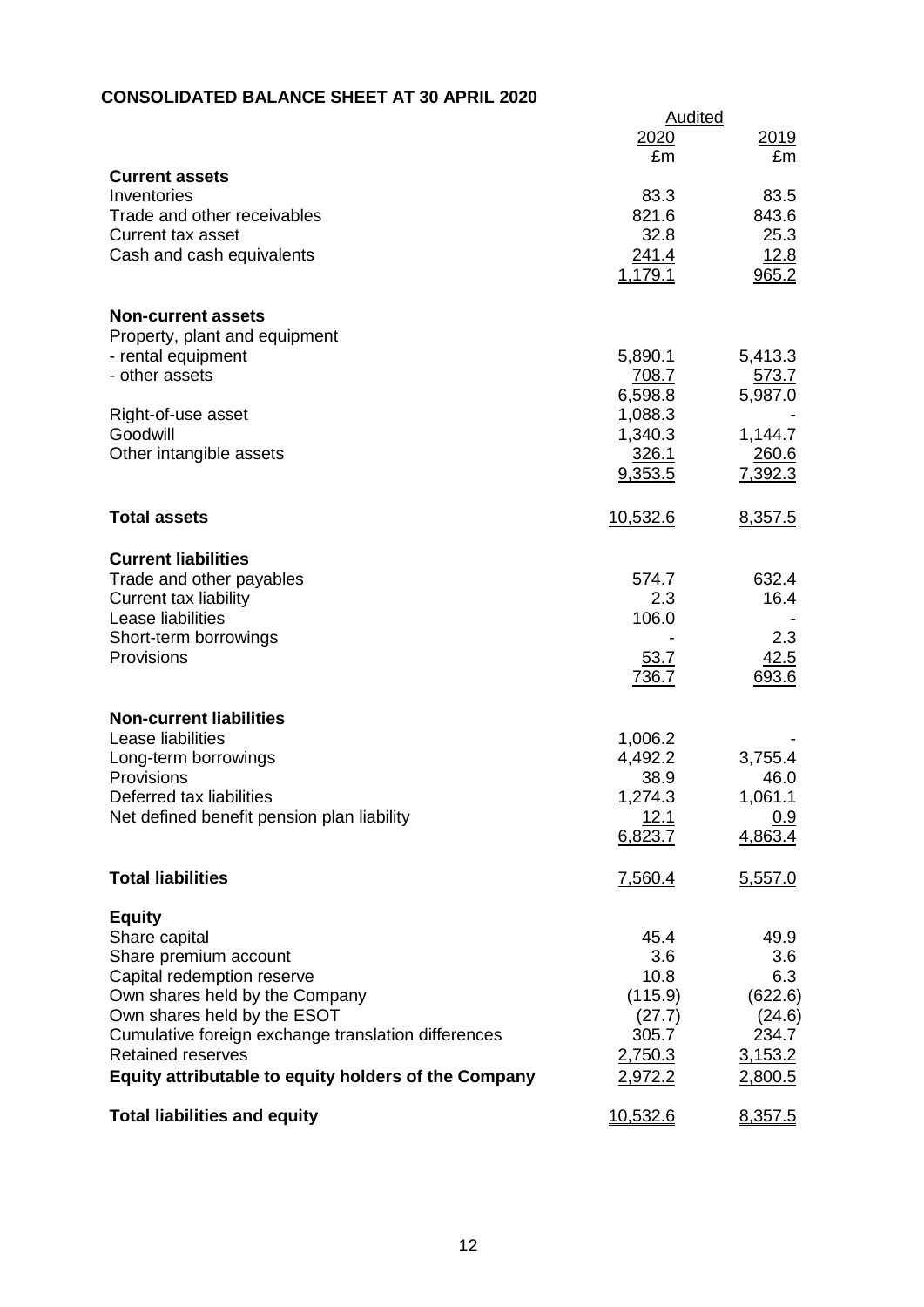# **CONSOLIDATED STATEMENT OF CHANGES IN EQUITY FOR THE YEAR ENDED 30 APRIL 2020**

|                                                                                                     | Share<br>capital<br>£m   | Share<br>premium<br>account<br>£m | Capital<br>redemption<br>reserve<br>£m | Own<br>shares<br>held by the<br>Company<br>£m | Own<br>shares<br>held<br>through<br>the ESOT<br>£m | Cumulative<br>foreign<br>exchange<br>translation<br>differences<br>£m | Retained<br>reserves<br>£m | Total<br>£m      |
|-----------------------------------------------------------------------------------------------------|--------------------------|-----------------------------------|----------------------------------------|-----------------------------------------------|----------------------------------------------------|-----------------------------------------------------------------------|----------------------------|------------------|
| At 1 May 2018<br>Profit for the year<br>Other comprehensive income:<br>Foreign currency translation | 49.9                     | 3.6                               | 6.3                                    | (161.0)                                       | (20.0)                                             | 125.8                                                                 | 2,522.3<br>796.9           | 2,526.9<br>796.9 |
| differences<br>Remeasurement of the defined                                                         |                          |                                   |                                        |                                               |                                                    | 108.9                                                                 |                            | 108.9            |
| benefit pension plan<br>Tax on defined benefit                                                      |                          |                                   |                                        |                                               |                                                    |                                                                       | (3.7)                      | (3.7)            |
| pension plan<br>Total comprehensive income                                                          |                          |                                   |                                        |                                               |                                                    | ÷.                                                                    | 0.7                        | 0.7              |
| for the year                                                                                        | $\overline{\phantom{a}}$ |                                   | Ż,                                     |                                               | $\overline{\phantom{a}}$                           | 108.9                                                                 | 793.9                      | 902.8            |
| Dividends paid<br>Own shares purchased by                                                           |                          |                                   |                                        |                                               |                                                    |                                                                       | (164.2)                    | (164.2)          |
| the ESOT<br>Own shares purchased by                                                                 |                          |                                   |                                        |                                               | (14.2)                                             |                                                                       |                            | (14.2)           |
| the Company                                                                                         |                          |                                   |                                        | (461.6)                                       |                                                    |                                                                       |                            | (461.6)          |
| Share-based payments                                                                                |                          |                                   |                                        |                                               | 9.6                                                |                                                                       | (2.0)                      | 7.6              |
| Tax on share-based payments                                                                         |                          |                                   |                                        |                                               |                                                    |                                                                       | 3.2                        | 3.2              |
| At 30 April 2019                                                                                    | 49.9                     | 3.6                               | 6.3                                    | (622.6)                                       | (24.6)                                             | 234.7                                                                 | 3,153.2                    | 2,800.5          |
| Effect of adoption of IFRS 16<br>At 1 May 2019 (restated)                                           | 49.9                     | 3.6                               | 6.3                                    | (622.6)                                       | (24.6)                                             | 234.7                                                                 | 8.1<br>3,161.3             | 8.1<br>2,808.6   |
| Profit for the year<br>Other comprehensive income:<br>Foreign currency translation                  |                          |                                   |                                        |                                               |                                                    |                                                                       | 739.7                      | 739.7            |
| differences<br>Remeasurement of the defined                                                         |                          |                                   |                                        |                                               |                                                    | 71.0                                                                  |                            | 71.0             |
| benefit pension plan<br>Tax on defined benefit                                                      |                          |                                   |                                        |                                               |                                                    |                                                                       | (10.8)                     | (10.8)           |
| pension plan<br>Total comprehensive income                                                          |                          |                                   |                                        |                                               |                                                    | $\equiv$                                                              | 2.1                        | 2.1              |
| for the year                                                                                        |                          |                                   |                                        |                                               |                                                    | 71.0                                                                  | 731.0                      | 802.0            |
| Dividends paid<br>Own shares purchased by                                                           |                          |                                   |                                        |                                               |                                                    |                                                                       | (186.7)                    | (186.7)          |
| the ESOT<br>Own shares purchased by                                                                 |                          |                                   |                                        |                                               | (17.6)                                             |                                                                       |                            | (17.6)           |
| the Company                                                                                         |                          |                                   |                                        | (444.6)                                       |                                                    |                                                                       |                            | (444.6)          |
| Share-based payments                                                                                |                          |                                   |                                        |                                               | 14.5                                               |                                                                       | (6.1)                      | 8.4              |
| Tax on share-based payments                                                                         |                          |                                   |                                        |                                               |                                                    |                                                                       | 2.1                        | 2.1              |
| Cancellation of shares<br>At 30 April 2020                                                          | (4.5)<br>45.4            | 3.6                               | 4.5<br>10.8                            | 951.3<br>(115.9)                              | (27.7)                                             | 305.7                                                                 | (951.3)<br>2,750.3         | 2,972.2          |
|                                                                                                     |                          |                                   |                                        |                                               |                                                    |                                                                       |                            |                  |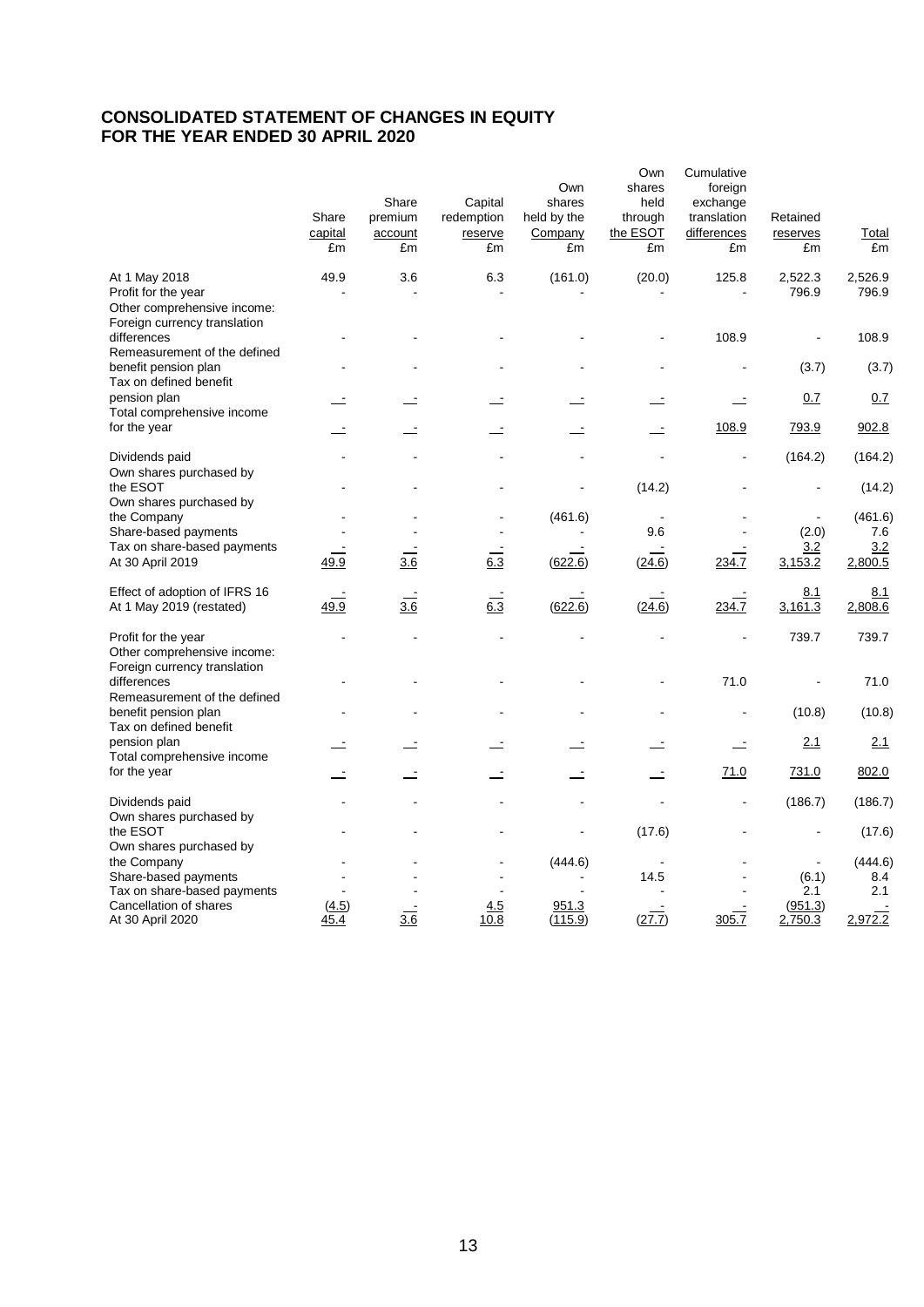# **CONSOLIDATED CASH FLOW STATEMENT FOR THE YEAR ENDED 30 APRIL 2020**

|                                                        |                  | Audited         |
|--------------------------------------------------------|------------------|-----------------|
|                                                        | 2020<br>£m       | 2019<br>£m      |
| <b>Cash flows from operating activities</b>            |                  |                 |
| Cash generated from operations before exceptional      |                  |                 |
| items and changes in rental equipment                  | 2,430.4          | 2,042.5         |
| Payments for rental property, plant and equipment      | (1,366.2)        | (1,503.5)       |
| Proceeds from disposal of rental property,             |                  |                 |
| plant and equipment                                    | 246.6            | 181.6           |
| Cash generated from operations                         | 1,310.8          | 720.6           |
| Financing costs paid (net)                             | (196.9)          | (142.9)         |
| Exceptional financing costs paid                       | (12.4)           |                 |
| Tax paid (net)                                         |                  |                 |
| Net cash generated from operating activities           | (113.2)<br>988.3 | (51.0)<br>526.7 |
| <b>Cash flows from investing activities</b>            |                  |                 |
| Acquisition of businesses                              | (453.1)          | (591.3)         |
| Payments for non-rental property, plant and equipment  | (208.2)          | (168.7)         |
| Proceeds from disposal of non-rental                   |                  |                 |
| property, plant and equipment                          | 12.0             | 10.2            |
| Net cash used in investing activities                  | (649.3)          | (749.8)         |
|                                                        |                  |                 |
| <b>Cash flows from financing activities</b>            |                  |                 |
| Drawdown of loans                                      | 2,318.5          | 1,820.3         |
| Redemption of loans                                    | (1,712.4)        | (963.8)         |
| Repayment of principal under lease liabilities         | (64.3)           | (1.2)           |
| Dividends paid                                         | (186.7)          | (164.2)         |
| Purchase of own shares by the ESOT                     | (17.6)           | (14.2)          |
| Purchase of own shares by the Company                  | (448.6)          | (460.4)         |
| Net cash (used in)/generated from financing activities | <u>(111.1)</u>   | 216.5           |
| Increase/(decrease) in cash and cash equivalents       | 227.9            | (6.6)           |
| Opening cash and cash equivalents                      | 12.8             | 19.1            |
| Effect of exchange rate difference                     | 0.7              | 0.3             |
| <b>Closing cash and cash equivalents</b>               | <u>241.4</u>     | <u>12.8</u>     |
| Reconciliation of net cash flows to net debt           |                  |                 |
| (Increase)/decrease in cash and cash                   |                  |                 |
| equivalents in the period                              | (227.9)          | 6.6             |
| Increase in debt through cash flow                     | 541.8            | 855.3           |
| Change in net debt from cash flows                     | 313.9            | 861.9           |
| Debt acquired                                          | 89.5             | 28.4            |
| Exchange differences                                   | 133.0            | 126.3           |
| Non-cash movements:                                    |                  |                 |
| - deferred costs of debt raising                       | 10.1             | 15.4            |
| - new lease liabilities                                | 188.8            | 0.9             |
| Increase in net debt in the period                     | 735.3            | 1,032.9         |
|                                                        |                  |                 |
| Net debt at 1 May (as previously stated)               | 3,744.9          | 2,712.0         |
| Effect of adoption of IFRS 16                          | 882.8            |                 |
| Net debt at 1 May 2019 (restated)                      | 4,627.7          | 2,712.0         |
| Net debt at 30 April 2020                              | 5,363.0          | 3.744.9         |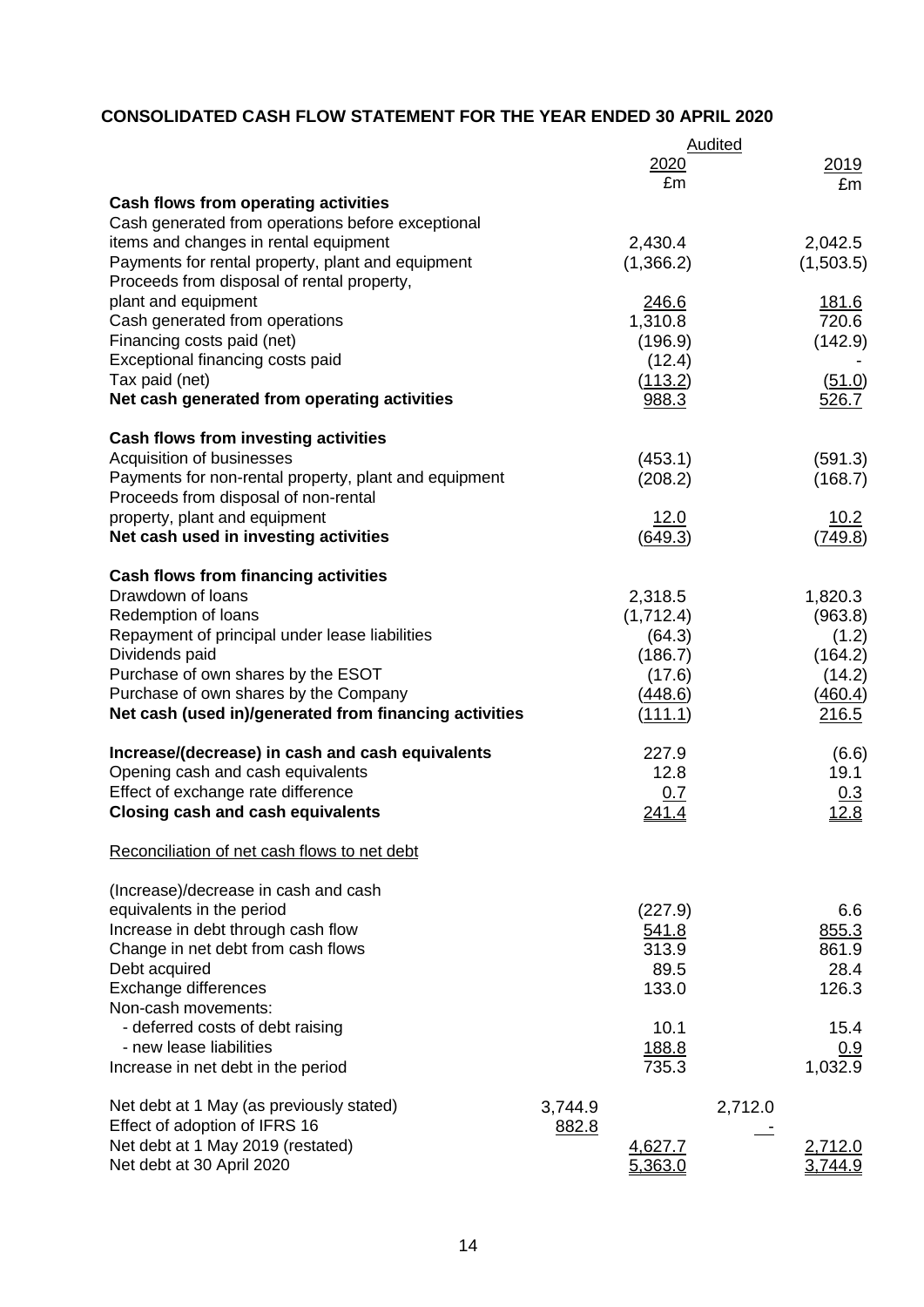#### 1. General information

Ashtead Group plc ('the Company') is a company incorporated and domiciled in England and Wales and listed on the London Stock Exchange. The condensed consolidated financial statements as at, and for the year ended, 30 April 2020 comprise the Company and its subsidiaries ('the Group').

The financial statements for the year ended 30 April 2020 were approved by the directors on 15 June 2020.

This preliminary announcement of the results for the year ended 30 April 2020 contains information derived from the forthcoming 2019/20 Annual Report & Accounts and does not constitute statutory accounts as defined in Section 434 of the Companies Act 2006. The statutory accounts for the year ended 30 April 2020 were approved by the directors on 15 June 2020 and will be delivered to shareholders and filed with the Registrar of Companies and made available on the Group's website at [www.ashtead-group.com](http://www.ashtead-group.com/) in July 2020. The auditor's report on those accounts was unqualified, did not include a reference to any matter by way of emphasis and did not contain a statement under Section 498(2) or (3) of the Companies Act 2006.

Details of principal risks and uncertainties are given in the Review of Fourth Quarter, Balance Sheet and Cash Flow accompanying these condensed consolidated financial statements.

#### 2. Basis of preparation

The financial statements for the year ended 30 April 2020 have been prepared in accordance with relevant International Financial Reporting Standards ('IFRS') as adopted by the European Union and the accounting policies set out in the Group's Annual Report and Accounts for the year ended 30 April 2019, except for the adoption of IFRS 16, Leases ('IFRS 16'), further details of which are set out below.

The directors have adopted various alternative performance measures to provide additional useful information on the underlying trends, performance and position of the Group. The alternative performance measures are not defined by IFRS and therefore may not be directly comparable with other companies' alternative performance measures, but are defined within the Glossary of Terms on page 45.

The financial statements have been prepared on the going concern basis. The Group's internal budgets and forecasts of future performance, available financing facilities and facility headroom (see note 13), provide a reasonable expectation that the Group has adequate resources to continue in operation for the foreseeable future and consequently the going concern basis continues to be appropriate in preparing the financial statements.

In the current year, as the Group was in the final stages of the annual budget and business planning process, the impact of the COVID-19 pandemic began to affect our end markets and operations. We were already planning for lower rates of growth and had adjusted our capital expenditure plans accordingly. However, as the COVID-19 pandemic unfolded, we took immediate action to optimise cash flow, reduce operating costs, strengthen further our liquidity position and adjust our planning accordingly. While the economic impact remains uncertain, we modelled a range of scenarios which considered different possible outcomes based on the timing, severity and duration of the downturn and subsequent recovery. This scenario planning considers the potential impact of COVID-19 and, more generally weakening markets on revenue, margins, cash flows, overall debt levels and leverage.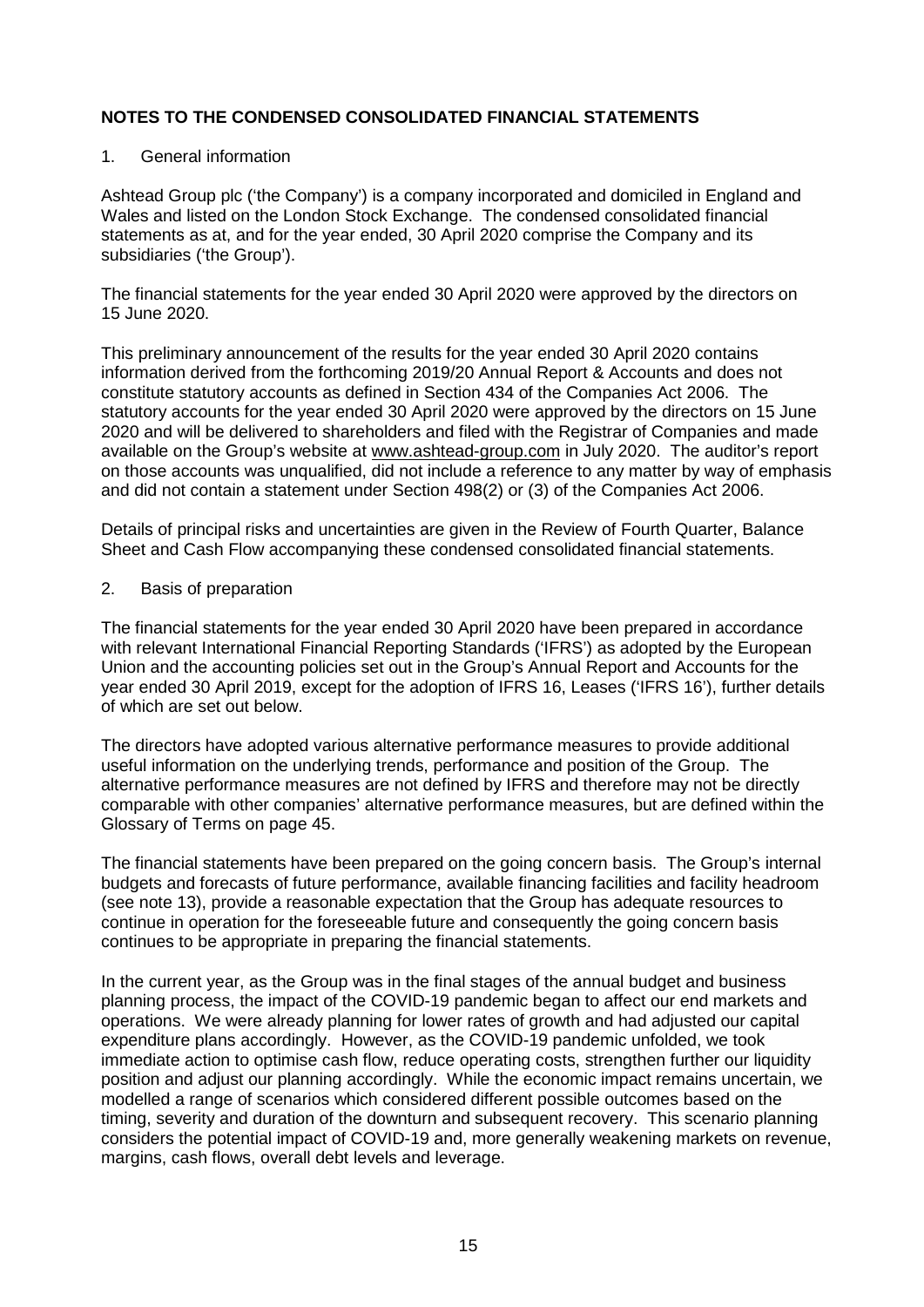### 2. Basis of preparation (continued)

In addition, we then considered sensitivities to these scenarios. In particular, we considered the impact of a more significant and sustained period of revenue reduction and increased irrecoverability of receivables, while taking into account reasonable mitigating actions. Under all these scenarios, the Group continues to generate free cash flow and reduce debt during the period of assessment.

The exchange rates used in respect of the US dollar (\$) and Canadian dollar (C\$) are:

|                                             | US dollar |      | Canadian dollar |      |
|---------------------------------------------|-----------|------|-----------------|------|
|                                             | 2020      | 2019 | 2020            | 2019 |
| Average for the three months ended 30 April | 1.26      | 1.31 | 1.73            | 1.74 |
| Average for the year ended 30 April         | 1.27      | 1.30 | 1.69            | 1.72 |
| At 30 April                                 | 1.26      | 1.30 | 1.75            | 1.75 |

#### IFRS 16, Leases

IFRS 16 has been applicable for the Group from 1 May 2019 and provides a new model for lease accounting under which lessees recognise a lease liability reflecting future lease payments and a right-of-use asset on the balance sheet for all lease contracts other than certain short-term leases and leases of low-value assets.

Under IFRS 16 the Group recognises depreciation of right-of-use assets and interest on lease liabilities in the consolidated income statement, whereas under IAS 17, Leases ('IAS 17') operating leases previously gave rise to a straight-line expense included within other operating costs. In addition, right-of-use assets will be tested for impairment in accordance with IAS 36, Impairment of Assets. This replaces the previous requirement to recognise a provision for onerous lease contracts.

Under IFRS 16 the Group separates the total amount of cash paid for leases that are on balance sheet into a principal portion (presented within financing activities) and interest (presented within operating activities) in the consolidated cash flow statement. Under IAS 17 operating lease payments were presented as operating cash outflows.

Details of the Group's accounting policies under IFRS 16 are set out below, together with a description of the impact of adopting IFRS 16. Significant judgements applied in the adoption of IFRS 16 included determining the lease term for those leases with termination or extension options and determining an incremental borrowing rate where the rate in the lease could not be determined readily.

#### *Accounting policy under IFRS 16*

The Group assesses whether a contract is a lease, or contains a lease, at inception of the contract. The Group recognises a right-of-use asset and a corresponding lease liability with respect to all lease arrangements in which it is the lessee, except for short-term leases (defined as leases with a lease term of 12 months or less) and leases of low value assets. For these leases, the Group recognises the lease payments as an operating expense on a straight-line basis over the term of the lease unless another systematic basis is more representative of the time pattern in which economic benefits from the leased assets are consumed.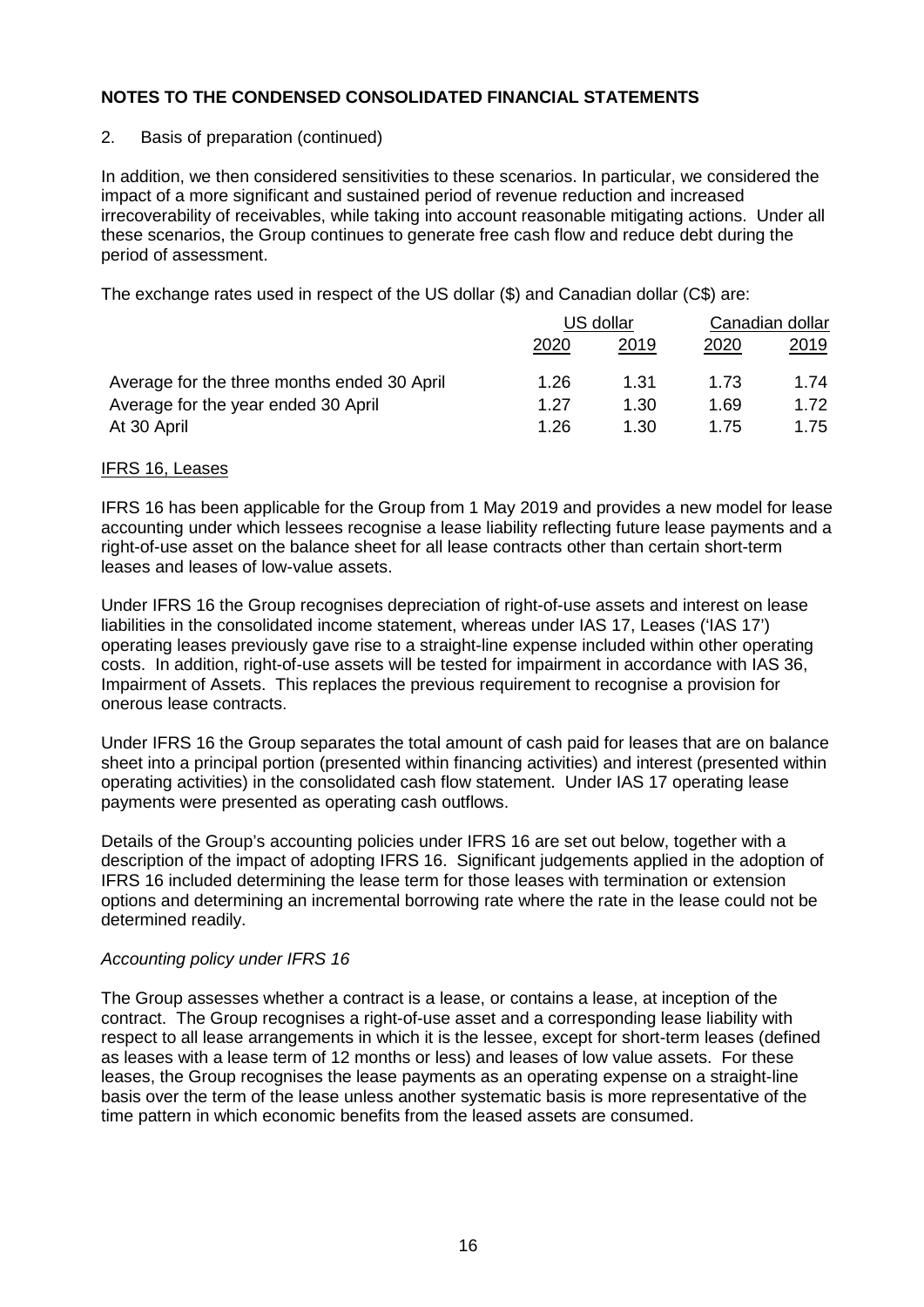2. Basis of preparation (continued)

The lease liability is measured initially at the present value of future lease payments at the commencement date, discounted by using the rate implicit in the lease. If this rate cannot be readily determined, the Group uses its incremental borrowing rate. Lease payments included in the measurement of the Group's lease liability comprise:

- fixed lease payments, less any lease incentives received; and
- variable lease payments that depend on an index or rate, initially measured using the index or rate at the commencement date.

The lease liability is presented as a separate line in the consolidated balance sheet.

The lease liability is subsequently measured by increasing the carrying amount to reflect interest on the lease liability (using the effective interest method) and by reducing the carrying amount to reflect the lease payments made.

The Group remeasures the lease liability (and makes a corresponding adjustment to the related right-of-use asset) whenever:

- the lease term changes, in which case the lease liability is remeasured by discounting the revised lease payments using a revised discount rate;
- the lease payments change due to changes in an index or rate, in which case the lease liability is remeasured by discounting the revised lease payments using the initial discount rate (unless the lease payments change is due to a change in a floating interest rate, in which case a revised discount rate is used); or
- a lease contract is modified and the lease modification is not accounted for as a separate lease, in which case the lease liability is remeasured by discounting the revised lease payments using a revised discount rate.

The right-of-use asset comprises the initial measurement of the corresponding lease liability, lease payments made at or before the commencement date and any initial direct costs. They are subsequently measured at cost less accumulated depreciation and impairment losses.

Right-of-use assets are depreciated over the shorter period of the lease term and the useful life of the underlying asset with depreciation commencing at the commencement date of the lease.

Variable lease payments that do not depend on an index or rate are not included in the measurement of the lease liability and the right-of-use asset. The related payments are recognised as an expense in the period in which the event or condition that triggers those payments occurs and are included in the line "other operating costs" in the income statement.

For short-term leases (lease terms of 12 months or less) and leases of low-value assets (such as photocopiers, vending machines, etc.), the Group has opted to recognise a lease expense on a straight-line basis as permitted by IFRS 16. This expense is presented within other operating costs in the consolidated income statement.

## *Approach to transition*

The Group has elected to apply IFRS 16 using the modified retrospective approach, with the right-of-use asset equal to the lease liability on transition subject to required transitional adjustments. As such, the cumulative effect of adopting IFRS 16 of £8m has been recognised as an adjustment to opening retained earnings on 1 May 2019 with no restatement of comparatives.

The Group's weighted average incremental borrowing rate applied to lease liabilities as at 1 May 2019 was 4.5%.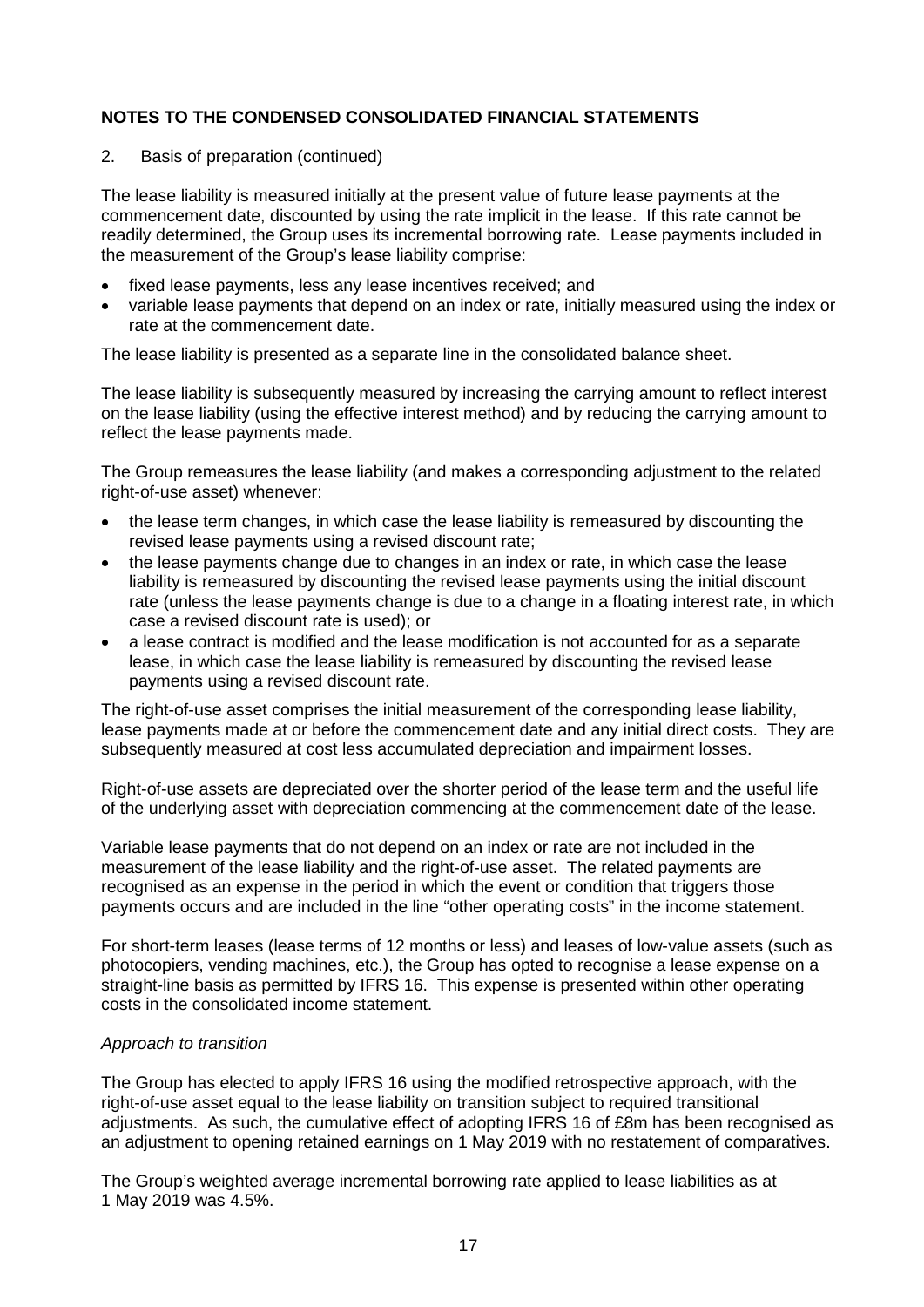2. Basis of preparation (continued)

#### *Practical expedients adopted on transition*

As part of the Group's adoption of IFRS 16 and application of the modified retrospective approach to transition, the Group elected to use the following practical expedients:

- a single discount rate has been applied to portfolios of leases with reasonably similar characteristics;
- right-of-use assets have been adjusted by the carrying amount of onerous lease provisions at 30 April 2020 instead of performing impairment reviews under IAS 36;
- hindsight has been used in determining the lease term and as such the Group has assumed that all available lease extension options are taken unless there are plans to exit a location based on our historical experience; and
- leases where the remaining lease term on transition was less than 12 months have been excluded from the lease liability on transition.

#### *Financial impact*

The application of IFRS 16 to leases previously classified as operating leases under IAS 17 resulted in the recognition of right-of-use assets and lease liabilities. The table below sets out the adjustments recognised at the date of initial application of IFRS 16 in relation to the opening balance sheet:

|                               | As at<br>30 April 2019 | Impact of<br><b>IFRS 16</b> | As at<br>1 May 2019 |
|-------------------------------|------------------------|-----------------------------|---------------------|
|                               | £m                     | £m                          | £m                  |
| <b>Current assets</b>         |                        |                             |                     |
| Trade and other receivables   | 843.6                  | (8.0)                       | 835.6               |
| Other current assets          | <u>121.6</u>           |                             | <u>121.6</u>        |
|                               | 965.2                  | (8.0)                       | 957.2               |
| Non-current assets            |                        |                             |                     |
| Property, plant and equipment | 5,987.0                | (4.8)                       | 5,982.2             |
| Right-of-use asset            |                        | 894.3                       | 894.3               |
| Other non-current assets      | 1,405.3                |                             | 1,405.3             |
|                               | 7,392.3                | 889.5                       | 8,281.8             |
| <b>Current liabilities</b>    |                        |                             |                     |
| Trade and other payables      | 632.4                  | (10.6)                      | 621.8               |
| Lease liabilities             |                        | 89.0                        | 89.0                |
|                               |                        |                             |                     |
| Short-term borrowings         | 2.3                    | (2.3)                       |                     |
| <b>Provisions</b>             | 42.5                   | (0.5)                       | 42.0                |
| Other current liabilities     | 16.4                   |                             | <u>16.4</u>         |
|                               | 693.6                  | 75.6                        | 769.2               |
| Non-current liabilities       |                        |                             |                     |
| Lease liabilities             |                        | 798.8                       | 798.8               |
| Long-term borrowings          | 3,755.4                | (2.7)                       | 3,752.7             |
| Provisions                    | 46.0                   | (0.9)                       | 45.1                |
| Deferred tax liabilities      | 1,061.1                | 2.6                         | 1,063.7             |
| Other non-current liabilities | 0.9                    |                             | 0.9                 |
|                               | 4,863.4                | 797.8                       | 5,661.2             |
| Net assets                    | 2,800.5                | 8.1                         | 2,808.6             |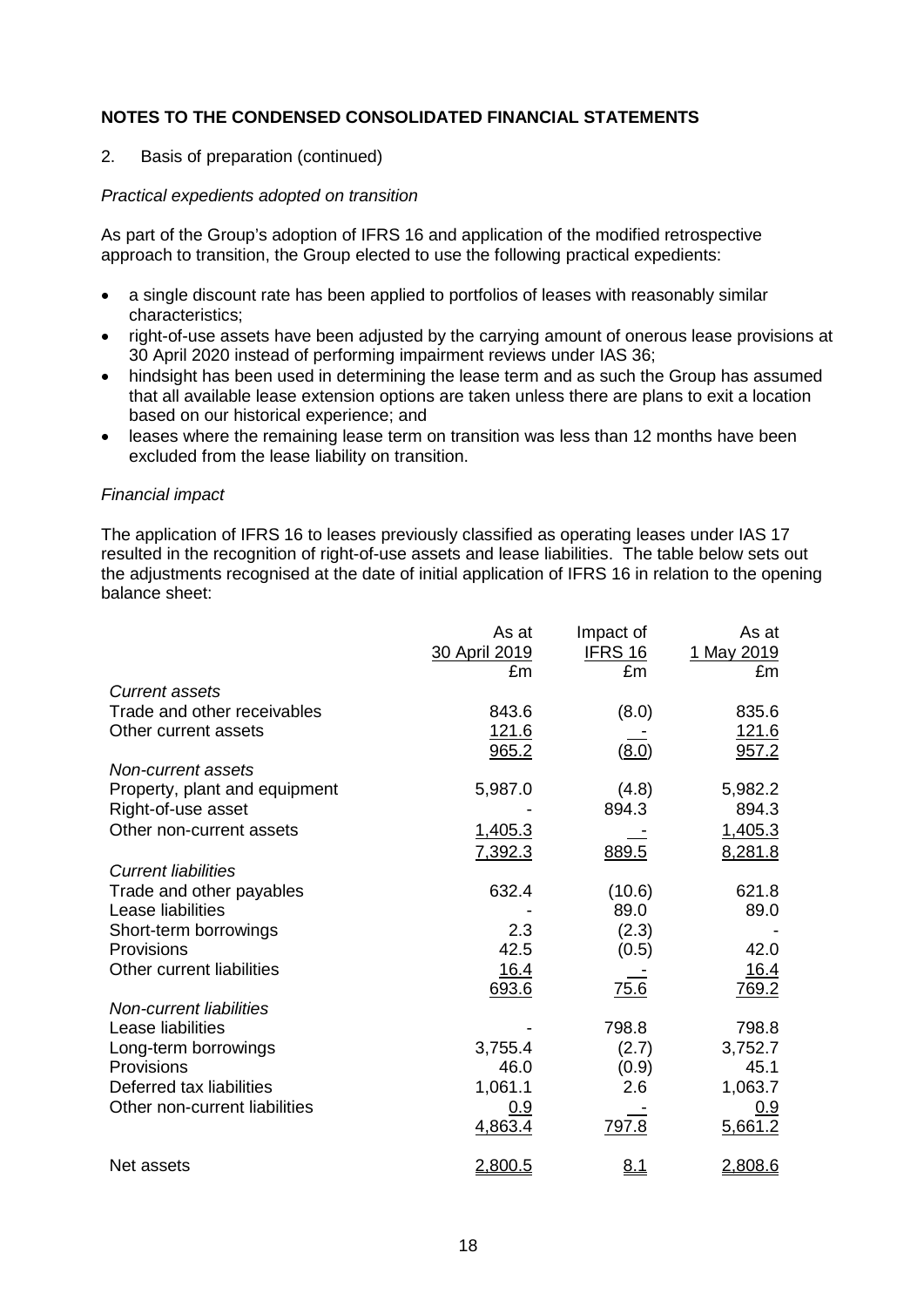#### 2. Basis of preparation (continued)

The table below presents a reconciliation of the minimum operating lease commitments disclosed at 30 April 2019 to the lease liabilities recognised at 1 May 2019 under IFRS 16:

 $\sim$ 

| ZIII.   |
|---------|
|         |
| 495.2   |
| 761.8   |
| (5.4)   |
| (368.8) |
| 5.0     |
| 887.8   |
|         |

In terms of the income statement impact, the application of IFRS 16 resulted in a decrease in other operating expenses and an increase in depreciation and interest expense compared to IAS 17. The impact on the consolidated income statement is detailed below where pro forma adjustments have been made to eliminate the depreciation and interest which arise under IFRS 16 and to include the operating lease costs within EBITDA which would have been recorded under IAS 17.

|                                      |                       | 2020                        |                  | 2019               |
|--------------------------------------|-----------------------|-----------------------------|------------------|--------------------|
|                                      | Pre<br><b>IFRS 16</b> | Impact of<br><b>IFRS 16</b> | As               |                    |
|                                      | £m                    | £m                          | reported<br>£m   | <u>Total</u><br>£m |
|                                      |                       |                             |                  |                    |
| <b>Revenue</b>                       |                       |                             |                  |                    |
| Rental revenue                       | 4,606.5               |                             | 4,606.5          | 4,138.0            |
| Sale of new equipment,               |                       |                             |                  |                    |
| merchandise and consumables          | 184.0                 |                             | 184.0            | 170.5              |
| Sale of used rental equipment        | 263.1                 |                             | 263.1            | 191.1              |
|                                      | 5,053.6               |                             | 5,053.6          | 4,499.6            |
| <b>Operating costs</b>               |                       |                             |                  |                    |
| Staff costs                          | (1, 172.3)            |                             | (1, 172.3)       | (1,019.4)          |
| Used rental equipment sold           | (229.9)               |                             | (229.9)          | (159.7)            |
| Other operating costs                | (1,381.1)             | 105.5                       | (1,275.6)        | (1,213.9)          |
|                                      | <u>(2,783.3)</u>      | 105.5                       | <u>(2,677.8)</u> | <u>(2,393.0)</u>   |
| <b>EBITDA</b>                        | 2,270.3               | 105.5                       | 2,375.8          | 2,106.6            |
| Depreciation                         | (1,000.0)             | (90.5)                      | (1,090.5)        | (843.0)            |
| Amortisation of intangibles          | (61.7)                |                             | (61.7)           | <u>(50.7)</u>      |
| <b>Operating profit</b>              | 1,208.6               | 15.0                        | 1,223.6          | 1,212.9            |
| Investment income                    |                       |                             |                  | 0.1                |
| Interest expense                     | (179.4)               | (45.1)                      | (224.5)          | (153.5)            |
| <b>Exceptional items</b>             | (16.3)                |                             | (16.3)           |                    |
| <b>Profit on ordinary activities</b> |                       |                             |                  |                    |
| before taxation                      | 1,012.9               | (30.1)                      | 982.8            | 1,059.5            |
| <b>Taxation</b>                      | <u>(251.1)</u>        | 8.0                         | (243.1)          | (262.6)            |
| Profit attributable to equity        |                       |                             |                  |                    |
| holders of the Company               | 761.8                 | (22.1)                      | <u>739.7</u>     | <u>796.9</u>       |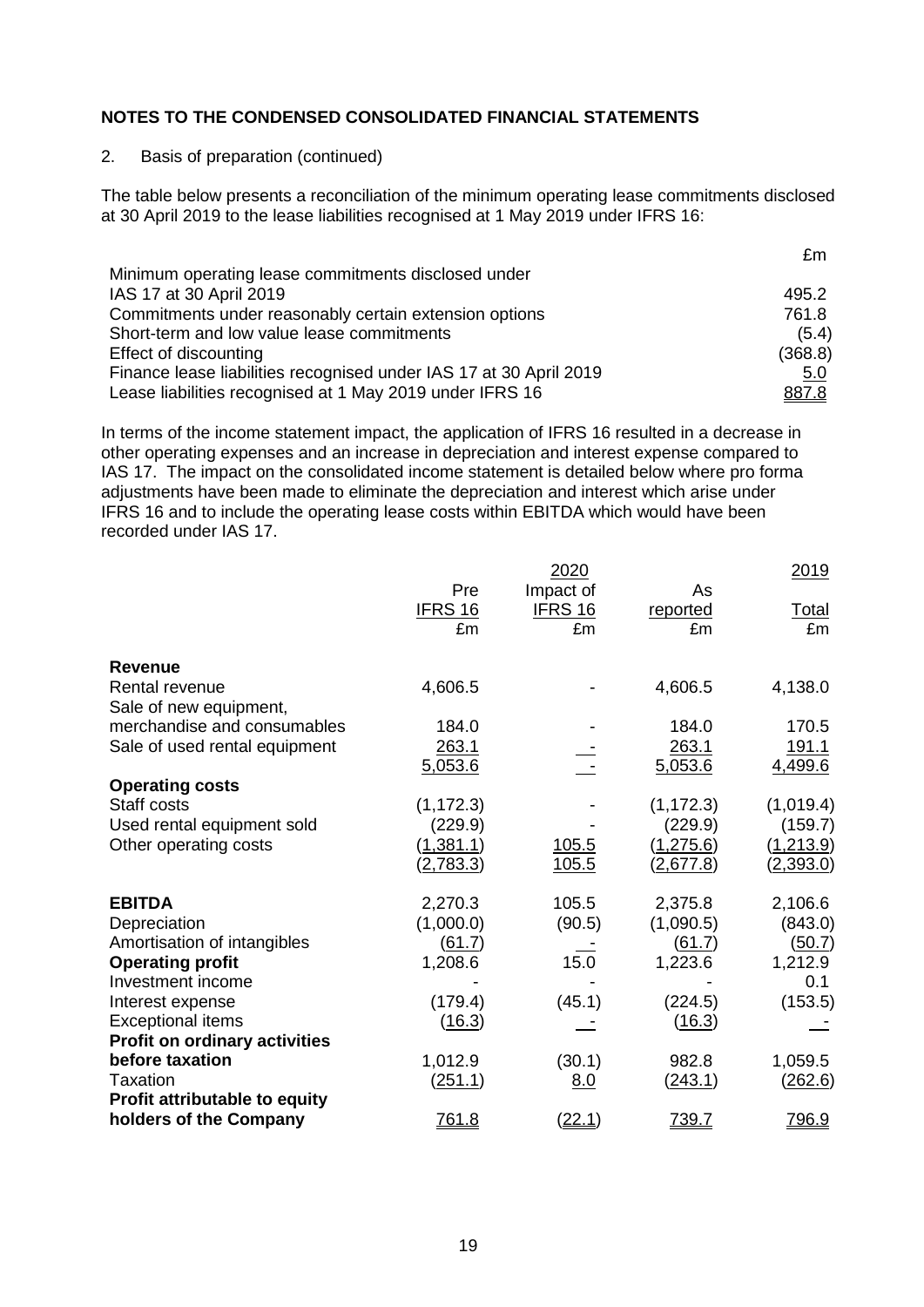# 3. Segmental analysis

# **Three months to 30 April 2020 (unaudited)**

|                                                                                                                                                                 | <b>Sunbelt US</b><br>£m | <b>Sunbelt</b><br><u>UK</u><br>£m | Sunbelt<br>Canada<br>£m | Corporate<br>items<br>£m | Group<br>£m                                                              |
|-----------------------------------------------------------------------------------------------------------------------------------------------------------------|-------------------------|-----------------------------------|-------------------------|--------------------------|--------------------------------------------------------------------------|
| <b>Revenue</b><br>Rental revenue<br>Sale of new equipment, merchandise                                                                                          | 896.5                   | 91.5                              | 50.7                    | $\overline{\phantom{a}}$ | 1,038.7                                                                  |
| and consumables<br>Sale of used rental equipment                                                                                                                | 32.1<br>35.0<br>963.6   | 6.2<br>6.4<br><u>104.1</u>        | 4.3<br>2.6<br>57.6      |                          | 42.6<br>44.0<br><u>125.3</u>                                             |
| Operating profit before amortisation<br>Amortisation<br>Net financing costs<br>Profit before taxation<br>Taxation<br>Profit attributable to equity shareholders | <u>177.0</u>            | (1.4)                             | (2.1)                   | (2.2)                    | 171.3<br>(16.5)<br><u>(57.2)</u><br>97.6<br><u>(19.4)</u><br><u>78.2</u> |

# **Three months to 30 April 2019 (unaudited)**

|                                                                                                                                                                 | <b>Sunbelt US</b><br>£m | Sunbelt<br><u>UK</u><br>£m | Sunbelt<br>Canada<br>£m | Corporate<br>items<br>£m | Group<br>£m                                                   |
|-----------------------------------------------------------------------------------------------------------------------------------------------------------------|-------------------------|----------------------------|-------------------------|--------------------------|---------------------------------------------------------------|
| <b>Revenue</b>                                                                                                                                                  |                         |                            |                         |                          |                                                               |
| Rental revenue                                                                                                                                                  | 875.1                   | 98.2                       | 41.1                    | $\overline{\phantom{a}}$ | 1,014.4                                                       |
| Sale of new equipment, merchandise<br>and consumables<br>Sale of used rental equipment                                                                          | 31.9<br>33.9<br>940.9   | 8.1<br>8.4<br>114.7        | 3.9<br>5.2<br>50.2      |                          | 43.9<br>47.5<br>1,105.8                                       |
| Operating profit before amortisation<br>Amortisation<br>Net financing costs<br>Profit before taxation<br>Taxation<br>Profit attributable to equity shareholders | <u>256.1</u>            | <u>7.6</u>                 | 4.2                     | $\underline{(3.7)}$      | 264.2<br>(13.9)<br>(41.7)<br>208.6<br>(54.1)<br><u> 154.5</u> |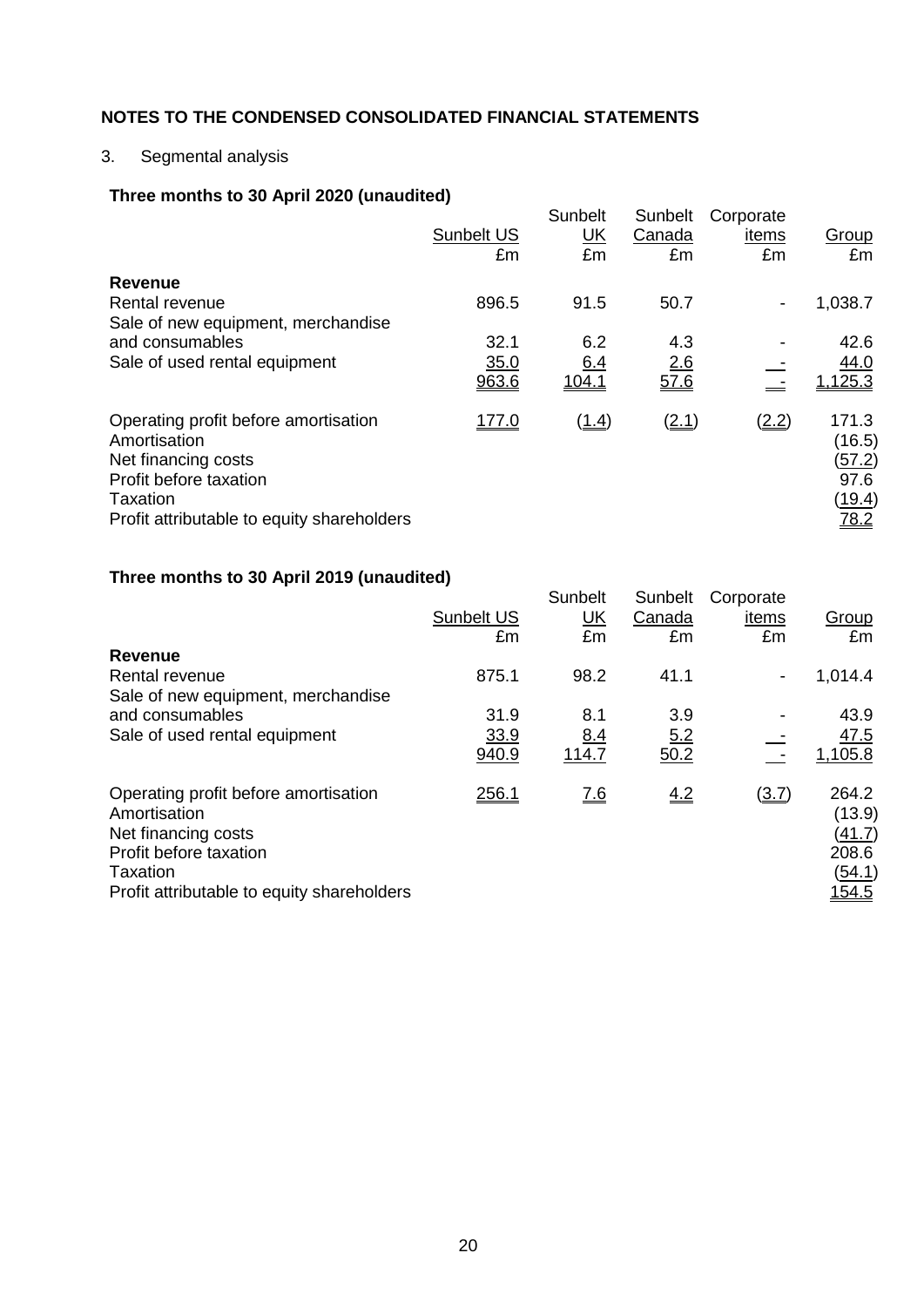# 3. Segmental analysis (continued)

# **Year to 30 April 2020**

|                                                                                                                                                                                                    | <b>Sunbelt US</b><br>£m | Sunbelt<br><u>UK</u><br>£m | Sunbelt<br>Canada<br>£m | Corporate<br>items<br>£m | Group<br>£m                                                                       |
|----------------------------------------------------------------------------------------------------------------------------------------------------------------------------------------------------|-------------------------|----------------------------|-------------------------|--------------------------|-----------------------------------------------------------------------------------|
| Revenue<br>Rental revenue<br>Sale of new equipment, merchandise                                                                                                                                    | 3,985.2                 | 407.8                      | 213.5                   | $\overline{\phantom{a}}$ | 4,606.5                                                                           |
| and consumables                                                                                                                                                                                    | 132.5                   | 30.3                       | 21.2                    |                          | 184.0                                                                             |
| Sale of used rental equipment                                                                                                                                                                      | 218.0<br>4,335.7        | <u>31.1</u><br>469.2       | 14.0<br>248.7           |                          | 263.1<br>5,053.6                                                                  |
| Operating profit before amortisation<br>Amortisation<br>Net financing costs<br><b>Exceptional items</b><br>Profit before taxation<br><b>Taxation</b><br>Profit attributable to equity shareholders | 1,232.1                 | 36.4                       | 32.2                    | <u>(15.4)</u>            | 1,285.3<br>(61.7)<br>(224.5)<br>(16.3)<br>982.8<br><u>(243.1)</u><br><u>739.7</u> |

# **Year to 30 April 2019**

|                                                                                                                                                                 |                   | Sunbelt   | Sunbelt     | Corporate                |                                                                           |
|-----------------------------------------------------------------------------------------------------------------------------------------------------------------|-------------------|-----------|-------------|--------------------------|---------------------------------------------------------------------------|
|                                                                                                                                                                 | <b>Sunbelt US</b> | <u>UK</u> | Canada      | items                    | <b>Group</b>                                                              |
|                                                                                                                                                                 | £m                | £m        | £m          | £m                       | £m                                                                        |
| <b>Revenue</b>                                                                                                                                                  |                   |           |             |                          |                                                                           |
| Rental revenue                                                                                                                                                  | 3,554.2           | 416.4     | 167.4       | $\overline{\phantom{a}}$ | 4,138.0                                                                   |
| Sale of new equipment, merchandise                                                                                                                              |                   |           |             |                          |                                                                           |
| and consumables                                                                                                                                                 | 118.4             | 32.5      | 19.6        |                          | 170.5                                                                     |
| Sale of used rental equipment                                                                                                                                   | 151.7             | 26.2      | <u>13.2</u> |                          | 191.1                                                                     |
|                                                                                                                                                                 | 3,824.3           | 475.1     | 200.2       |                          | 4,499.6                                                                   |
| Operating profit before amortisation<br>Amortisation<br>Net financing costs<br>Profit before taxation<br>Taxation<br>Profit attributable to equity shareholders | 1,184.3           | 62.3      | 31.9        | <u>(14.9)</u>            | 1,263.6<br>(50.7)<br>(153.4)<br>1,059.5<br><u>(262.6)</u><br><u>796.9</u> |

| At 30 April 2020                                                                            | Sunbelt US<br>£m | Sunbelt<br><u>UК</u><br>£m | Sunbelt<br>Canada<br>£m | Corporate<br>items<br>£m | Group<br>£m                           |
|---------------------------------------------------------------------------------------------|------------------|----------------------------|-------------------------|--------------------------|---------------------------------------|
| Segment assets<br>Cash<br><b>Taxation assets</b><br><b>Total assets</b>                     | 8.639.5          | 835.2                      | 776.4                   | $\underline{7.3}$        | 10,258.4<br>241.4<br>32.8<br>10,532.6 |
| At 30 April 2019<br>Segment assets<br>Cash<br><b>Taxation assets</b><br><b>Total assets</b> | 6,991.8          | 851.6                      | <u>475.7</u>            | 0.3                      | 8,319.4<br>12.8<br>25.3<br>8,357.5    |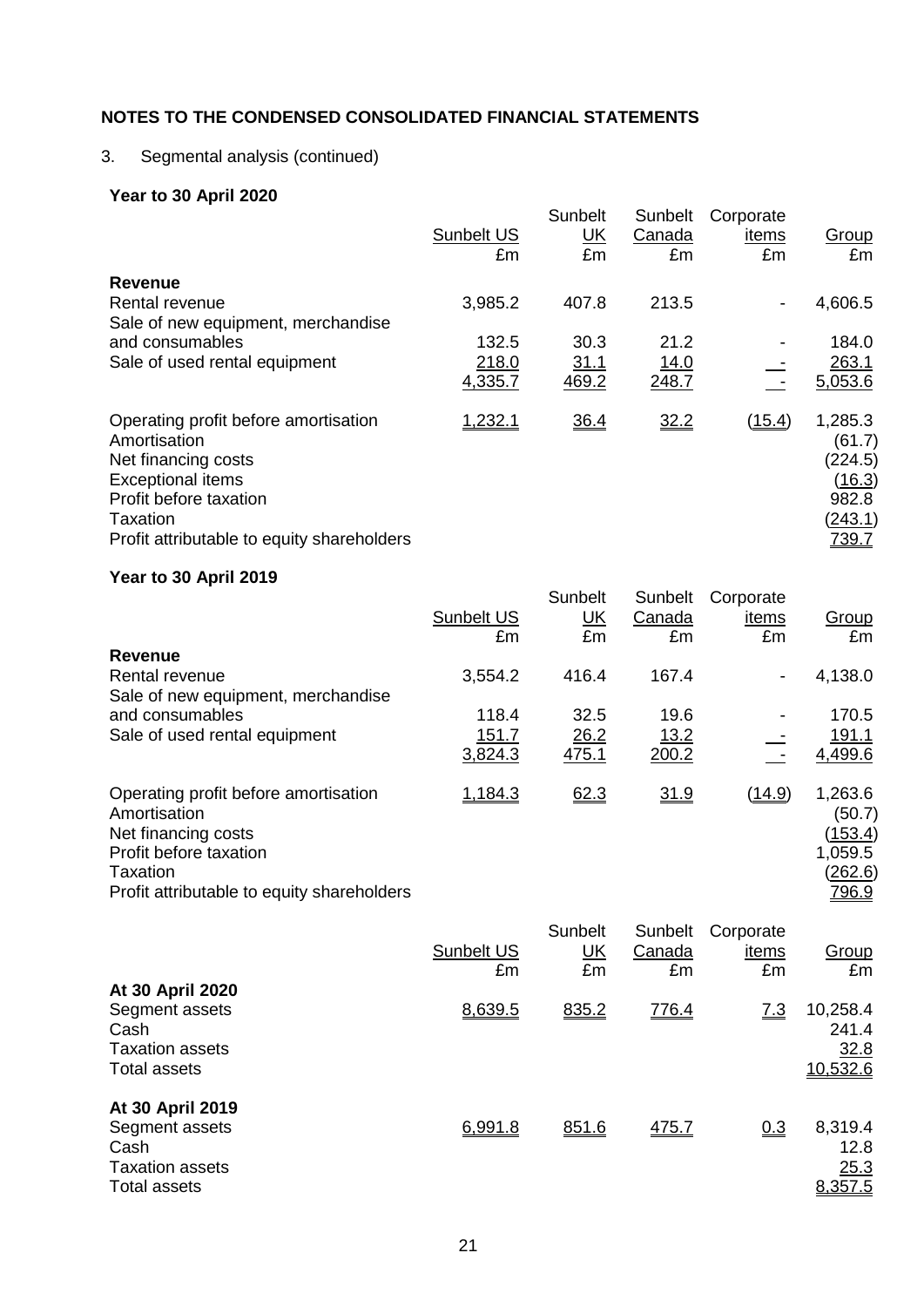# 4. Operating costs and other income

|                                        |                               | <u> 2020</u>       |              |                               | <u> 2019</u>       |                    |
|----------------------------------------|-------------------------------|--------------------|--------------|-------------------------------|--------------------|--------------------|
|                                        | Before                        |                    |              | Before                        |                    |                    |
|                                        | amortisation<br>£m            | Amortisation<br>£m | Total<br>£m  | amortisation<br>£m            | Amortisation<br>£m | <b>Total</b><br>£m |
| Three months to 30 April (unaudited)   |                               |                    |              |                               |                    |                    |
| Staff costs:                           |                               |                    |              |                               |                    |                    |
| <b>Salaries</b>                        | 265.2                         |                    | 265.2        | 239.3                         |                    | 239.3              |
| Social security costs                  | 20.3                          |                    | 20.3         | 19.4                          |                    | 19.4               |
| Other pension costs                    | 5.9                           |                    | 5.9          | 6.1                           |                    | 6.1                |
|                                        | 291.4                         |                    | 291.4        | 264.8                         |                    | 264.8              |
| Used rental equipment sold             | 45.3                          |                    | 45.3         | <u>37.9</u>                   |                    | 37.9               |
| Other operating costs:                 |                               |                    |              |                               |                    |                    |
| Vehicle costs                          | 61.3                          |                    | 61.3         | 64.1                          |                    | 64.1               |
| Spares, consumables & external repairs | 51.8                          |                    | 51.8         | 61.6                          |                    | 61.6               |
| <b>Facility costs</b>                  | 13.6                          |                    | 13.6         | 35.5                          |                    | 35.5               |
| Other external charges                 | 197.4                         |                    | <u>197.4</u> | <u>151.5</u>                  |                    | 151.5              |
|                                        | 324.1                         |                    | 324.1        |                               |                    |                    |
| Depreciation and amortisation:         |                               |                    |              | 312.7                         |                    | 312.7              |
| Depreciation                           | 293.2                         |                    | 293.2        | 226.2                         |                    | 226.2              |
| Amortisation of intangibles            |                               | <u>16.5</u>        | 16.5         |                               | <u>13.9</u>        | <u>13.9</u>        |
|                                        | 293.2                         | 16.5               | 309.7        | 226.2                         | 13.9               | 240.1              |
|                                        | 954.0                         | 16.5               | 970.5        | 841.6                         | 13.9               | 855.5              |
|                                        |                               | 2020               |              |                               | 2019               |                    |
|                                        |                               |                    |              |                               |                    |                    |
|                                        | <b>Before</b><br>amortisation | Amortisation       | Total        | <b>Before</b><br>amortisation | Amortisation       | <b>Total</b>       |
|                                        | £m                            | £m                 | £m           | £m                            | £m                 | £m                 |
| Year to 30 April                       |                               |                    |              |                               |                    |                    |
| Staff costs:                           |                               |                    |              |                               |                    |                    |
|                                        |                               |                    |              |                               |                    |                    |
| <b>Salaries</b>                        | 1,070.2                       |                    | 1,070.2      | 930.3                         |                    | 930.3              |
| Social security costs                  | 80.6                          |                    | 80.6         | 70.6                          |                    | 70.6               |
| Other pension costs                    | 21.5                          |                    | 21.5         | <u>18.5</u>                   |                    | 18.5               |
|                                        | 1,172.3                       |                    | 1,172.3      | 1,019.4                       |                    | 1,019.4            |
| Used rental equipment sold             | 229.9                         |                    | 229.9        | 159.7                         |                    | 159.7              |
|                                        |                               |                    |              |                               |                    |                    |
| Other operating costs:                 |                               |                    |              |                               |                    |                    |
| Vehicle costs                          | 293.1                         |                    | 293.1        | 267.8                         |                    | 267.8              |
| Spares, consumables & external repairs | 249.0                         |                    | 249.0        | 227.4                         |                    | 227.4              |
| Facility costs                         | 50.5                          |                    | 50.5         | 128.4                         |                    | 128.4              |
| Other external charges                 | 683.0                         |                    | 683.0        | 590.3                         |                    | 590.3              |
|                                        | 1,275.6                       |                    | 1,275.6      | 1,213.9                       |                    | 1,213.9            |
| Depreciation and amortisation:         |                               |                    |              |                               |                    |                    |
| Depreciation                           | 1,090.5                       |                    | 1,090.5      | 843.0                         |                    | 843.0              |
| Amortisation of intangibles            |                               | 61.7               | 61.7         |                               | <u>50.7</u>        | 50.7               |
|                                        | 1,090.5                       | 61.7               | 1,152.2      | 843.0                         | 50.7               | 893.7              |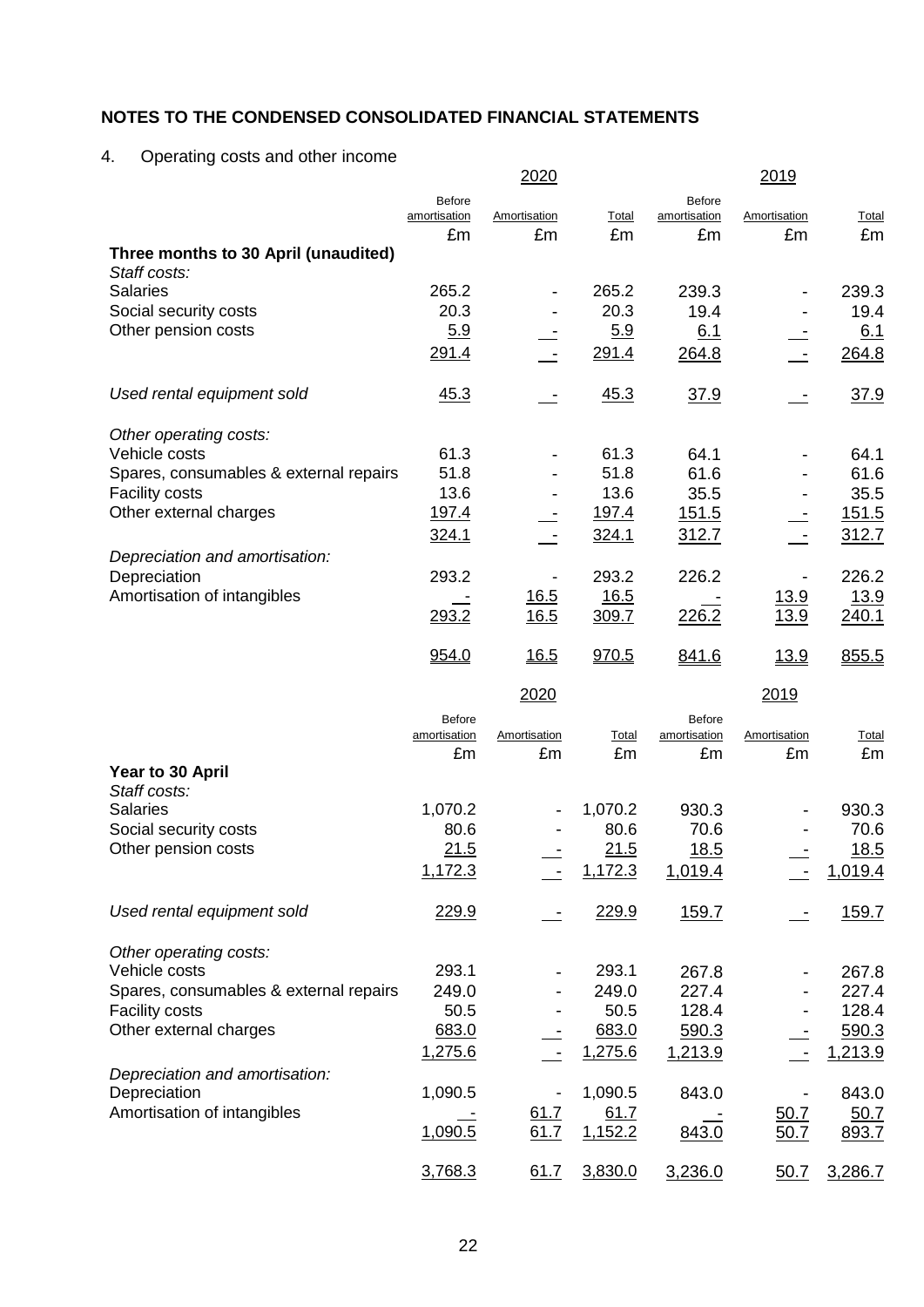#### 5. Exceptional items and amortisation

Exceptional items are those items of financial performance that are material and non-recurring in nature. Amortisation relates to the write-off of intangible assets over their estimated useful economic life. The Group believes these items should be disclosed separately within the consolidated income statement to assist in the understanding of the financial performance of the Group. Underlying profit and earnings per share are stated before exceptional items and amortisation of intangibles.

|                                       | Unaudited<br>Three months to<br>30 April |                          | Audited<br>Year to<br>30 April |               |
|---------------------------------------|------------------------------------------|--------------------------|--------------------------------|---------------|
|                                       |                                          |                          |                                |               |
|                                       | 2020                                     | 2019                     | 2020                           | 2019          |
|                                       | £m                                       | £m                       | £m                             | £m            |
| Amortisation of intangibles           | 16.5                                     | 13.9                     | 61.7                           | 50.7          |
| Write-off of deferred financing costs |                                          | $\overline{\phantom{a}}$ | 3.9                            |               |
| Early redemption fee                  |                                          | $\overline{\phantom{a}}$ | 11.2                           |               |
| Call period interest                  |                                          | $\overline{\phantom{0}}$ | 1.2                            |               |
| Taxation                              | (4.2)                                    | (3.4)                    | (19.2)                         | <u>(12.3)</u> |
|                                       | <u> 12.3</u>                             | <u> 10.5</u>             | 58.8                           | <u>38.4</u>   |

The costs associated with the redemption of the \$500m 5.625% senior notes in November 2019 have been classified as exceptional items. The write-off of deferred financing costs consists of the unamortised balance of the costs relating to the notes. In addition, an early redemption fee of £11m (\$15m) was paid to redeem the notes prior to their scheduled maturity. The call period interest represents the interest charge on the \$500m notes for the period from the issue of the new \$1.2bn notes to the date the \$500m notes were redeemed. Of these items, total cash costs were £12m.

The items detailed in the table above are presented in the income statement as follows:

|                                          |              | Unaudited                   |        | Audited     |
|------------------------------------------|--------------|-----------------------------|--------|-------------|
|                                          |              | Three months to<br>30 April |        | Year to     |
|                                          |              |                             |        | 30 April    |
|                                          | 2020         | 2019                        | 2020   | 2019        |
|                                          | £m           | £m                          | £m     | £m          |
| Amortisation of intangibles              | <u>16.5</u>  | <u>13.9</u>                 | 61.7   | <u>50.7</u> |
| Charged in arriving at operating profit  | 16.5         | 13.9                        | 61.7   | 50.7        |
| Net financing costs                      |              |                             | 16.3   |             |
| Charged in arriving at profit before tax | 16.5         | 13.9                        | 78.0   | 50.7        |
| Taxation                                 | (4.2)        | (3.4)                       | (19.2) | (12.3)      |
|                                          | <u> 12.3</u> | <u> 10.5</u>                | 58.8   | <u>38.4</u> |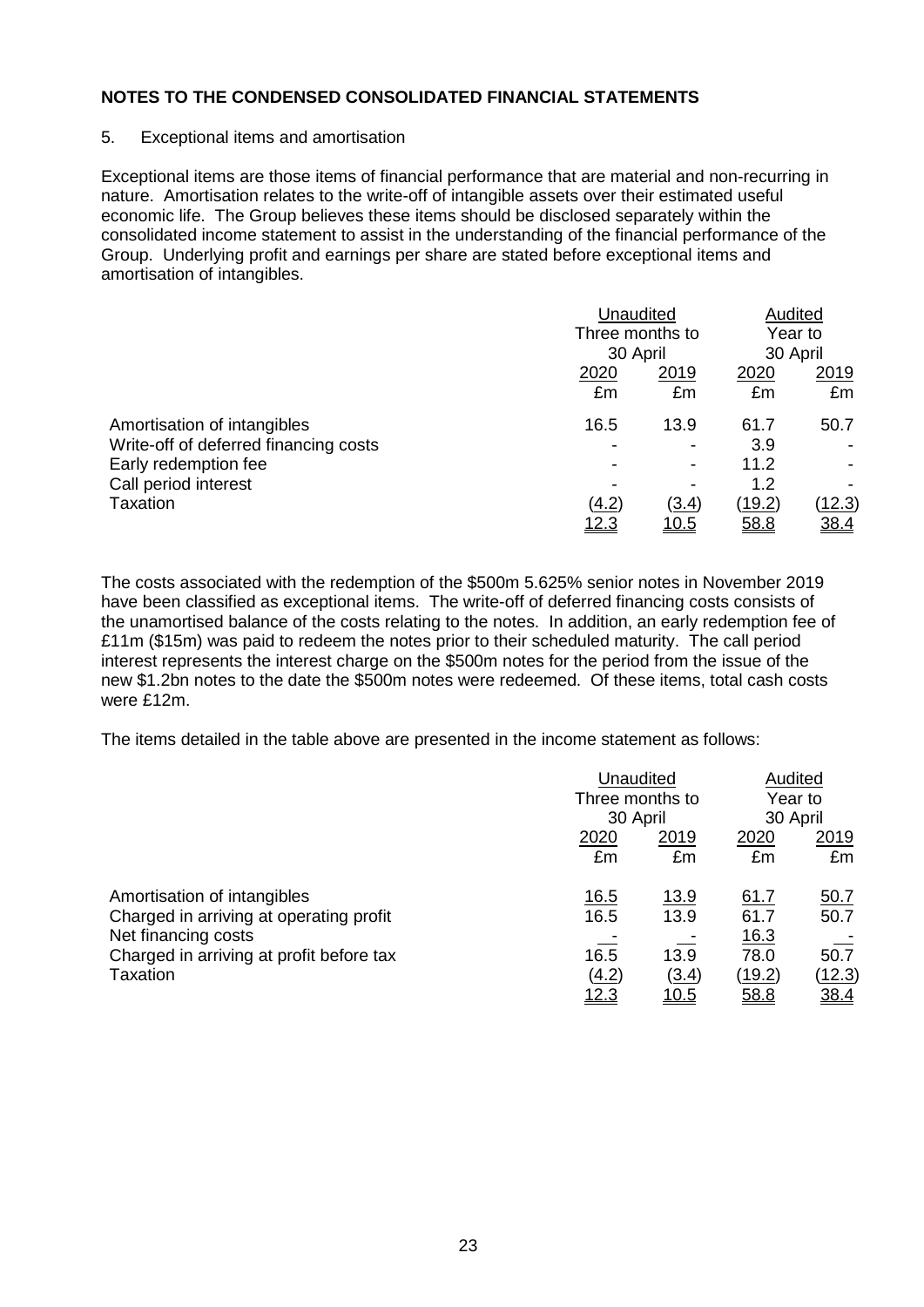#### 6. Net financing costs

|                                                            | Unaudited       |             | Audited       |               |
|------------------------------------------------------------|-----------------|-------------|---------------|---------------|
|                                                            | Three months to |             | Year to       |               |
|                                                            | 30 April        |             | 30 April      |               |
|                                                            | 2020            | 2019        | 2020          | <u> 2019</u>  |
|                                                            | £m              | £m          | £m            | £m            |
| Investment income:                                         |                 |             |               |               |
| Net interest on the net defined benefit pension plan asset |                 |             |               | (0.1)         |
| Interest expense:                                          |                 |             |               |               |
| Bank interest payable                                      | 16.3            | 19.0        | 75.8          | 68.6          |
| Interest payable on senior notes                           | 26.3            | 21.2        | 95.8          | 79.1          |
| Interest payable on lease liabilities                      | 12.6            | 0.1         | 45.5          | 0.4           |
| Non-cash unwind of discount on provisions                  | 0.3             | 0.1         | 1.2           | 0.8           |
| Amortisation of deferred debt raising costs                | <u> 1.7</u>     | <u> 1.3</u> | 6.2           | 4.6           |
|                                                            | 57.2            | 41.7        | 224.5         | <u>153.5</u>  |
| Net financing costs before exceptional items               | 57.2            | 41.7        | 224.5         | 153.4         |
| <b>Exceptional items</b>                                   |                 |             | 16.3          |               |
| Net financing costs                                        |                 |             |               | <u> 153.4</u> |
|                                                            | 57.2            |             | <u> 240.8</u> |               |

### 7. Taxation

The tax charge for the year has been computed using a tax rate of 25% in the US (2019: 25%), 19% in the UK (2019: 19%) and 27% in Canada (2019: 27%). The blended rate for the Group as a whole is 25% (2019: 25%).

The tax charge of £262m (2019: £275m) on the underlying profit before taxation of £1,061m (2019: £1,110m) can be explained as follows: Year to 30 April

|                                                                       |                 | rear to 30 April |
|-----------------------------------------------------------------------|-----------------|------------------|
|                                                                       | 2020            | 2019             |
|                                                                       | £m              | £m               |
| <b>Current tax</b>                                                    |                 |                  |
| - current tax on income for the period<br>- adjustments to prior year | 128.0<br>(34.5) | 54.3             |
|                                                                       | 93.5            | 1.1<br>55.4      |
|                                                                       |                 |                  |
| Deferred tax                                                          |                 |                  |
| - origination and reversal of temporary differences                   | 140.4           | 218.1            |
| - adjustments to prior year                                           | 28.4            | <u> 1.4</u>      |
|                                                                       | 168.8           | 219.5            |
|                                                                       |                 |                  |
| Tax on underlying activities                                          | 262.3           | 274.9            |
|                                                                       |                 |                  |
| Comprising:<br>- UK                                                   | 20.6            | 17.8             |
| - US                                                                  | 240.9           | 252.8            |
| - Canada                                                              | 0.8             | 4.3              |
|                                                                       | <u> 262.3</u>   | 274.9            |
|                                                                       |                 |                  |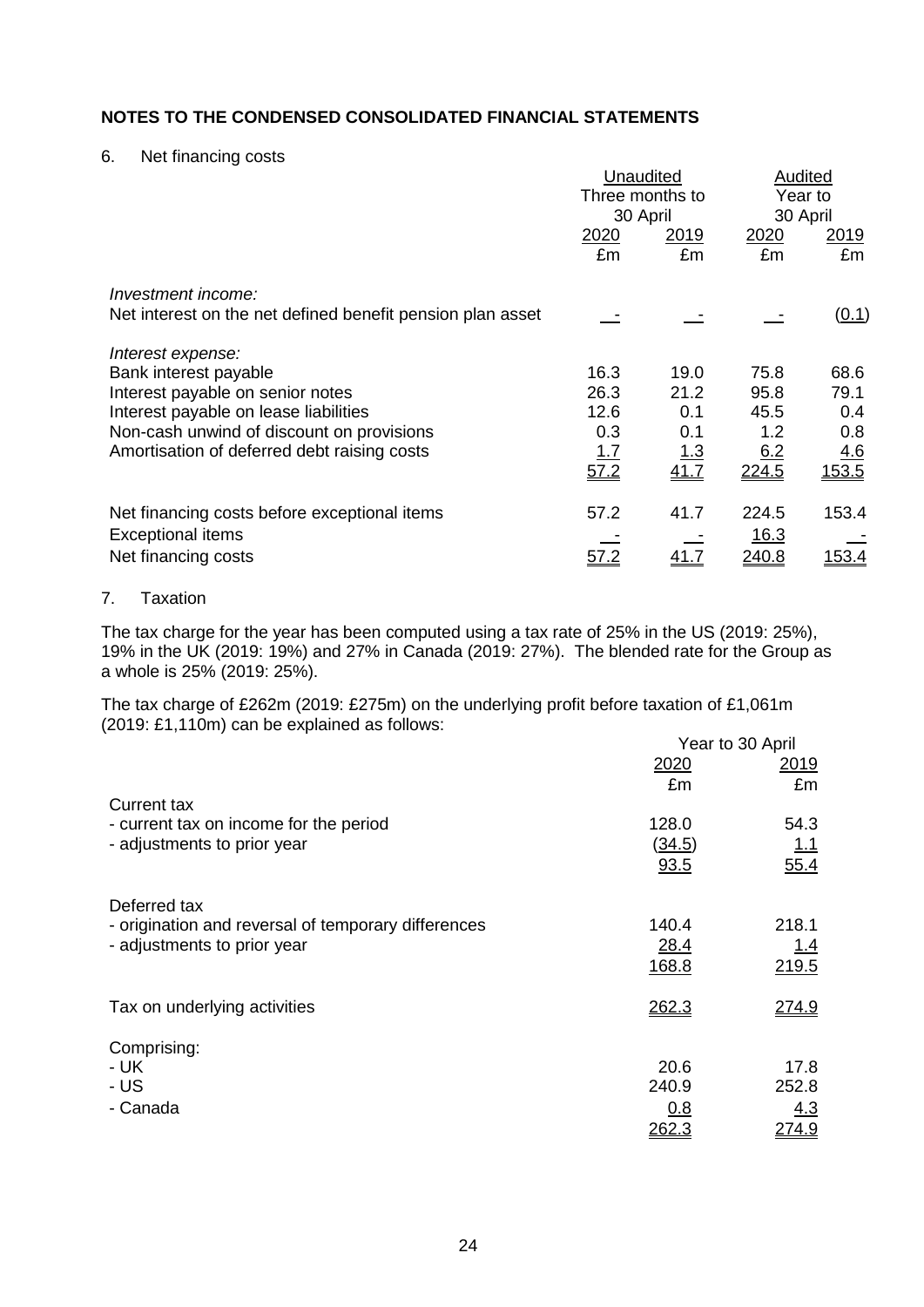### 7. Taxation (continued)

In addition, the tax credit of £19m (2019: £12m) on amortisation and exceptional items of £78m (2019: £51m) consists of a current tax credit of £10m (2019: £nil) relating to the US and £1m (2019: £nil) relating to the UK, a deferred tax credit of £1m (2019: £2m) relating to the UK,  $£4m$ (2019: £7m) relating to the US and £3m (2019: £3m) relating to Canada.

#### 8. Earnings per share

Basic and diluted earnings per share for the three and twelve months ended 30 April 2020 have been calculated based on the profit for the relevant period and the weighted average number of ordinary shares in issue during that period (excluding shares held by the Company and the ESOT over which dividends have been waived). Diluted earnings per share is computed using the result for the relevant period and the diluted number of shares (ignoring any potential issue of ordinary shares which would be anti-dilutive). These are calculated as follows:

|                                                            | Unaudited<br>Three months to |                       |                         | Audited<br>Year to      |
|------------------------------------------------------------|------------------------------|-----------------------|-------------------------|-------------------------|
|                                                            |                              | 30 April              |                         | 30 April                |
|                                                            | 2020                         | 2019                  | 2020                    | 2019                    |
| Profit for the financial period (£m)                       | 78.2                         | <u>154.5</u>          | <u>739.7</u>            | <u>796.9</u>            |
| Weighted average number of shares (m) - basic<br>- diluted | <u>448.7</u><br>450.2        | 471.4<br>473.4        | 456.4<br>458.0          | 479.7<br>481.7          |
| Basic earnings per share<br>Diluted earnings per share     | <u>17.4p</u><br><u>17.4p</u> | 32.8p<br><u>32.6p</u> | <u>162.1p</u><br>161.5p | <u>166.1p</u><br>165.4p |

Underlying earnings per share (defined in any period as the earnings before amortisation of intangibles and exceptional items for that period divided by the weighted average number of shares in issue in that period) may be reconciled to the basic earnings per share as follows:

|                                                                                                                                  |                                                                 | Unaudited<br>Three months to<br>30 April |                                               | Audited<br>Year to<br>30 April                |
|----------------------------------------------------------------------------------------------------------------------------------|-----------------------------------------------------------------|------------------------------------------|-----------------------------------------------|-----------------------------------------------|
|                                                                                                                                  | 2020                                                            | <u>2019</u>                              | 2020                                          | <u>2019</u>                                   |
| Basic earnings per share<br>Amortisation of intangibles<br><b>Exceptional items</b><br>Tax on exceptional items and amortisation | 17.4p<br>3.7 <sub>p</sub><br>$\overline{\phantom{0}}$<br>(0.9p) | 32.8p<br>2.9 <sub>p</sub><br>(0.7p)      | 162.1p<br>13.5p<br>3.6 <sub>p</sub><br>(4.2p) | 166.1p<br>10.6 <sub>p</sub><br><u>(2.5</u> p) |
| Underlying earnings per share                                                                                                    | 20.2p                                                           | 35.0p                                    | <u>175.0p</u>                                 | <u>174.2p</u>                                 |

#### 9. Dividends

During the year, a final dividend in respect of the year ended 30 April 2019 of 33.5p (2018: 27.5p) and an interim dividend for the year ending 30 April 2020 of 7.15p (2019: 6.5p) per share were paid to shareholders and costing £187m (2019: £164m).

In addition, the directors are proposing a final dividend in respect of the year ended 30 April 2020 of 33.5p (2019: 33.5p) per share which will absorb £150m of shareholders' funds, based on the 448m shares qualifying for dividend on 15 June 2020. Subject to approval by shareholders, it will be paid on 11 September 2020 to shareholders who are on the register of members on 14 August 2020.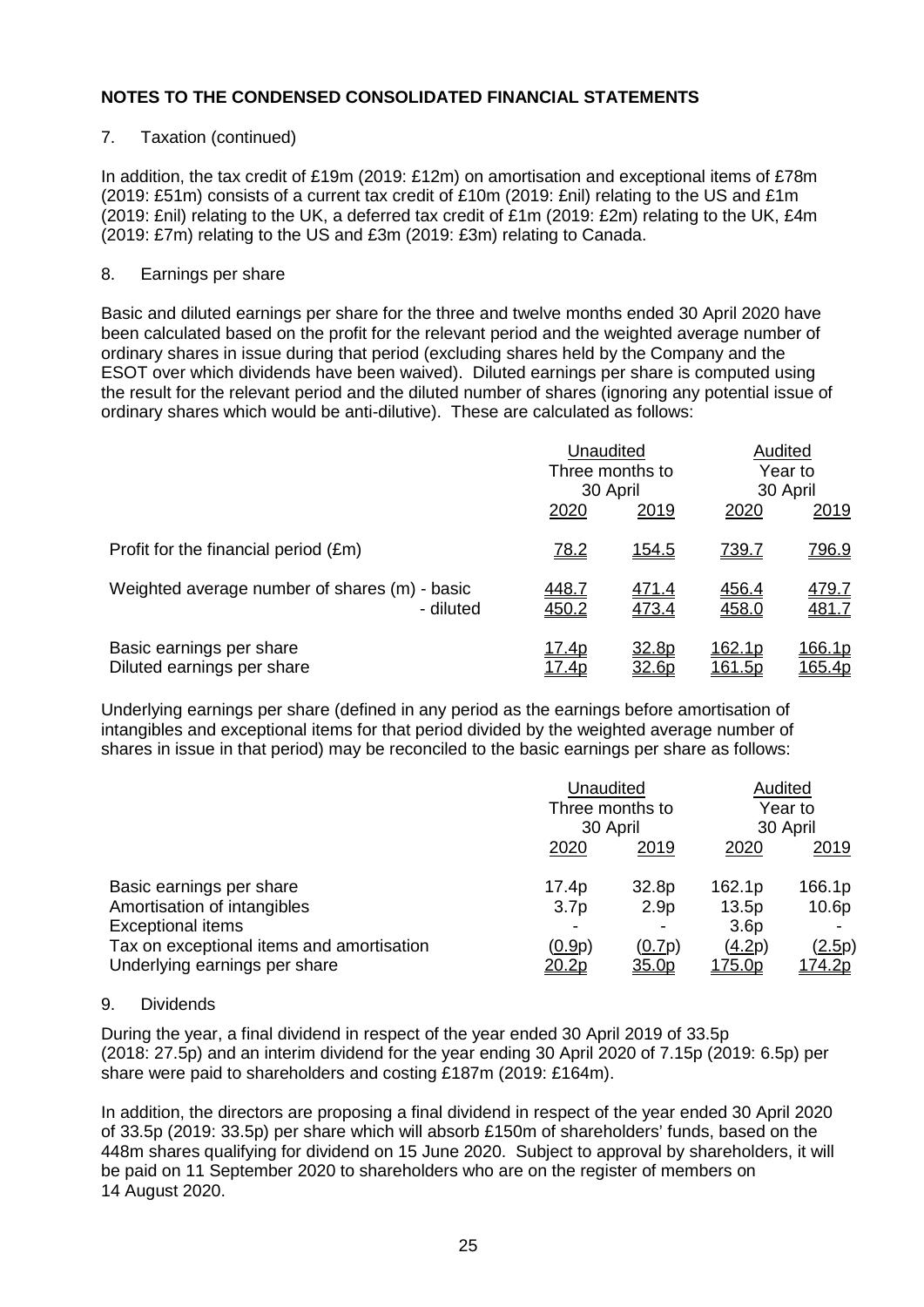## 10. Property, plant and equipment

|                               | 2020      | 2019         |            |               |
|-------------------------------|-----------|--------------|------------|---------------|
|                               | Rental    |              | Rental     |               |
|                               | equipment | <b>Total</b> | equipment  | <u>Total</u>  |
| Net book value                | £m        | £m           | £m         | £m            |
| At 1 May                      | 5,413.3   | 5,987.0      | 4,430.5    | 4,882.0       |
| Effect of adoption of IFRS 16 |           | (4.8)        |            |               |
| Exchange differences          | 154.8     | 169.7        | 210.9      | 231.1         |
| <b>Reclassifications</b>      | (2.1)     |              | (1.9)      |               |
| <b>Additions</b>              | 1,274.3   | 1,483.0      | 1,416.8    | 1,587.1       |
| Acquisitions                  | 155.9     | 199.4        | 259.4      | 296.9         |
| <b>Disposals</b>              | (226.5)   | (236.7)      | (156.9)    | (167.1)       |
| Depreciation                  | (879.6)   | (998.8)      | (745.5)    | (843.0)       |
| At 30 April                   | 5,890.1   | 6,598.8      | 5,413.3    | 5,987.0       |
| Right-of-use assets<br>11.    |           |              |            |               |
|                               |           | Property     | Other      |               |
| Net book value                |           | leases       | leases     | <u>Total</u>  |
|                               |           | £m           | £m         | £m            |
| Effect of adoption of IFRS 16 |           | 889.5        | 4.8        | 894.3         |
| Exchange differences          |           | 25.3         |            | 25.3          |
| <b>Additions</b>              |           | 191.5        | 1.6        | 193.1         |
| Acquisitions                  |           | 74.8         |            | 74.8          |
| Remeasurement                 |           | (3.4)        |            | (3.4)         |
| <b>Disposals</b>              |           | (3.5)        | (0.6)      | (4.1)         |
| Depreciation                  |           | (90.5)       | (1.2)      | <u>(91.7)</u> |
| At 30 April 2020              |           | 1,083.7      | <u>4.6</u> | 1,088.3       |

On transition, the right-of-use asset has been adjusted for the impact of onerous lease provisions (£1m) and lease prepayments (£8m).

#### 12. Lease liability

|             | 30 April | 30 April |
|-------------|----------|----------|
|             | 2020     | 2019     |
|             | £m       | £m       |
| Current     | 106.0    | -        |
| Non-current | 1,006.2  | $\equiv$ |
|             | 1,112.2  |          |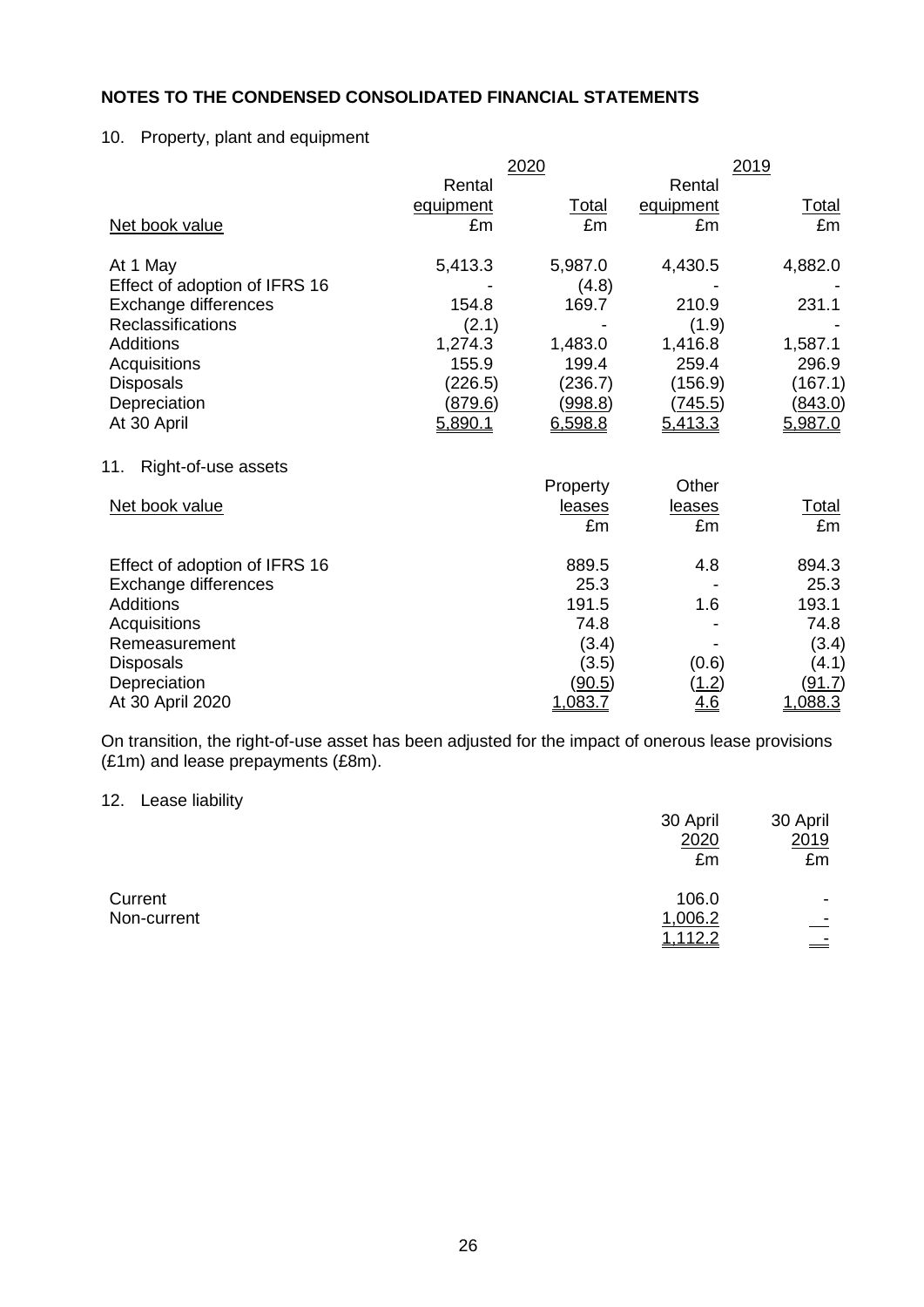#### 13. Borrowings

|                                         | 30 April<br>2020 | 30 April<br>2019 |
|-----------------------------------------|------------------|------------------|
|                                         | £m               | £m               |
| <b>Current</b>                          |                  |                  |
| Finance lease obligations               |                  | 2.3              |
| <b>Non-current</b>                      |                  |                  |
| First priority senior secured bank debt | 2,141.9          | 2,010.7          |
| Finance lease obligations               |                  | 2.7              |
| 5.625% senior notes, due 2024           |                  | 379.3            |
| 4.125% senior notes, due 2025           | 470.8            | 454.7            |
| 5.250% senior notes, due 2026           | 469.6            | 453.6            |
| 4.375% senior notes, due 2027           | 470.2            | 454.4            |
| 4.000% senior notes, due 2028           | 469.9            |                  |
| 4.250% senior notes, due 2029           | 469.8            |                  |
|                                         | 4.492.:          |                  |

The senior secured bank debt is secured by way of fixed and floating charges over substantially all the Group's property, plant and equipment, inventory and trade receivables. Following the redemption of the \$500m 5.625% notes due in 2024, the second priority fixed and floating charges over the Group's property, plant and equipment, inventory and trade receivables securing the senior notes were released and the senior notes are no longer secured by these assets. The senior notes continue to be guaranteed by Ashtead Group plc and all its principal subsidiary undertakings.

The \$600m 4.125% senior notes mature in August 2025, the \$600m 5.25% senior notes mature in August 2026, the \$600m 4.375% senior notes mature in August 2027, the \$600m 4.000% senior notes mature in May 2028 and the \$600m 4.250% senior notes mature in November 2029. Our debt facilities therefore remain committed for the long term, with an average maturity of six years. The weighted average interest cost of these facilities (including non-cash amortisation of deferred debt raising costs) is 4%. The terms of the senior notes are such that financial performance covenants are only measured at the time new debt is raised.

There is one financial performance covenant under the first priority senior credit facility. That is the fixed charge ratio (comprising LTM EBITDA before exceptional items less LTM net capital expenditure paid in cash over the sum of scheduled debt repayments plus cash interest, cash tax payments and dividends paid in the last twelve months) which, must be equal to, or greater than, 1.0. This covenant does not apply when availability exceeds \$460m. The covenant ratio is calculated each quarter. At 30 April 2020, the fixed charge ratio exceeded the covenant requirement.

At 30 April 2020, availability under the senior secured bank facility, including cash on the balance sheet, was \$2,363m (\$1,622m at 30 April 2019), with an additional \$2,147m of suppressed availability, meaning that the covenant did not apply at 30 April 2020 and is unlikely to apply in forthcoming quarters.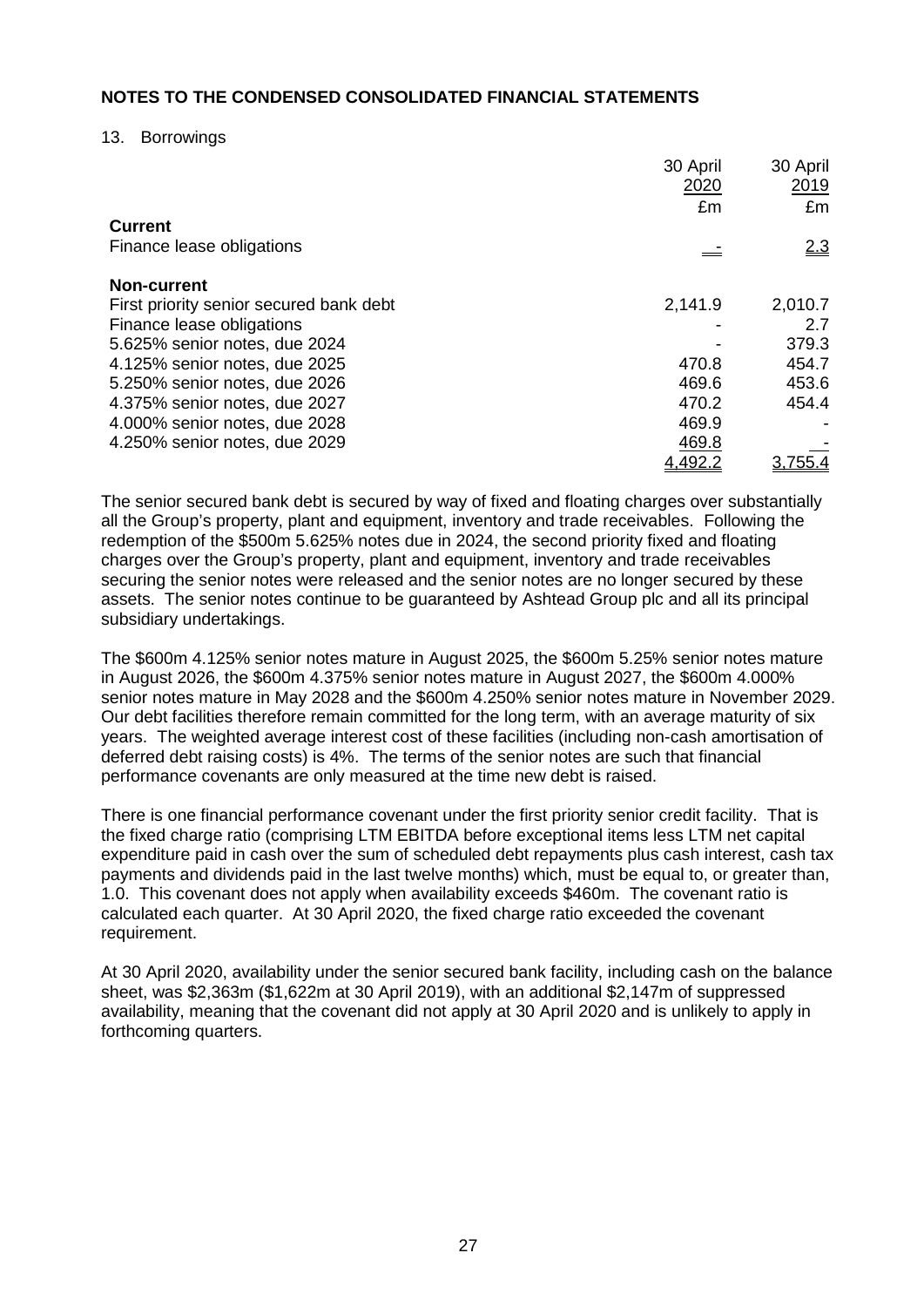## 13. Borrowings (continued)

#### Fair value of financial instruments

At 30 April 2020, the Group had no derivative financial instruments.

With the exception of the Group's senior notes detailed in the table below, the carrying value of non-derivative financial assets and liabilities is considered to equate materially to their fair value.

|                                   |               | At 30 April 2020 |               | At 30 April 2019 |  |
|-----------------------------------|---------------|------------------|---------------|------------------|--|
|                                   | <b>Book</b>   | Fair             | <b>Book</b>   | Fair             |  |
|                                   | Value         | value            | value         | value            |  |
|                                   | £m            | £m               | £m            | £m               |  |
| 5.625% senior notes               |               |                  | 383.5         | 397.5            |  |
| 4.125% senior notes               | 475.7         | 461.4            | 460.3         | 455.1            |  |
| 5.250% senior notes               | 475.7         | 479.3            | 460.3         | 476.9            |  |
| 4.375% senior notes               | 475.7         | 463.8            | 460.3         | 451.6            |  |
| 4.000% senior notes               | 475.7         | 453.1            |               |                  |  |
| 4.250% senior notes               | 475.7         | 453.1            |               |                  |  |
|                                   | 2,378.5       | 2,310.7          | 1,764.4       | 1,781.1          |  |
| Deferred costs of raising finance | <u>(28.2)</u> |                  | <u>(22.4)</u> |                  |  |
|                                   | 2,350.3       | <u>2,310.7</u>   | 1,742.0       | 1.781.1          |  |

The fair value of the senior notes has been calculated using quoted market prices at 30 April 2020.

14. Share capital

Ordinary shares of 10p each:

|                       | 30 April    | 30 April    | 30 April    | 30 April    |
|-----------------------|-------------|-------------|-------------|-------------|
|                       | 2020        | 2019        | 2020        | <u>2019</u> |
|                       | Number      | Number      | £m          | £m          |
| Issued and fully paid | 454,194,833 | 499,225,712 | <u>45.4</u> | <u>49.9</u> |

During the year, the Company purchased 19.7m ordinary shares at a total cost of £445m under the Group's share buyback programme. Since the commencement of the Group's ongoing share buyback programme, the Group has purchased 49.9m shares and in January 2020, 45.0m ordinary shares held in treasury were cancelled. At 30 April 2020 after the cancellation of these shares, 4.9m (April 2019: 30.3m) shares were held by the Company and a further 1.5m (April 2019: 1.6m) shares were held by the Company's Employee Share Ownership Trust.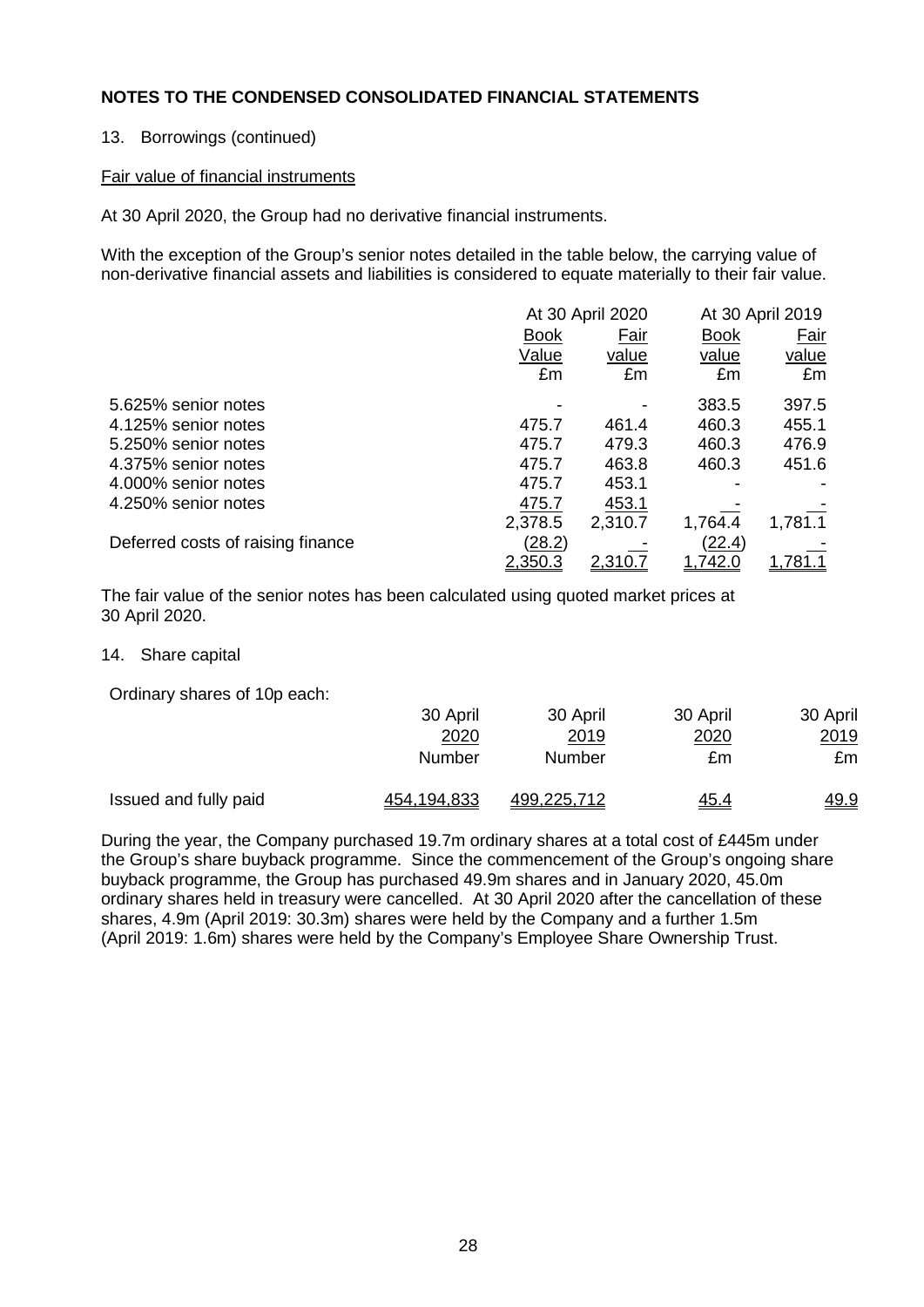#### 15. Notes to the cash flow statement

## a) Cash flow from operating activities

|                                                            | 2020       | Year to 30 April<br>2019 |
|------------------------------------------------------------|------------|--------------------------|
|                                                            | £m         | £m                       |
| Operating profit before exceptional items and amortisation | 1,285.3    | 1,263.6                  |
| Depreciation                                               | 1,090.5    | 843.0                    |
| EBITDA before exceptional items                            | 2,375.8    | 2,106.6                  |
| Profit on disposal of rental equipment                     | (33.3)     | (31.4)                   |
| Profit on disposal of other property, plant and equipment  | (1.2)      | (0.8)                    |
| Increase in inventories                                    | (0.5)      | (14.9)                   |
| Decrease/(increase) in trade and other receivables         | 94.1       | (84.7)                   |
| (Decrease)/increase in trade and other payables            | (13.2)     | 60.7                     |
| Exchange differences                                       | 0.3        | (0.6)                    |
| Other non-cash movements                                   | <u>8.4</u> | 7.6                      |
| Cash generated from operations before exceptional items    |            |                          |
| and changes in rental equipment                            |            | .042.5                   |

## b) Analysis of net debt

Net debt consists of total borrowings less cash and cash equivalents. Borrowings exclude accrued interest. Foreign currency denominated balances are translated to pounds sterling at rates of exchange ruling at the balance sheet date.

|                                             |         |             |             |          |          | Non-cash movements |           |          |
|---------------------------------------------|---------|-------------|-------------|----------|----------|--------------------|-----------|----------|
|                                             | 1 May   | Adoption of | Cash        | Exchange | Debt     | New lease          | Other     | 30 April |
|                                             | 2019    | IFRS 16     | <u>flow</u> | movement | acquired | liabilities        | movements | 2020     |
|                                             | £m      | £m          | £m          | £m       | £m       | £m                 | £m        | £m       |
| Short-term borrowings                       | 2.3     | (2.3)       |             |          |          | -                  |           |          |
| Long-term borrowings                        | 3,755.4 | (2.7)       | 606.1       | 108.6    | 14.7     | $\sim$             | 10.1      | 4,492.2  |
| Lease liabilities<br>Total liabilities from |         | 887.8       | (64.3)      | 25.1     | 74.8     | 188.8              |           | 1,112.2  |
| financing activities<br>Cash and cash       | 3.757.7 | 882.8       | 541.8       | 133.7    | 89.5     | 188.8              | 10.1      | 5,604.4  |
| equivalents                                 | (12.8)  |             | (227.9)     | (0.7)    |          |                    |           | (241.4)  |
| Net debt                                    | 3.744.9 | 882.8       | 313.9       | 133.0    | 89.5     | 188.8              | 10.1      | 5,363.0  |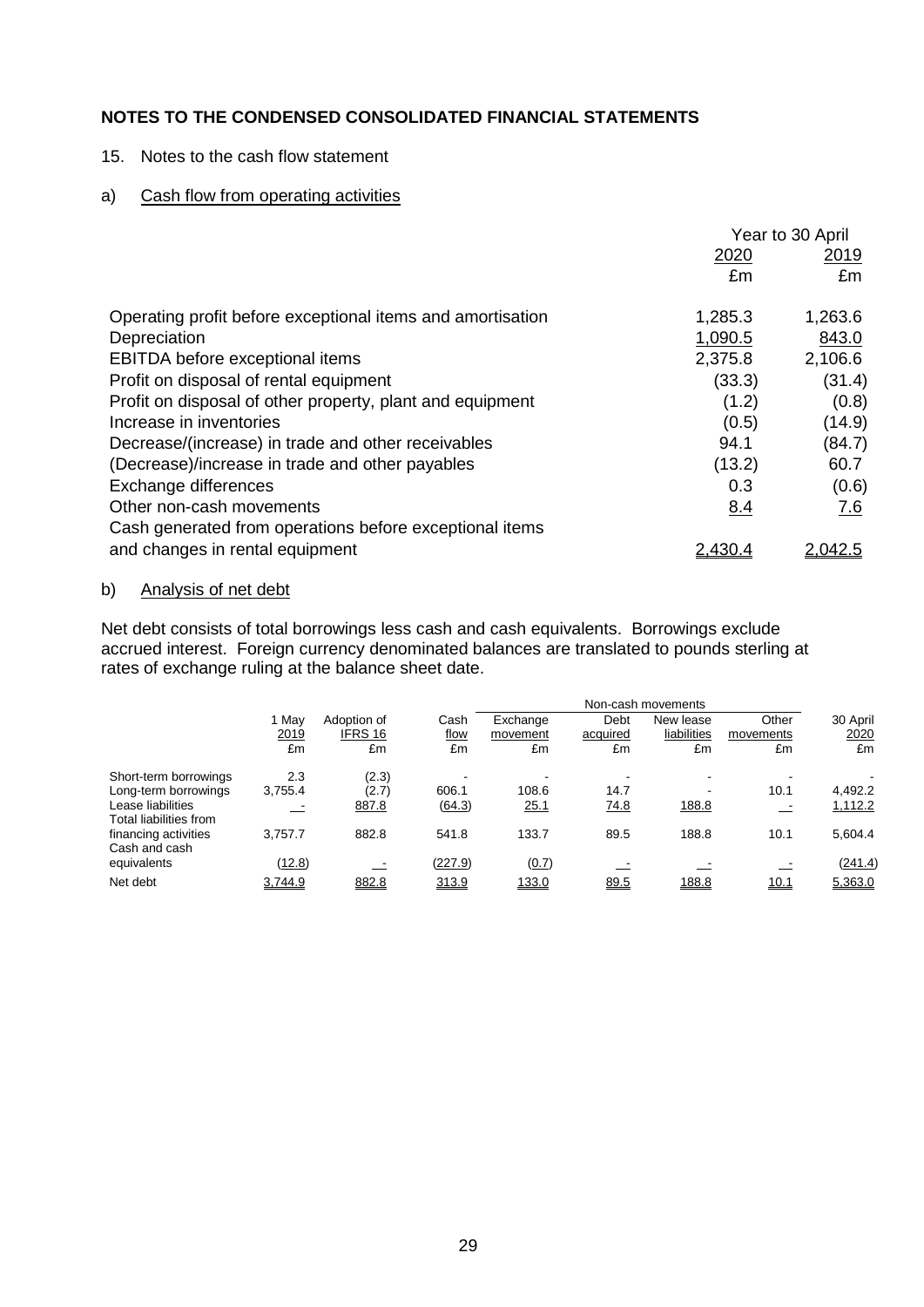#### 15. Notes to the cash flow statement (continued)

b) Analysis of net debt (continued)

|                                                       |               |             |                          | Non-cash movements |             |               |
|-------------------------------------------------------|---------------|-------------|--------------------------|--------------------|-------------|---------------|
|                                                       | 1 May         | Cash        | Exchange                 | Debt               | Other       | 30 April      |
|                                                       | 2018          | <b>Flow</b> | movement                 | acquired           | movements   | 2019          |
|                                                       | £m            | £m          | £m                       | £m                 | £m          | £m            |
| Short-term borrowings                                 | 2.7           | (9.1)       | $\overline{\phantom{0}}$ | 7.9                | 0.8         | 2.3           |
| Long-term borrowings<br><b>Total liabilities from</b> | 2,728.4       | 864.4       | 126.6                    | 20.5               | <u>15.5</u> | 3,755.4       |
| financing activities                                  | 2,731.1       | 855.3       | 126.6                    | 28.4               | 16.3        | 3,757.7       |
| Cash and cash equivalents                             | <u>(19.1)</u> | 6.6         | (0.3)                    |                    |             | <u>(12.8)</u> |
| Net debt                                              | 2,712.0       | 861.9       | <u>126.3</u>             | 28.4               | <u>16.3</u> | 3,744.9       |

Debt acquired of £90m (2019: £28m) comprises borrowings of £15m (2019: £28m) and lease liabilities of £75m (2019: £nil). Further details are given in note 16.

Details of the Group's cash and debt are given in note 13 and the Review of Fourth Quarter, Balance Sheet and Cash Flow accompanying these condensed consolidated financial statements.

#### c) Acquisitions

|                              | Year to 30 April |       |  |
|------------------------------|------------------|-------|--|
|                              | 2020             | 2019  |  |
|                              | £m               | £m    |  |
| Cash consideration paid:     |                  |       |  |
| - acquisitions in the period | 435.8            | 589.4 |  |
| - contingent consideration   | 17.3             | 1.9   |  |
|                              | 453              | 591.3 |  |

During the year, 18 businesses were acquired with cash paid of £436m (2019: £589m), after taking account of net cash acquired of £4m. Further details are provided in note 16.

Contingent consideration of £17m (2019: £2m) was paid relating to prior year acquisitions.

#### 16. Acquisitions

During the year, the following acquisitions were completed:

- i) On 9 May 2019, Sunbelt US acquired the business and assets of Westside Rental and Sales, LLC ('Westside'). Westside is a general equipment business in Tennessee.
- ii) On 17 May 2019, Sunbelt US acquired the business and assets of the Harlingen Texas branch of Harris County Rentals, LLC, trading as Texas State Rentals ('HCR'). HCR is a general equipment business in Texas.
- iii) On 29 May 2019, Sunbelt US acquired the business and assets of the Tampa branch of Contractors Building Supply Co., LLC ('CBS'). CBS is a general equipment business in Florida.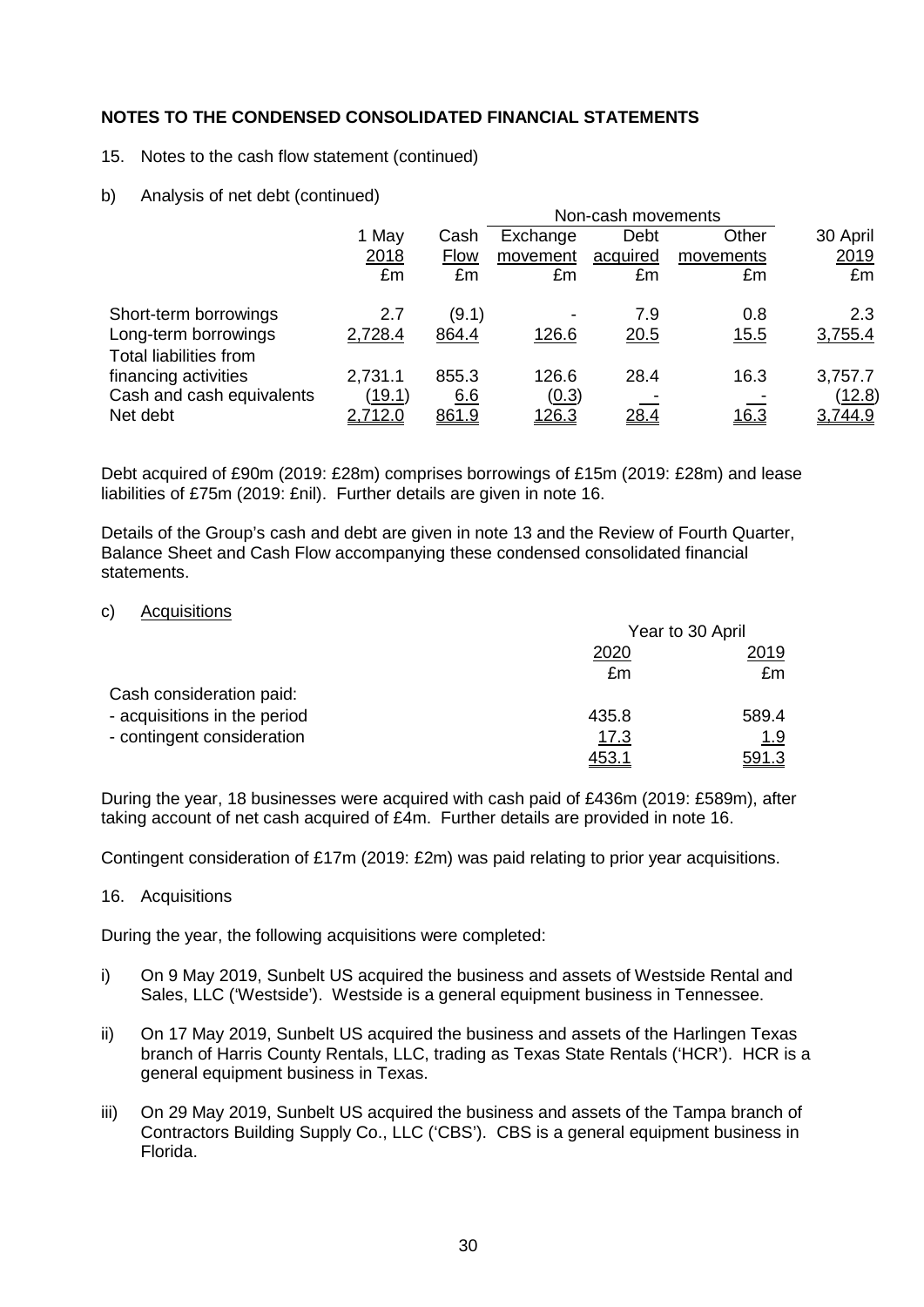- 16. Acquisitions (continued)
- iv) On 20 June 2019, Sunbelt US acquired the business and assets of Six and Mango, LLP ('SME'). SME is a general equipment business in Texas.
- v) On 28 June 2019, A-Plant acquired the entire share capital of Ellerbeck Industries Limited, trading as Inlec UK Limited ('Inlec') and Evercal Limited ('Evercal'). Inlec and Evercal are industrial test and measurement businesses.
- vi) On 19 July 2019, Sunbelt US acquired the business and assets of King Equipment, LLC ('King') for a cash consideration of £152m (\$191m), including properties for £21m, with contingent consideration of up to £2m (\$3m) payable over the next year depending on revenue meeting or exceeding certain thresholds. King is a general equipment business in California.
- vii) On 28 August 2019, Sunbelt US acquired the business and assets of Redi-Rents, Inc. ('Redi-Rents'). Redi-Rents is a general equipment business in California.
- viii) On 5 September 2019, Sunbelt US acquired the business and assets of Midwest Scaffold Services, LLC ('MSS'). MSS is a scaffold business in the US midwest.
- ix) On 1 October 2019, Sunbelt Canada acquired the entire share capital of Rental Experts, Inc. and the business and assets of River City Aerial Lifts, Inc. (together 'Rental Experts/River City'). Rental Experts/River City is a general equipment business in Manitoba.
- x) On 2 October 2019, Sunbelt US acquired the business and assets of Allwest Underground, Inc. ('Allwest'). Allwest is a trench shoring business in Washington and Oregon.
- xi) On 15 October 2019, Sunbelt US acquired the business and assets of Beavercreek Rentals, Inc. ('Beavercreek'). Beavercreek is a general equipment business in Ohio.
- xii) On 14 November 2019, Sunbelt US acquired the business and assets of the New Braunfels Texas branch of Harris County Rentals, LLC, trading as Texas State Rentals ('HCR'). HCR is a general equipment business in Texas.
- xiii) On 26 November 2019, Sunbelt US acquired the business and assets of Kitsap Rentals, Inc. ('Advanced Rentals'). Advanced Rentals is a general equipment business in Washington.
- xiv) On 2 December 2019, Sunbelt Canada acquired the entire share capital of William F. White International, Inc. ('WFW') for a cash consideration of £136m (C\$234m) with contingent consideration of up to £8m (C\$14m), payable over the next year, depending on EBITDA meeting or exceeding certain thresholds. Including acquired debt, the total cash consideration was £151m (C\$260m). WFW is a film and television equipment rental business operating across Canada.
- xv) On 11 December 2019, Sunbelt US acquired the business and assets of S&S Diversified Inc. ('Midwest Sweepers & Scrubbers'). Midwest Sweepers and Scrubbers is a flooring solutions business in Missouri.
- xvi) On 21 January 2020, Sunbelt US acquired the business and assets of Associated Power, Inc. ('Associated Power'). Associated Power is a temporary power rental business in Southern California.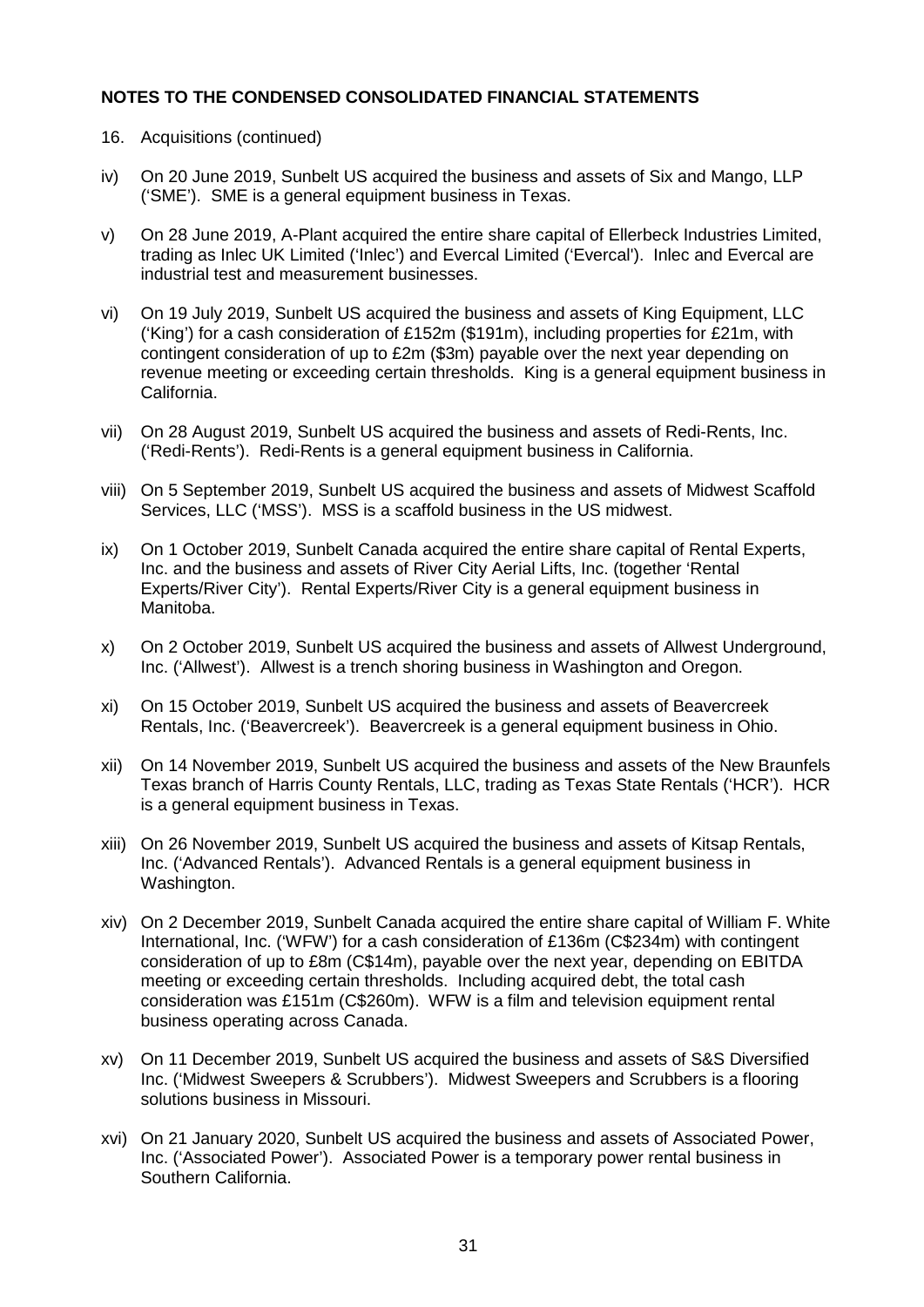- 16. Acquisitions (continued)
- xvii) On 29 January 2020, Sunbelt US acquired the business and assets of Gaston Rentals, Inc. and McArver Enterprises, Ltd (together, 'Gaston'). Gaston is a general equipment business in North Carolina.
- xviii) On 9 March 2020, Sunbelt US acquired the business and assets of BJ's Rentals, Inc. ('BJ's'). BJ's is a general equipment business in California.

The following table sets out the fair value of the identifiable assets and liabilities acquired by the Group. The fair values have been determined provisionally at the balance sheet date.

|                                                       | Fair value<br>to Group<br>£m |
|-------------------------------------------------------|------------------------------|
| <b>Net assets acquired</b>                            |                              |
| Trade and other receivables                           | 31.2                         |
| Inventory                                             | 0.4                          |
| Property, plant and equipment                         |                              |
| - rental equipment                                    | 155.9                        |
| - other assets                                        | 43.5                         |
| Right-of-use asset                                    | 74.8                         |
| <b>Creditors</b>                                      | (20.3)                       |
| Debt                                                  | (14.7)                       |
| Lease liabilities                                     | (74.8)                       |
| <b>Current tax</b>                                    | (11.4)                       |
| Deferred tax                                          | (17.3)                       |
| Intangible assets (non-compete agreements,            |                              |
| brand names and customer relationships)               | <u>122.3</u>                 |
|                                                       | 289.6                        |
| Consideration:                                        |                              |
| - cash paid and due to be paid (net of cash acquired) | 438.8                        |
| - contingent consideration                            | <u> 14.5</u>                 |
|                                                       | 453.3                        |
| Goodwill                                              | <u> 163.7</u>                |

The goodwill arising can be attributed to the key management personnel and workforce of the acquired businesses and to the synergies and other benefits the Group expects to derive from the acquisitions. The synergies and other benefits include elimination of duplicate costs, improving utilisation of the acquired rental fleet, using the Group's financial strength to invest in the acquired business and drive improved returns through a semi-fixed cost base and the application of the Group's proprietary software to optimise revenue opportunities. £99m of the goodwill is expected to be deductible for income tax purposes.

The gross value and the fair value of trade receivables at acquisition was £31m.

Due to the operational integration of acquired businesses with Sunbelt US, Sunbelt Canada and Sunbelt UK post acquisition, in particular due to the merger of some stores, the movement of rental equipment between stores and investment in the rental fleet, it is not practical to report the revenue and profit of the acquired businesses post-acquisition.

The revenue and operating profit of these acquisitions from 1 May 2019 to their date of acquisition was not material.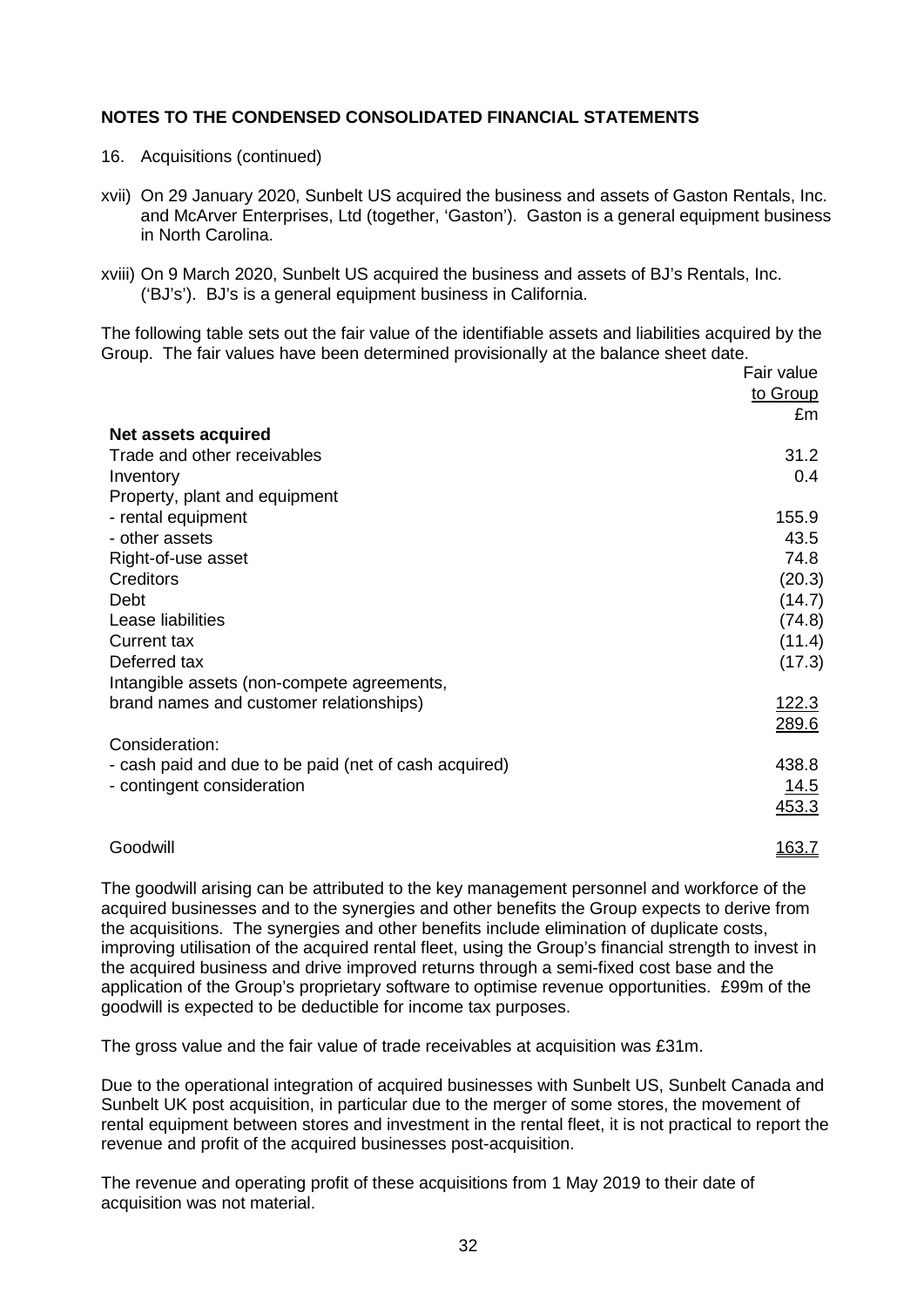#### 17. Contingent liabilities

Following its state aid investigation, in April 2019 the European Commission announced its decision that the Group Financing Exemption in the UK controlled foreign company ('CFC') legislation constitutes state aid in some circumstances. In common with the UK Government and other UK-based international companies, the Group does not agree with the decision and has therefore lodged a formal appeal with the General Court of the European Union. If the decision reached by the European Commission is not successfully appealed, we have estimated the Group's maximum potential liability to be £36m as at 30 April 2020. Based on the current status of proceedings, we have concluded that no provision is required in relation to this matter.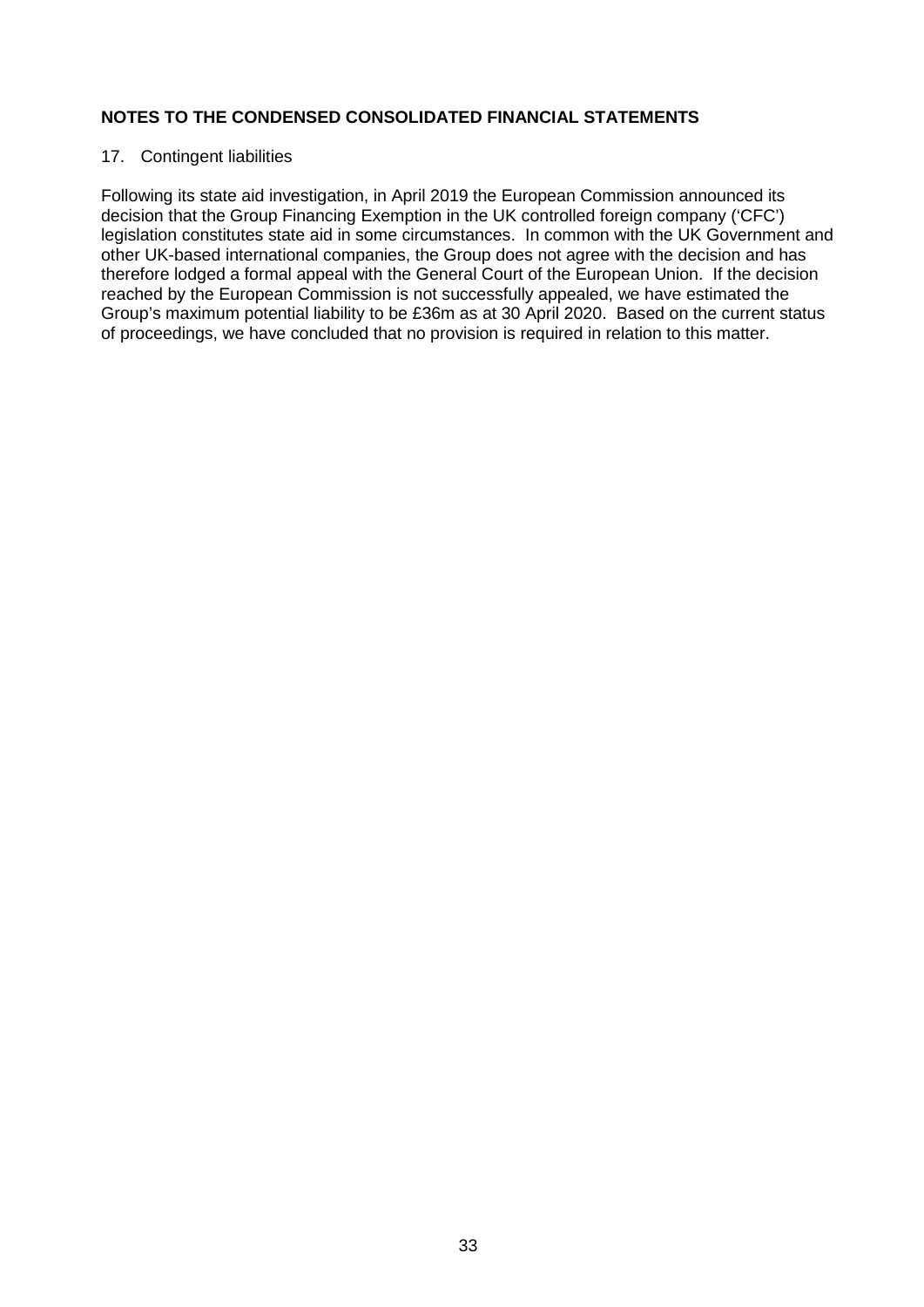## **REVIEW OF FOURTH QUARTER, BALANCE SHEET AND CASH FLOW**

# **Fourth quarter (unaudited)**

|                                    |                | Revenue |       | <b>EBITDA</b> |               | Profit <sup>1</sup> |
|------------------------------------|----------------|---------|-------|---------------|---------------|---------------------|
|                                    | <u>2020</u>    | 2019    | 2020  | 2019          | 2020          | 2019                |
| Sunbelt US in \$m                  | <u>1,210.0</u> | 1,229.8 | 532.1 | 577.0         | 220.9         | 334.9               |
| Sunbelt Canada in C\$m             | <u>99.9</u>    | 87.4    | 26.0  | 28.6          | <u>(3.1)</u>  | 7.4                 |
| Sunbelt US in £m                   | 963.6          | 940.9   | 424.3 | 441.6         | 177.0         | 256.1               |
| Sunbelt UK                         | 104.1          | 114.7   | 27.4  | 36.3          | (1.4)         | 7.6                 |
| Sunbelt Canada in £m               | 57.6           | 50.2    | 14.8  | 16.4          | (2.1)         | 4.2                 |
| Group central costs                |                |         | (2.0) | (3.9)         | (2.2)         | (3.7)               |
|                                    | 1,125.3        | 1,105.8 | 464.5 | 490.4         | 171.3         | 264.2               |
| Net financing costs                |                |         |       |               | (57.2)        | (41.7)              |
| Profit before amortisation and tax |                |         |       |               | 114.1         | 222.5               |
| Amortisation                       |                |         |       |               | <u>(16.5)</u> | (13.9)              |
| Profit before taxation             |                |         |       |               | 97.6          | 208.6               |
| Margins as reported                |                |         |       |               |               |                     |
| Sunbelt US                         |                |         | 44.0% | 46.9%         | 18.3%         | 27.2%               |
| <b>Sunbelt UK</b>                  |                |         | 26.3% | 31.8%         | $-1.4%$       | 6.7%                |
| Sunbelt Canada                     |                |         | 26.0% | 32.7%         | $-3.1%$       | 8.5%                |
| Group                              |                |         | 41.3% | 44.3%         | 15.2%         | 23.9%               |

<sup>1</sup> Segment result presented is operating profit before amortisation.

*The Group adopted IFRS 16, Leases ('IFRS 16') on 1 May 2019. The Group elected to apply IFRS 16 using the modified retrospective approach with no restatement of comparative figures. As a result, the results for the fourth quarter are not comparable directly to the prior year with the adoption of IFRS 16 resulting in higher EBITDA and operating profit but lower profit before amortisation, exceptional items and tax than under the previous accounting standard. Our comments below are on both the reported figures and those excluding the impact of IFRS 16 to aid comparability. Margins excluding the impact of IFRS 16 are summarised below. Further details on the adoption and impact of IFRS 16 are provided in note 2 to the financial statements.*

| Margins excluding the impact of IFRS 16 | 2020     | 2019     | 2020     | 2019    |
|-----------------------------------------|----------|----------|----------|---------|
| Sunbelt US                              | 41.6%    | 46.9%    | $17.9\%$ | 27.2%   |
| <b>Sunbelt UK</b>                       | 24.2%    | 31.8%    | $-1.6\%$ | $6.7\%$ |
| Sunbelt Canada                          | $20.2\%$ | $32.7\%$ | $-4.0\%$ | 8.5%    |
| Group                                   | 38.7%    | 44.3%    | 14.8%    | 23.9%   |

Fourth quarter results reflect the impact of COVID-19 on the business where activity levels dropped suddenly from mid-March. As a result, while Group revenue increased 2% to £1,125m in the fourth quarter (2019: £1,106m), it fell 2% at constant exchange rates. This sudden fall in activity levels had a significant impact on profit as a large proportion of our costs are fixed in the short term. As a result, operating profit was £171m (2019: £264m).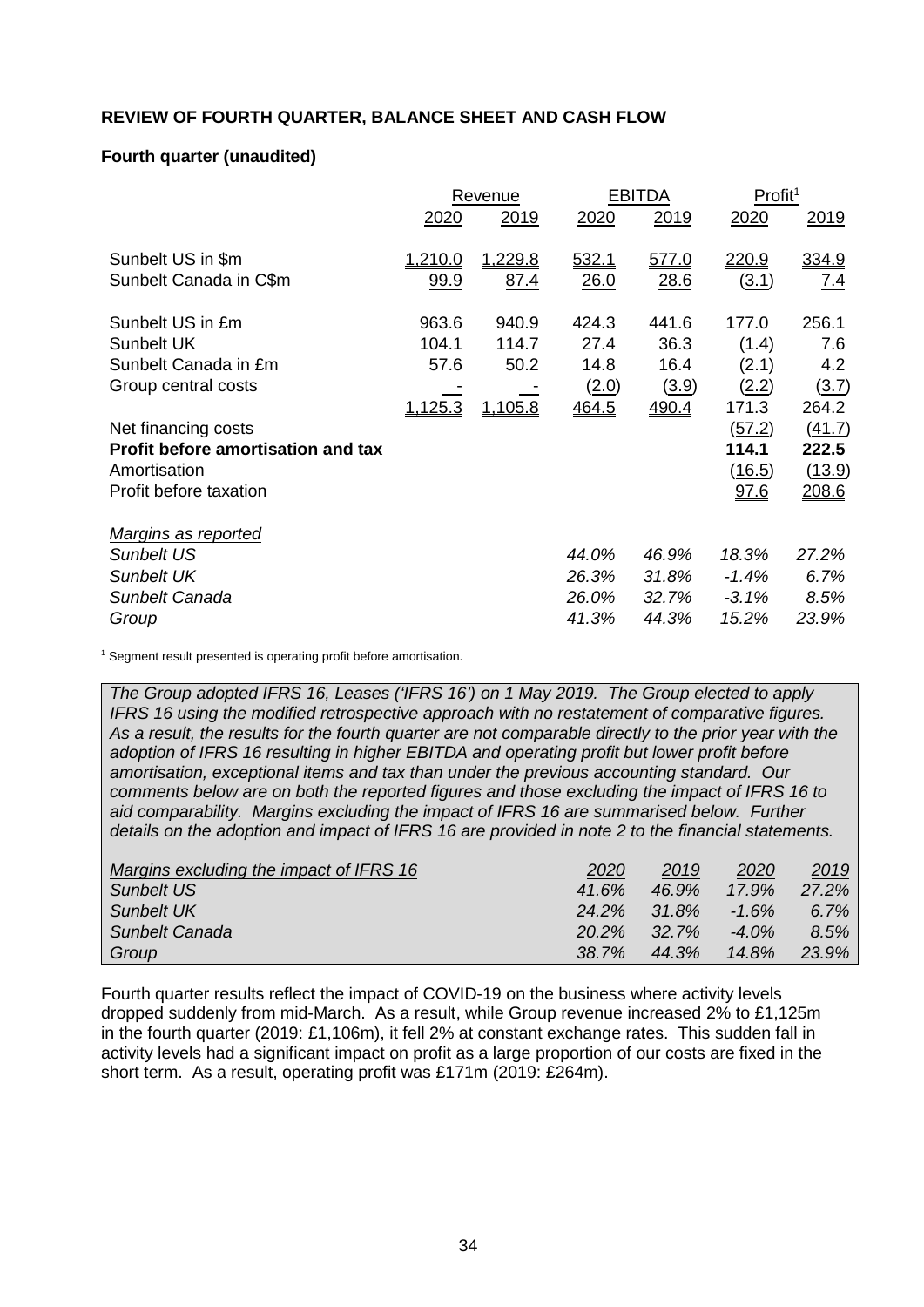US revenue growth for the quarter can be analysed as follows:

|                                      |        | <u> דווקר</u> |
|--------------------------------------|--------|---------------|
| 2019 rental only revenue             |        | 908           |
| Organic (same-store and greenfields) | $-3%$  | (24)          |
| Bolt-ons (since 1 February 2019)     | 3%     | 21            |
| 2020 rental only revenue             | $-9/6$ | 905           |
| Ancillary revenue                    | $-6%$  | <u> 221</u>   |
| 2020 rental revenue                  | $-2%$  | 1,126         |
| Sales revenue                        | $-2\%$ | <u>84</u>     |
| 2020 total revenue                   | $-2%$  | 1,210         |

 $\mathfrak{g}_{\mathfrak{m}}$ 

US rental only revenue was broadly flat year over year with growth from bolt-ons of 3% offsetting the reduction in organic rental revenue. The UK generated rental only revenue of £78m (2019: £84m), a decrease of 7% compared with the comparable quarter, while Canada delivered revenue of C\$100m (2019: C\$87m) in the quarter reflecting the benefit of recent acquisitions. On an organic basis, rental only revenue decreased 4%.

Group operating profit decreased 35% to £171m (2019: £264m). Net financing costs were £57m (2019: £42m), the increase due to principally the impact of IFRS 16. As a result, Group profit before amortisation of intangibles, exceptional items and taxation was £114m (2019: £222m). After amortisation of £16m the statutory profit before taxation was £98m (2019: £209m).

## **Balance sheet**

#### Fixed assets

Capital expenditure in the year totalled £1,483m (2019: £1,587m) with £1,274m invested in the rental fleet (2019: £1,417m). Expenditure on rental equipment was 86% of total capital expenditure with the balance relating to the delivery vehicle fleet, property improvements and IT equipment. Capital expenditure by division was:

|                                                         | Replacement  | 2020<br>Growth | Total          | <u> 2019</u><br><b>Total</b> |
|---------------------------------------------------------|--------------|----------------|----------------|------------------------------|
| Sunbelt US in \$m                                       | <u>711.8</u> | <u>740.1</u>   | <u>1,451.9</u> | <u>1,607.4</u>               |
| Sunbelt Canada in C\$m                                  | <u>73.5</u>  | 42.9           | <u>116.4</u>   | <u>155.7</u>                 |
| Sunbelt US in £m                                        | 564.3        | 586.8          | 1,151.1        | 1,233.1                      |
| <b>Sunbelt UK</b>                                       | 56.7         |                | 56.7           | 94.9                         |
| Sunbelt Canada in £m                                    | 42.0         | 24.5           | 66.5           | 88.8                         |
| Total rental equipment                                  | 663.0        | 611.3          | 1,274.3        | 1,416.8                      |
| Delivery vehicles, property improvements & IT equipment |              |                | 208.7          | 170.4                        |
| <b>Total additions</b>                                  |              |                | 1,483.0        | <u>1,587.2</u>               |
|                                                         |              |                |                |                              |

In the US, \$740m of rental equipment capital expenditure was spent on growth while \$712m was invested in replacement of existing fleet. The growth proportion is estimated on the basis of the assumption that replacement capital expenditure in any period is equal to the original cost of equipment sold.

The average age of the Group's serialised rental equipment, which constitutes the substantial majority of our fleet, at 30 April 2020 was 36 months (2019: 34 months) on a net book value basis. The US fleet had an average age of 36 months (2019: 33 months), the UK fleet had an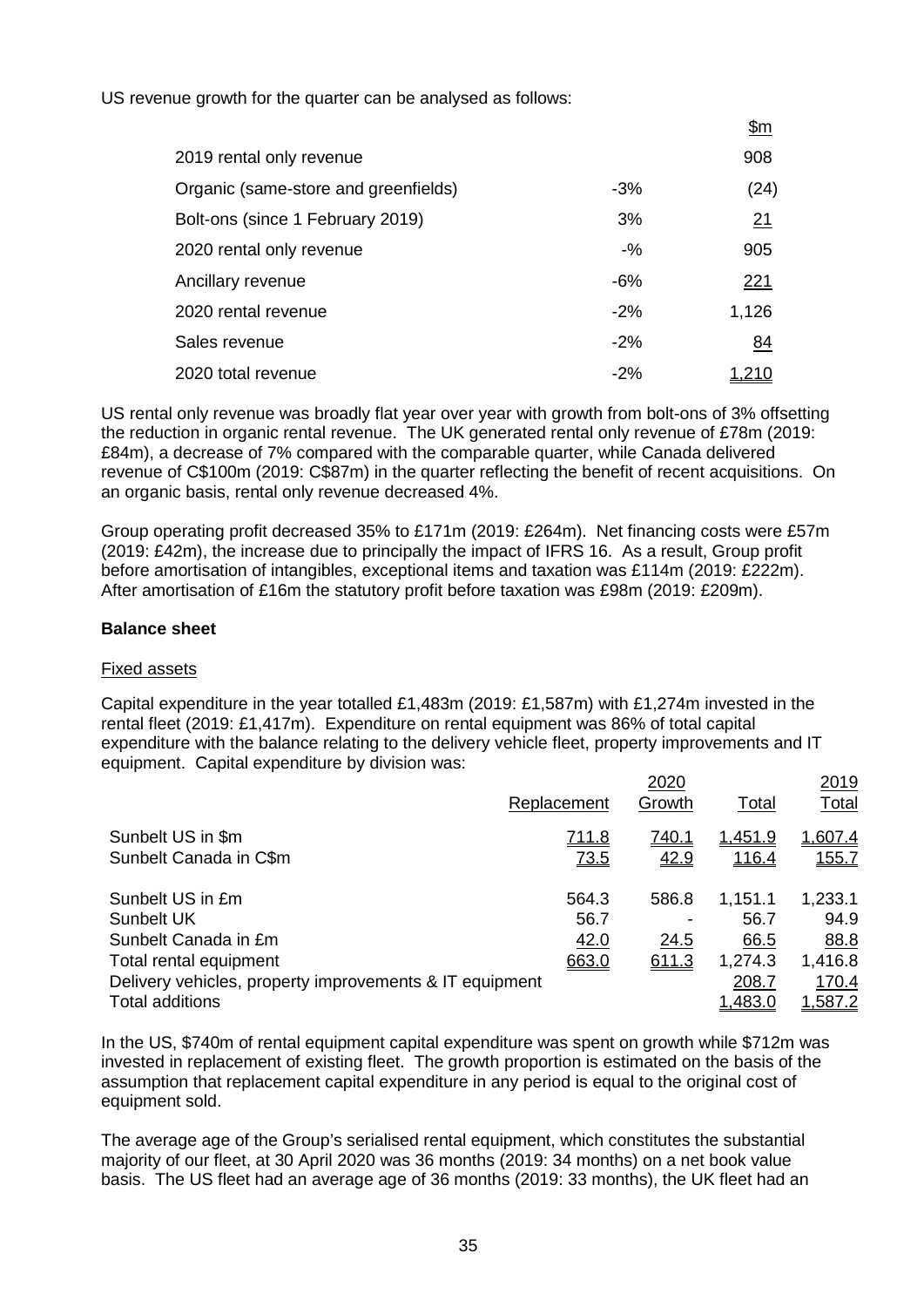average age of 43 months (2019: 38 months) and Canada's fleet had an average age of 33 months (2019: 30 months).

|                                                        | 30 April 2020                | Rental fleet at original cost<br>30 April 2019 | LTM average                  | LTM rental<br>revenue        | LTM<br>dollar<br>utilisation |
|--------------------------------------------------------|------------------------------|------------------------------------------------|------------------------------|------------------------------|------------------------------|
| Sunbelt US in \$m<br>Sunbelt Canada in C\$m            | 10,102<br>921                | 9,125<br>660                                   | 9,817<br><u>776</u>          | 5,046<br><u>361</u>          | 51%<br>47%                   |
| Sunbelt US in £m<br>Sunbelt UK<br>Sunbelt Canada in £m | 8.010<br>874<br>526<br>9,410 | 6,999<br>907<br>376<br>8,282                   | 7.753<br>885<br>459<br>9,097 | 3,985<br>408<br>213<br>4,606 | 51%<br>46%<br>47%            |

Dollar utilisation was 51% in the US (2019: 55%), 46% for the UK (2019: 47%) and 47% for Canada (2019: 49%). US dollar utilisation was impacted favourably last year by hurricane activity and adversely this year due to slightly lower physical fleet utilisation earlier in the year and, more recently, by the COVID-19 pandemic. The pandemic had a similar impact on the UK and Canada.

#### Trade receivables

Receivable days at 30 April 2020 were 49 days (2019: 51 days). The bad debt charge for the last twelve months ended 30 April 2020 as a percentage of total turnover was 1.2% (2019: 0.6%). This increase over the prior year reflects an additional charge taken for potentially irrecoverable receivables as a result of the impact of COVID-19. Trade receivables at 30 April 2020 of £776m (2019: £756m) are stated net of allowances for bad debts and credit notes of £100m (2019: £53m) with the increased allowance representing 13% (2019: 7%) of gross receivables as a result of COVID-19.

#### Trade and other payables

Group payable days were 55 days in 2020 (2019: 55 days) with capital expenditure related payables totalling £106m (2019: £196m). Payment periods for purchases other than rental equipment vary between seven and 60 days and for rental equipment between 30 and 120 days.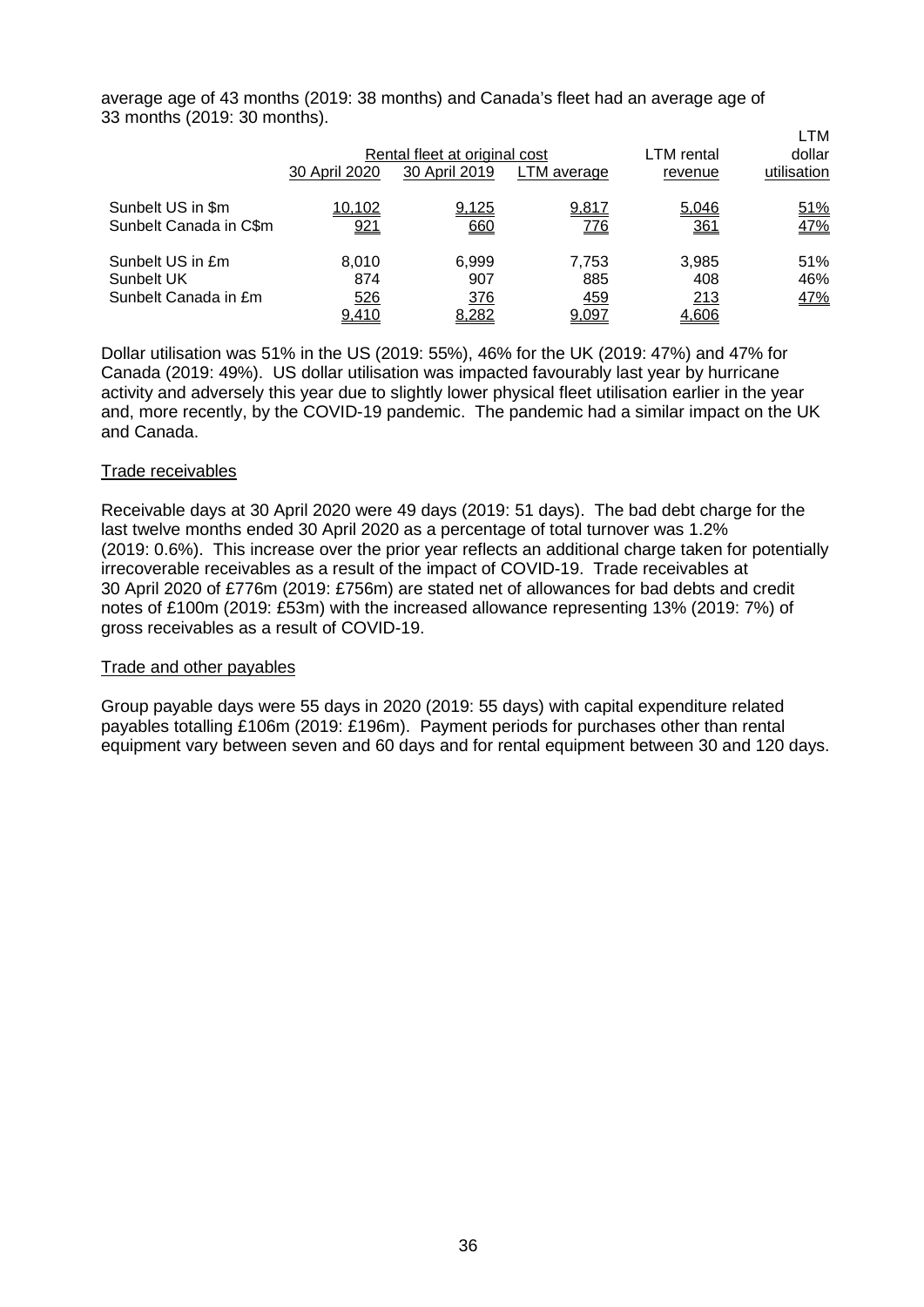#### **Cash flow and net debt**

|                                                                                             |                   | Year to                |
|---------------------------------------------------------------------------------------------|-------------------|------------------------|
|                                                                                             | 2020<br>£m        | 30 April<br>2019<br>£m |
| <b>EBITDA before exceptional items</b>                                                      | 2,375.8           | 2,106.6                |
| Cash inflow from operations before exceptional                                              |                   |                        |
| items and changes in rental equipment<br>Cash conversion ratio*                             | 2,430.4<br>102.3% | 2,042.5<br>97.0%       |
| Replacement rental capital expenditure                                                      | (650.2)           | (472.9)                |
| Payments for non-rental capital expenditure                                                 | (208.2)           | (168.7)                |
| Rental equipment disposal proceeds<br>Other property, plant and equipment disposal proceeds | 246.6<br>12.0     | 181.6<br>10.2          |
| Tax (net)                                                                                   | (113.2)           | (51.0)                 |
| Financing costs                                                                             | (196.9)           | <u>(142.9)</u>         |
| Cash inflow before growth capex and                                                         |                   |                        |
| payment of exceptional costs                                                                | 1,520.5           | 1,398.8                |
| Growth rental capital expenditure                                                           | (716.0)           | (1,030.6)              |
| <b>Exceptional costs</b>                                                                    | (12.4)            |                        |
| Free cash flow                                                                              | 792.1             | 368.2                  |
| <b>Business acquisitions</b>                                                                | <u>(453.1)</u>    | <u>(591.3)</u>         |
| Total cash generated/(absorbed)                                                             | 339.0             | (223.1)                |
| <b>Dividends</b>                                                                            | (186.7)           | (164.2)                |
| Purchase of own shares by the Company                                                       | (448.6)           | (460.4)                |
| Purchase of own shares by the ESOT                                                          | (17.6)            | (14.2)                 |
| Increase in net debt due to cash flow                                                       | <u>(313.9)</u>    | <u>(861.9)</u>         |

\* Cash inflow from operations before exceptional items and changes in rental equipment as a percentage of EBITDA before exceptional items.

Cash inflow from operations before payment of exceptional costs and the net investment in the rental fleet increased by 19% to £2,430m. The cash conversion ratio for the year was 102% (2019: 97%).

Total payments for capital expenditure (rental equipment and other PPE) during the year were £1,574m (2019: £1,672m). Disposal proceeds received totalled £259m (2019: £192m), giving net payments for capital expenditure of £1,315m in the period (2019: £1,480m). Financing costs paid totalled £197m (2019: £143m) while tax payments were £113m (2019: £51m). Financing costs paid typically differ from the charge in the income statement due to the timing of interest payments in the year and non-cash interest charges.

Accordingly, the Group generated £1,520m (2019: £1,399m) of net cash before discretionary investments made to enlarge the size and hence earning capacity of the rental fleet and on acquisitions. After growth capital expenditure and exceptional costs, there was a free cash inflow of £792m (2019: £368m) and, after acquisition expenditure of £453m (2019: £591m), a net cash inflow of £339m (2019: outflow of £223m), before returns to shareholders. Excluding the impact of IFRS 16, there was a free cash inflow of £725m (2019: £368m) and a net cash inflow of £272m (2019: £223m), before returns to shareholders.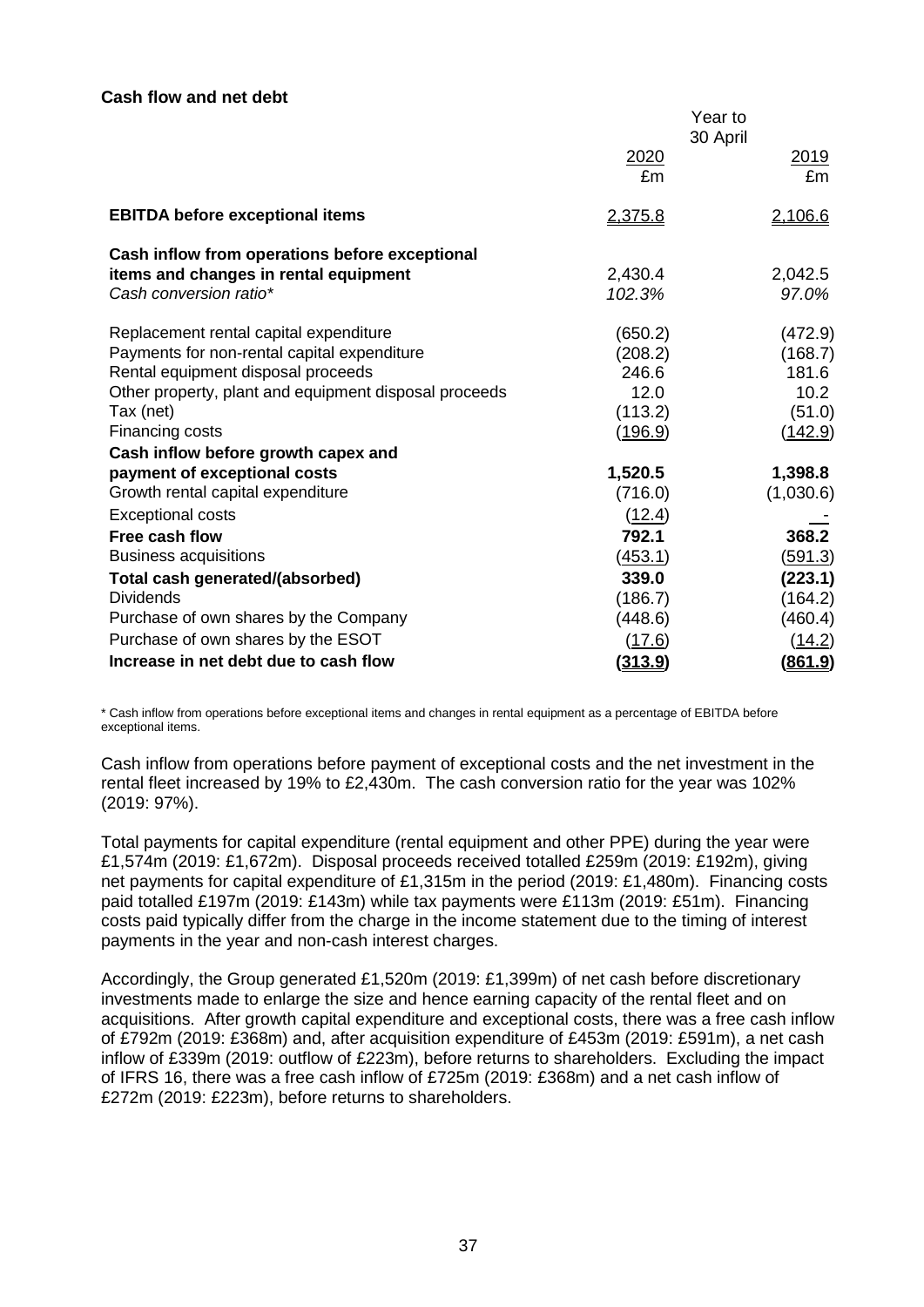## Net debt

|                                         | 2020    | 2019    |
|-----------------------------------------|---------|---------|
|                                         | £m      | £m      |
| First priority senior secured bank debt | 2,141.9 | 2,010.7 |
| 5.625% senior notes, due 2024           |         | 379.3   |
| 4.125% senior notes, due 2025           | 470.8   | 454.7   |
| 5.250% senior notes, due 2026           | 469.6   | 453.6   |
| 4.375% senior notes, due 2027           | 470.2   | 454.4   |
| 4.000% senior notes, due 2028           | 469.9   |         |
| 4.250% senior notes, due 2029           | 469.8   |         |
| Total external borrowings               | 4,492.2 | 3,752.7 |
| Lease liabilities                       | 1,112.2 | 5.0     |
|                                         | 5,604.4 | 3,757.7 |
| Cash and cash equivalents               | (241.4) | (12.8)  |
| Total net debt                          | 5,363.0 | 3,744.9 |

Net debt at 30 April 2020 was £5,363m with the increase since 30 April 2019 reflecting the adoption of IFRS 16, the net cash outflow set out above and weaker sterling (£133m). The Group's EBITDA for the year ended 30 April 2020 was £2,376m. Including the impact of IFRS 16, the ratio of net debt to EBITDA was 2.3 times at 30 April 2020. Excluding the impact of IFRS 16, the ratio of net debt to EBITDA was 1.9 times (2019: 1.8 times) on a constant currency and a reported basis as at 30 April 2020.

#### **Financial risk management**

The Group's trading and financing activities expose it to various financial risks that, if left unmanaged, could adversely impact on current or future earnings. Although not necessarily mutually exclusive, these financial risks are categorised separately according to their different generic risk characteristics and include market risk (foreign currency risk and interest rate risk), credit risk and liquidity risk.

#### Market risk

The Group's activities expose it primarily to interest rate and currency risk. Interest rate risk is monitored on a continuous basis and managed, where appropriate, through the use of interest rate swaps whereas the use of forward foreign exchange contracts to manage currency risk is considered on an individual non-trading transaction basis. The Group is not exposed to commodity price risk or equity price risk as defined in IFRS 7.

## *Interest rate risk*

The Group has fixed and variable rate debt in issue with 52% of the drawn debt at a fixed rate as at 30 April 2020, excluding lease liabilities. The Group's accounting policy requires all borrowings to be held at amortised cost. As a result, the carrying value of fixed rate debt is unaffected by changes in credit conditions in the debt markets and there is therefore no exposure to fair value interest rate risk. The Group's debt that bears interest at a variable rate comprises all outstanding borrowings under the senior secured credit facility. The interest rates currently applicable to this variable rate debt are LIBOR as applicable to the currency borrowed plus 150bp for \$4.1bn of the facility and pricing is LIBOR plus 225bp, with a LIBOR floor of 75bp, for the other \$500m.

The Group periodically utilises interest rate swap agreements to manage and mitigate its exposure to changes in interest rates. However, during the year ended and as at 30 April 2020,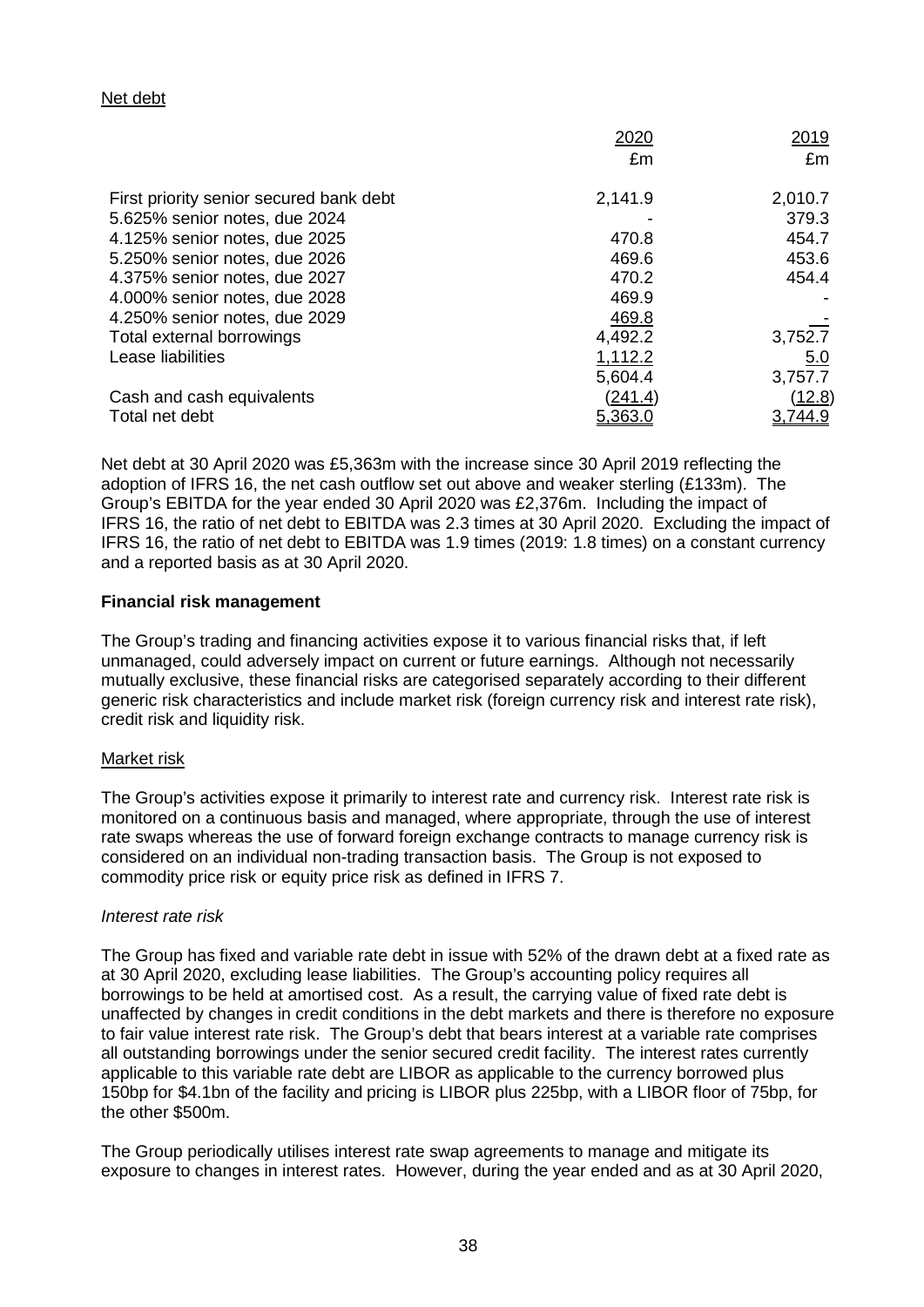the Group had no such swap agreements outstanding. The Group may, at times, hold cash and cash equivalents, which earn interest at a variable rate.

## *Currency risk*

Currency risk is predominantly translation risk as there are no significant transactions in the ordinary course of business that take place between foreign entities. The Group's reporting currency is the pound sterling. However, a majority of our assets, liabilities, revenue and costs is denominated in US dollars. The Group has arranged its financing such that, at 30 April 2020, 92% of its debt was denominated in US (and Canadian) dollars so that there is a natural partial offset between its dollar-denominated net assets and earnings and its dollar-denominated debt and interest expense. At 30 April 2020, dollar denominated debt represented approximately 67% of the value of dollar-denominated net assets (other than debt). Based on the current currency mix of our profits and on dollar debt levels, interest and exchange rates at 30 April 2020, a 1% change in the US dollar exchange rate would impact pre-tax profit by £11m.

The Group's exposure to exchange rate movements on trading transactions is relatively limited. All Group companies invoice revenue in their respective local currency and generally incur expense and purchase assets in their local currency. Consequently, the Group does not routinely hedge either forecast foreign exchange exposures or the impact of exchange rate movements on the translation of overseas profits into sterling. Where the Group does hedge, it maintains appropriate hedging documentation. Foreign exchange risk on significant non-trading transactions (e.g. acquisitions) is considered on an individual basis.

## Credit risk

The Group's principal financial assets are cash and bank balances and trade and other receivables. The Group's credit risk is primarily attributable to its trade receivables. The amounts presented in the balance sheet are net of allowances for doubtful receivables. The credit risk on liquid funds and derivative financial instruments is limited because the counterparties are banks with high credit ratings assigned by international credit rating agencies.

The Group has a large number of unrelated customers, serving over 745,000 during the financial year, and does not have any significant credit exposure to any particular customer. Each business segment manages its own exposure to credit risk according to the economic circumstances and characteristics of the markets they serve. The Group believes that management of credit risk on a devolved basis enables it to assess and manage credit risk more effectively. However, broad principles of credit risk management practice are observed across the Group, such as the use of credit reference agencies and the maintenance of credit control functions.

## Liquidity risk

Liquidity risk is the risk that the Group could experience difficulties in meeting its commitments to creditors as financial liabilities fall due for payment.

The Group generates significant free cash flow before investment (defined as cash flow from operations less replacement capital expenditure net of proceeds of asset disposals, interest paid and tax paid). This free cash flow before investment is available to the Group to invest in growth capital expenditure, acquisitions, dividend payments and other returns to shareholders or to reduce debt.

In addition to the strong free cash flow from normal trading activities, additional liquidity is available through the Group's senior secured debt facility. At 30 April 2020, availability, including cash on the balance sheet and the \$4.6bn facility, was \$2,363m (£1,874m).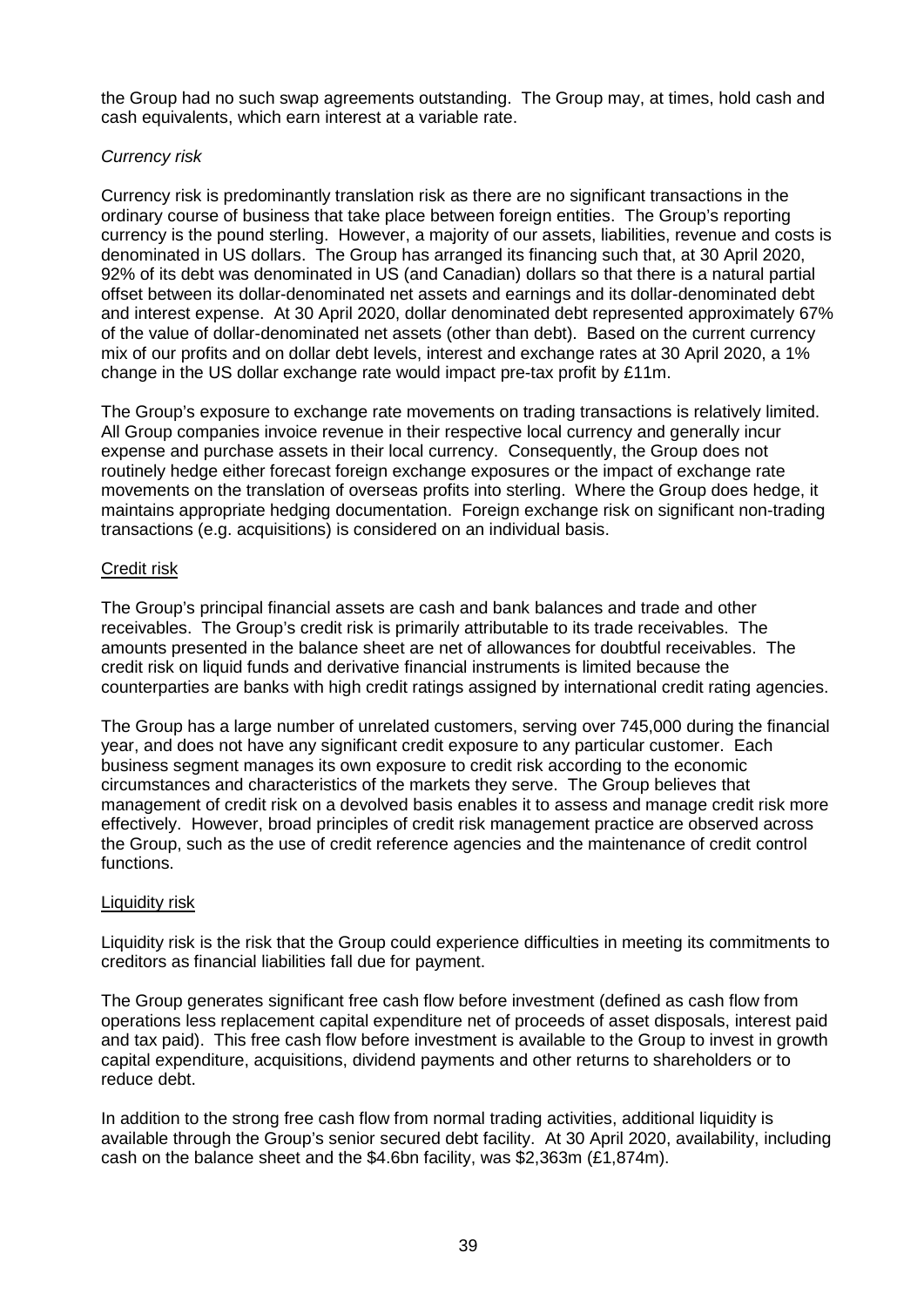## **Principal risks and uncertainties**

The Group faces a number of risks and uncertainties in its day-to-day operations and it is management's role to mitigate and manage these risks. The Board has established a formal risk management process which has identified the following principal risks and uncertainties which could affect employees, operations, revenue, profits, cash flows and assets of the Group.

#### Economic conditions

### *Potential impact*

In the longer term, there is a link between demand for our services and levels of economic activity. The construction industry, which affects our business, is cyclical and typically lags the general economic cycle by between 12 and 24 months.

The economic uncertainties resulting from the impact of the COVID-19 or other pandemics are considered as part of this risk, together with trade / tariff escalation and the impact of Brexit on the UK economy.

#### *Mitigation*

- Prudent management through the different phases of the cycle.
- Flexibility in the business model.
- Capital structure and debt facilities arranged in recognition of the cyclical nature of our market and able to withstand market shocks.

#### *Change*

In recent years, our performance has benefitted from the economic cycle. In the current year, while we were anticipating a slowing of market growth, the impact of the COVID-19 pandemic has resulted in an immediate reduction in market activity and increased uncertainty. Nevertheless, our business planning is designed to ensure we maintain a strong balance sheet to not only weather unexpected shocks but also ensure we have firepower as markets recover to achieve the next 'step-change' in business performance.

## **Competition**

#### *Potential impact*

The already competitive market could become even more competitive and we could suffer increased competition from large national competitors or small companies operating at a local level resulting in reduced market share and lower revenue.

#### *Mitigation*

- Create commercial advantage by providing the highest level of service, consistently and at a price which offers value.
- Differentiation of service.
- Enhance the barriers to entry to newcomers provided by our platform: industry-leading IT, experienced personnel and a broad network and equipment fleet.
- Regularly estimate and monitor our market share and track the performance of our competitors.

#### *Change*

Our competitive position continues to improve. We have grown faster than our larger competitors and the market, and continue to take market share from our smaller, less well financed competitors. We have a 10% market share in the US, a 5% market share in Canada and 8% in the UK.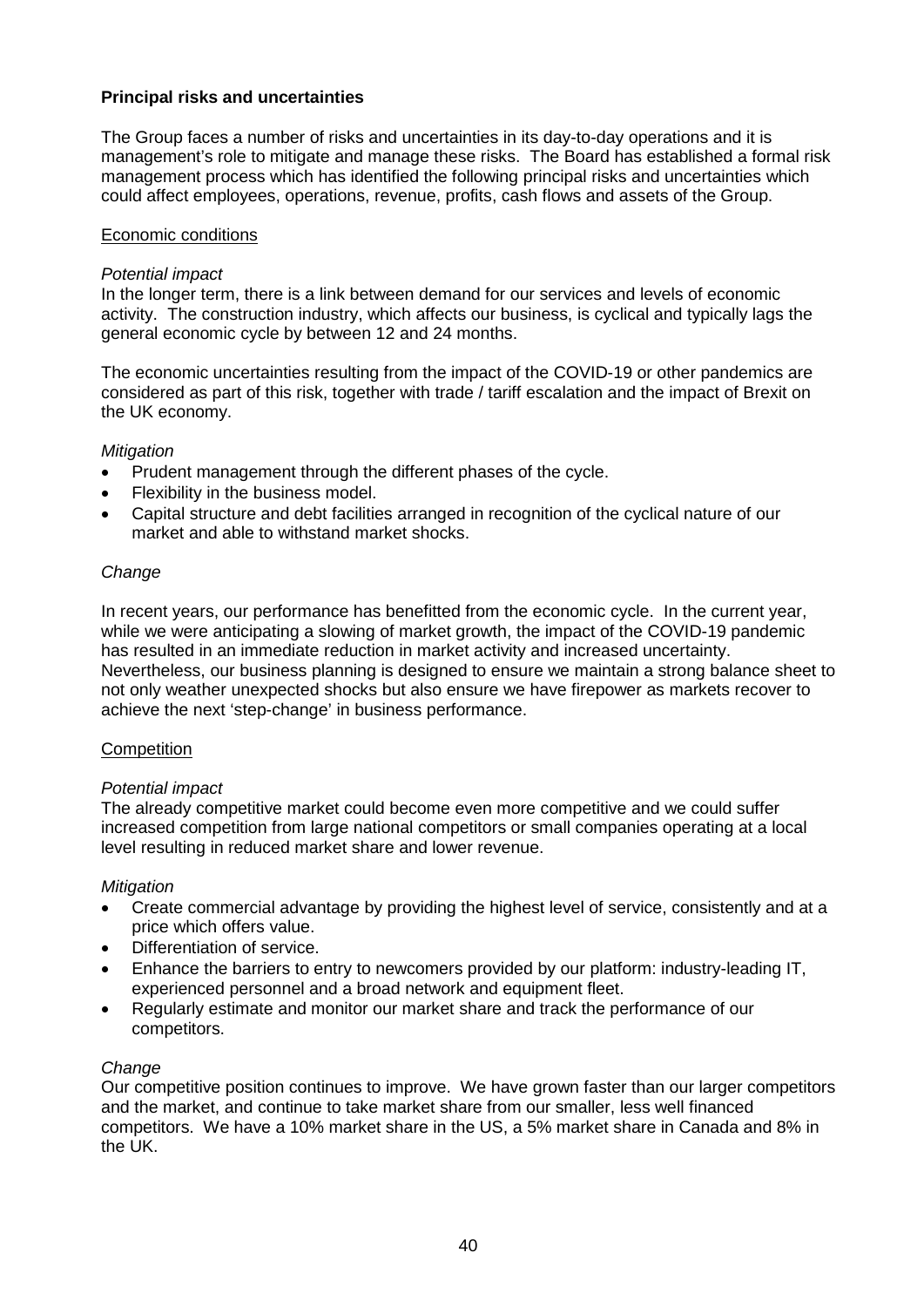# Financing

## *Potential impact*

Debt facilities are only ever committed for a finite period of time and we need to plan to renew our facilities before they mature and guard against default. Our loan agreements also contain conditions (known as covenants) with which we must comply.

### *Mitigation*

- Maintain conservative (1.5 to 2 times excluding the impact of IFRS 16), net debt to EBITDA leverage which helps minimise our refinancing risk.
- Maintain long debt maturities.
- Use of an asset-based senior facility means none of our debt contains quarterly financial covenants when availability under the facility exceeds \$460m.

#### *Change*

At 30 April 2020, our facilities were committed for an average of six years, leverage was at 1.9 times and availability under the senior debt facility, including cash on the balance sheet, was \$2,363m.

#### Cyber security

#### *Potential impact*

A cyber-attack or serious uncured failure in our systems could result in us being unable to deliver service to our customers and / or the loss of data. In particular, we are heavily dependent on technology for the smooth running of our business given the large number of both units of equipment we rent and our customers. As a result, we could suffer reputational loss, revenue loss and financial penalties.

This is the most significant factor in our business continuity planning.

## *Mitigation*

- Stringent policies surrounding security, user access, change control and the ability to download and install software.
- Testing of cyber security including system penetration testing and internal phishing training exercises undertaken.
- Use of antivirus and malware software, firewalls, email scanning and internet monitoring as an integral part of our security plan.
- Use of firewalls and encryption to protect systems and any connections to third parties.
- Use of multi-factor authentication.
- Continued focus on development of IT strategy taking advantage of cloud technology available.
- Separate near-live back-up data centres which are designed to be able to provide the necessary services in the event of a failure at a primary site.

## *Change*

We seek to improve continually our cyber security policies and controls in place. We have made a significant investment to enhance further our cyber security environment and profile this year and have a plan for the coming year.

In relation to business continuity, our plans have been subject to continued review and update during the year and our disaster recovery plans are tested regularly. Our broader business continuity plans have been tested extensively as a result of the COVID-19 pandemic and were proven robust and enabled the business to operate uninterrupted throughout.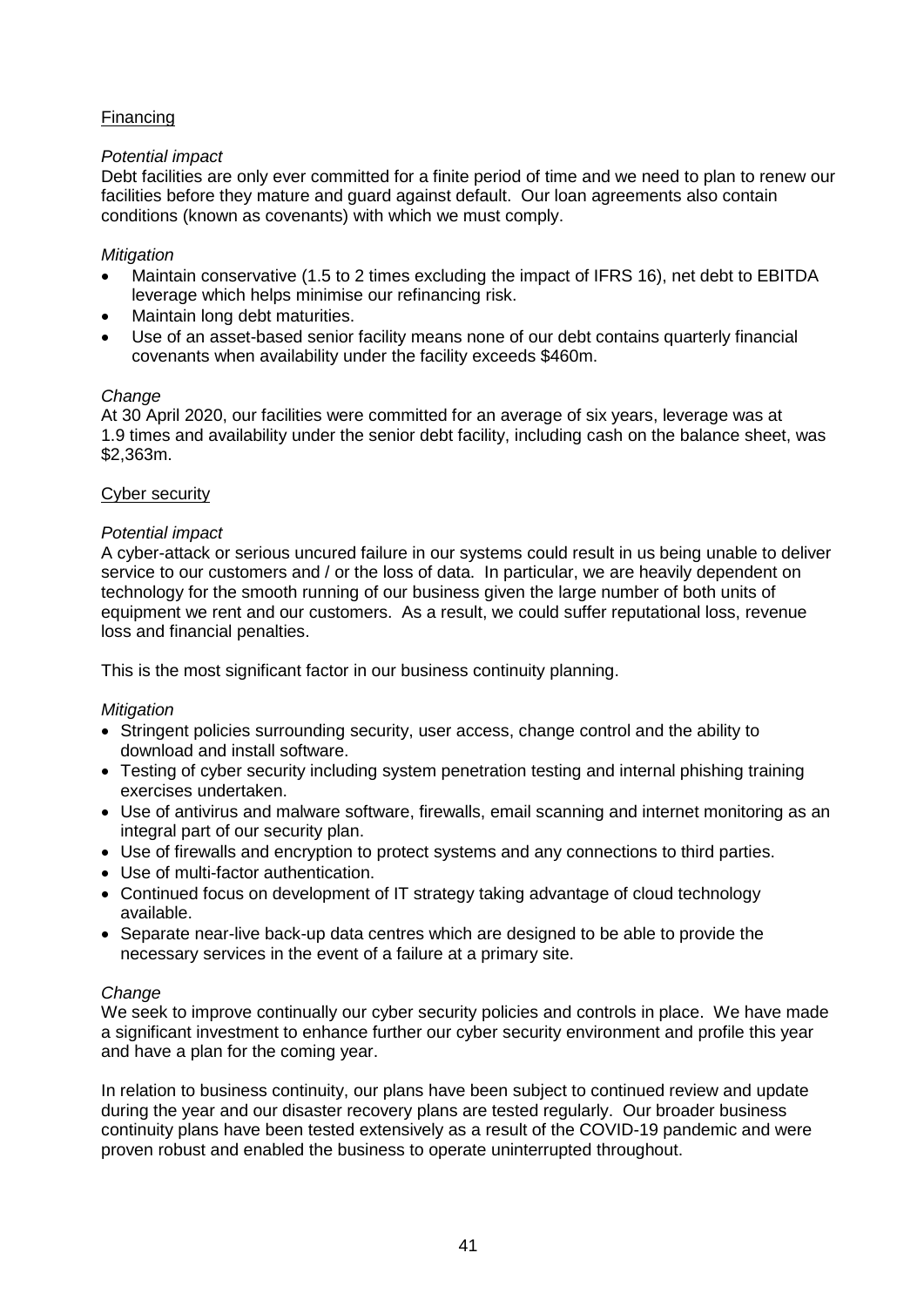## Health and safety

## *Potential impact*

We need to comply with laws and regulations governing occupational health and safety matters. Furthermore, accidents could happen which might result in injury to an individual, claims against the Group and damage to our reputation.

## *Mitigation*

- Maintain appropriate health and safety policies and procedures regarding the need to comply with laws and regulations and to reasonably guard our employees against the risk of injury.
- Induction and training programmes reinforce health and safety policies.
- Programmes to support our customers exercising their responsibility to their own workforces when using our equipment.
- Maintain appropriate insurance coverage.

## *Change*

The health and safety of our team members is our priority. We have introduced a new safety framework in North America under the banner 'Engage for Life' and this will be extended to the UK during 2020/21.

Introduced additional measures to protect our team members, customers and communities as a result of the impact of COVID-19 including:

- restricted travel and meetings;
- remote working where possible;
- reinforced health protection protocols and implemented social distancing;
- provided touchless signature at the point of equipment pick-up or delivery;
- implemented curbside pick-up and drop-off.

In terms of reportable incidents, the RIDDOR reportable rate was 0.30 (2019: 0.34) in Sunbelt US, 0.34 (2019: 0.28) in Sunbelt Canada and 0.19 (2019: 0.22) in Sunbelt UK.

## People

## *Potential impact*

Retaining and attracting good people is key to delivering superior performance and customer service. Excessive staff turnover is likely to impact on our ability to maintain the appropriate quality of service to our customers and would ultimately impact our financial performance adversely. At a leadership level, succession planning is required to ensure the Group can continue to inspire the right culture, leadership and behaviours and meet its strategic objectives.

## *Mitigation*

- Provide well-structured and competitive reward and benefit packages that ensure our ability to attract and retain the employees we need.
- Ensure that our staff have the right working environment and equipment to enable them to do the best job possible and maximise their satisfaction at work.
- Invest in training and career development opportunities for our people to support them in their careers.
- Ensure succession plans are in place and reviewed regularly which meet the ongoing needs of the Group.

# *Change*

Our compensation and incentive programmes have continued to evolve to reflect market conditions and the economic environment.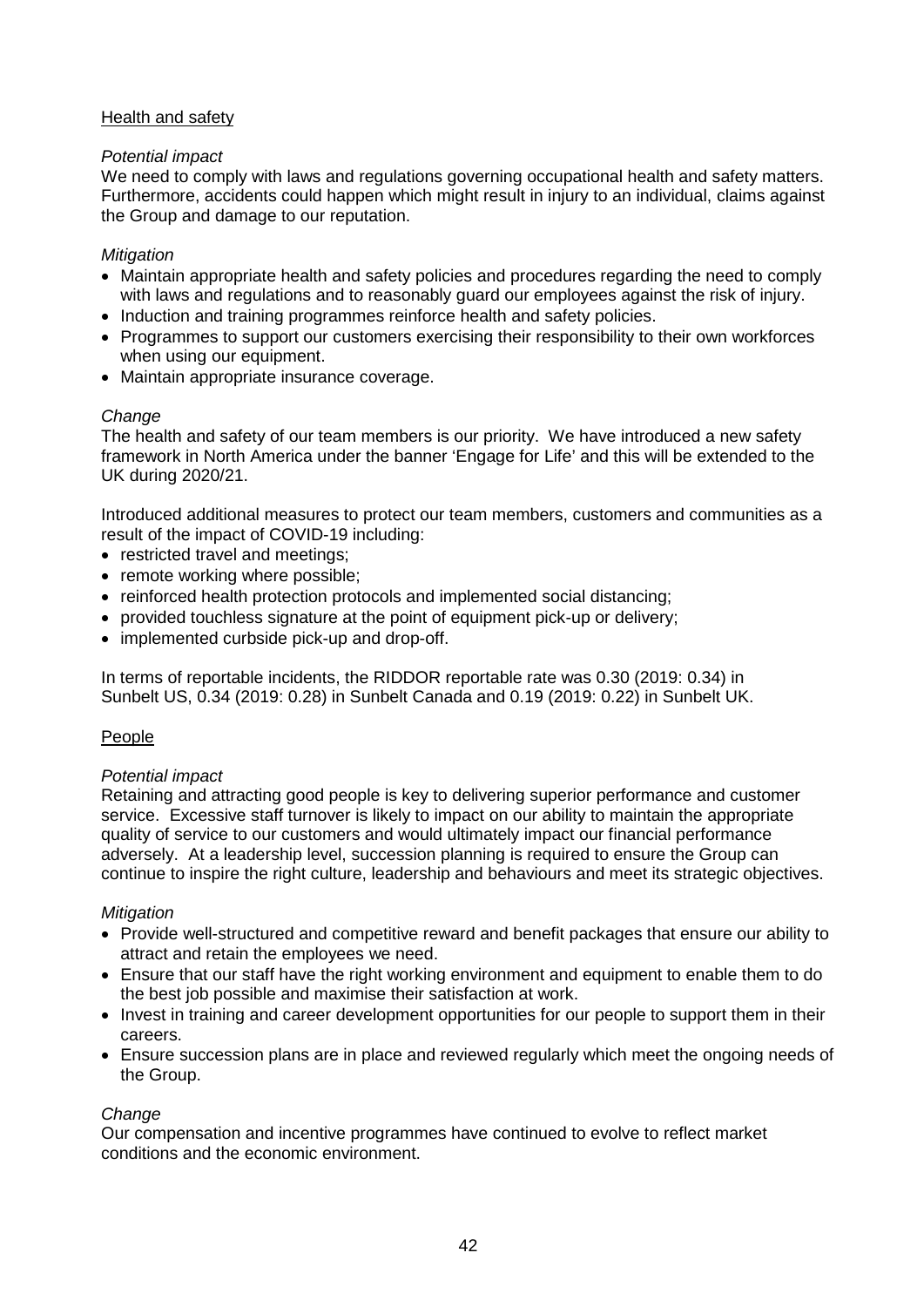Employee turnover is most significant in the first 12-24 months of employment and so we have developed programmes to enhance both the recruitment and induction process.

We continue to invest in training and career development with over 350 courses offered across both businesses.

### **Environmental**

#### *Potential impact*

We need to comply with environmental laws. These laws regulate such issues as wastewater, stormwater, solid and hazardous wastes and materials, and air quality. Breaches potentially create hazards to our employees, damage to our reputation and expose the Group to, amongst other things, the cost of investigating and remediating contamination and also fines and penalties for non-compliance.

#### *Mitigation*

- Policies and procedures in place at all our stores regarding the need to adhere to local laws and regulations.
- Procurement policies reflect the need for the latest available emissions management and fuel efficiency tools in our fleet.
- Monitoring and reporting of carbon emissions.

#### *Change*

We continue to seek to reduce the environmental impact of our business and invest in technology to reduce the environmental impact on our customers' businesses.

We are reviewing our ESG positioning and enhancing and formalising our strategy for the future.

In 2019/20 our carbon emission intensity ratio reduced to 20.3 (2019: 21.2) in the US, 12.5 (2019: 12.8) in Canada and 9.0 (2019: 9.4) in the UK.

#### Laws and regulations

#### *Potential impact*

Failure to comply with the frequently changing regulatory environment could result in reputational damage or financial penalty.

#### *Mitigation*

- Maintaining a legal function to oversee management of these risks and to achieve compliance with relevant legislation.
- Group-wide ethics policy and whistle-blowing arrangements.
- Evolving policies and practices to take account of changes in legal obligations.
- Training and induction programmes ensure our staff receive appropriate training and briefing on the relevant policies.

#### *Change*

We monitor regulatory and legislative changes to ensure our policies and practices reflect them and we comply with relevant legislation.

Our whistle-blowing arrangements are well established and the Company Secretary reports matters arising to the Audit Committee and the Board during the course of the year.

During the year over 2,100 people in Sunbelt US, 120 people in Canada and 365 people in Sunbelt UK underwent induction training and additional training programmes were undertaken in safety.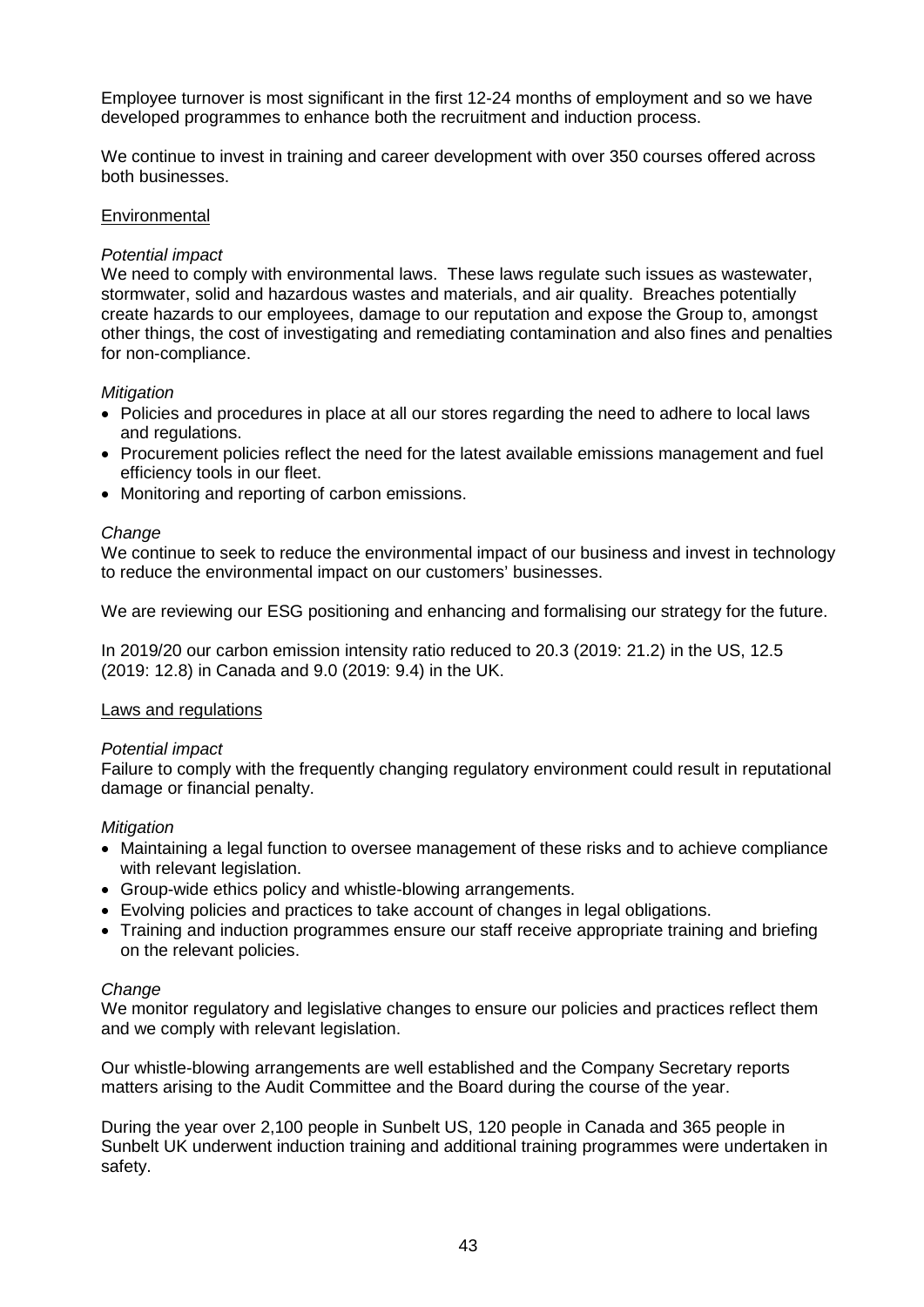# **OPERATING STATISTICS**

|                  | Number of rental stores |      | Staff numbers |        |
|------------------|-------------------------|------|---------------|--------|
|                  | 2020                    | 2019 | 2020          | 2019   |
| Sunbelt US       | 837                     | 773  | 14,048        | 13,015 |
| Sunbelt UK       | 193                     | 196  | 3,712         | 3,789  |
| Sunbelt Canada   | 75                      | 67   | 1,506         | 984    |
| Corporate office |                         |      | 18            | 15     |
| Group            | <u> 105</u>             | .036 | 19.284        | 803.'  |

Sunbelt US's rental store number includes no Sunbelt at Lowes stores at 30 April 2020 (2019: 19).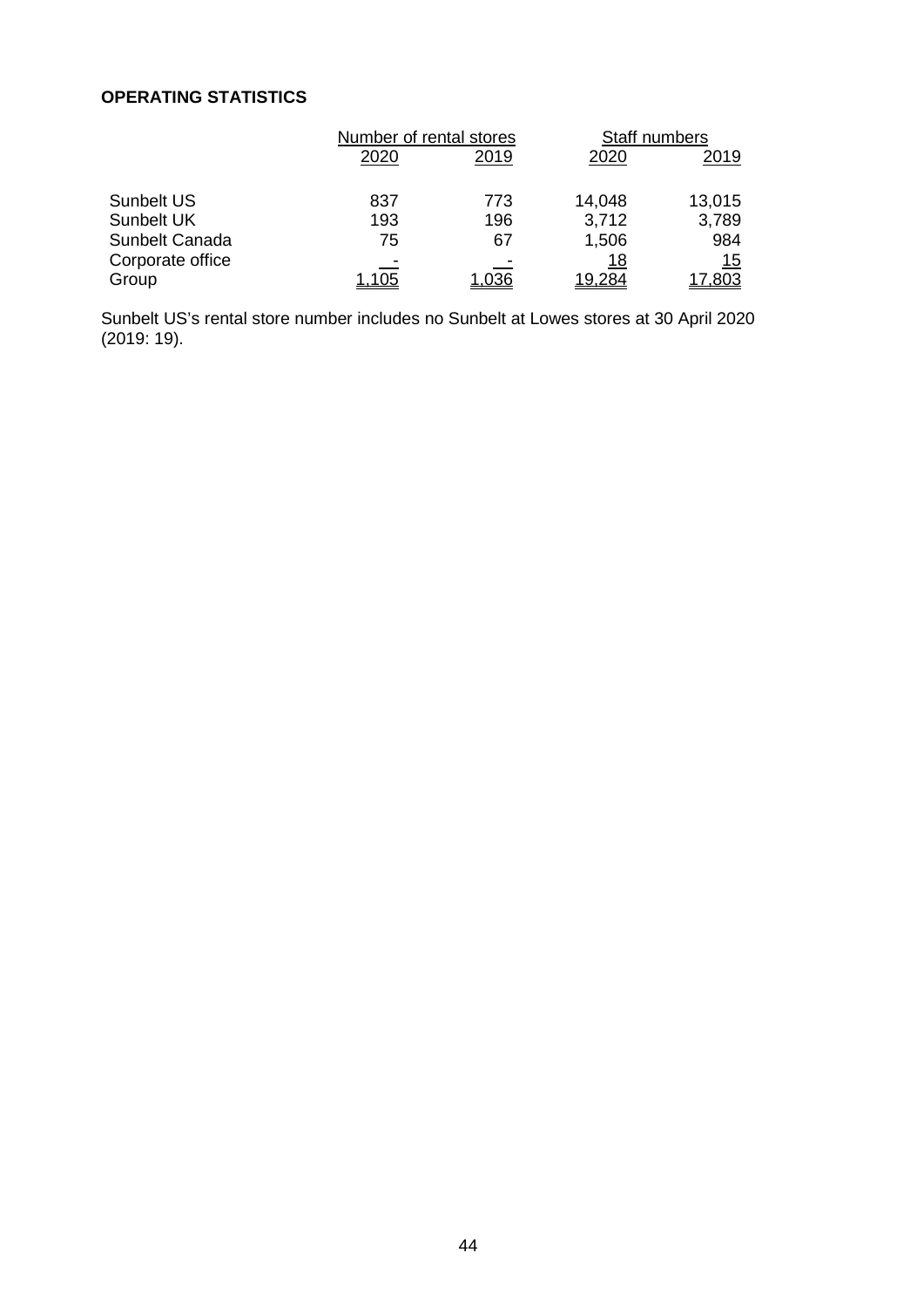# **GLOSSARY OF TERMS**

The glossary of terms below sets out definitions of terms used throughout this announcement. Included are a number of alternative performance measures ('APMs') which the directors have adopted in order to provide additional useful information on the underlying trends, performance and position of the Group. The directors use these measures, which are common across the industry, for planning and reporting purposes. These measures are also used in discussions with the investment analyst community and credit rating agencies. Where relevant, the APMs exclude the impact of IFRS 16 to aid comparability with prior year metrics. The APMs are not defined by IFRS and therefore may not be directly comparable with other companies' APMs and should not be considered superior to or a substitute for IFRS measures.

| <b>Term</b>                    | <b>Closest</b>  | <b>Definition and purpose</b>                                                                                                                                                                                                                                                                                                                                                       |                |                       |                |  |
|--------------------------------|-----------------|-------------------------------------------------------------------------------------------------------------------------------------------------------------------------------------------------------------------------------------------------------------------------------------------------------------------------------------------------------------------------------------|----------------|-----------------------|----------------|--|
|                                | equivalent      |                                                                                                                                                                                                                                                                                                                                                                                     |                |                       |                |  |
|                                | statutory       |                                                                                                                                                                                                                                                                                                                                                                                     |                |                       |                |  |
| Constant<br>currency<br>growth | measure<br>None | Calculated by applying the current period exchange rate to the comparative period result.<br>The relevant foreign currency exchange rates are provided within Note 2, Accounting<br>policies, to the financial statements. This measure is used as a means of eliminating the<br>effects of foreign exchange rate movements on the period-on-period changes in reported<br>results. |                |                       |                |  |
|                                |                 |                                                                                                                                                                                                                                                                                                                                                                                     | 2020<br>£m     | 2019<br>£m            | ℅              |  |
|                                |                 | <b>Rental revenue</b><br>As reported<br>Retranslation effect<br>At constant currency                                                                                                                                                                                                                                                                                                | 4,606<br>4,606 | 4,138<br>110<br>4,248 | 11%<br>8%      |  |
|                                |                 |                                                                                                                                                                                                                                                                                                                                                                                     |                |                       |                |  |
|                                |                 | Underlying profit before tax<br>As reported<br>Impact of IFRS 16                                                                                                                                                                                                                                                                                                                    | 1,061<br>30    | 1,110                 | $-4%$          |  |
|                                |                 | <b>Retranslation effect</b>                                                                                                                                                                                                                                                                                                                                                         |                | 32                    |                |  |
|                                |                 | At constant currency                                                                                                                                                                                                                                                                                                                                                                | 1,091          | 1,142                 | -4%            |  |
| Drop<br>through                | None            | Calculated as the incremental rental revenue which converts into EBITDA (excluding<br>gains from sale of new equipment, merchandise and consumables and from sale of used<br>equipment). In the current year, the impact of IFRS 16 has been excluded so as not to<br>distort this metric.                                                                                          |                |                       |                |  |
|                                |                 |                                                                                                                                                                                                                                                                                                                                                                                     |                | 2020                  | 2019           |  |
|                                |                 | Sunbelt US (\$m)<br>Rental revenue<br>EBITDA exc. gains and impact of IFRS 16<br>Drop through                                                                                                                                                                                                                                                                                       |                | 5,046<br>2,505<br>35% | 4,637<br>2,362 |  |
|                                |                 | This measure is utilised by the Group to demonstrate the incremental profitability<br>generated by the Group as a result of growth in the year.                                                                                                                                                                                                                                     |                |                       |                |  |
| Leverage                       | None            | Leverage calculated at constant exchange rates uses the current period exchange rate<br>and is determined as net debt divided by underlying EBITDA.                                                                                                                                                                                                                                 |                |                       |                |  |
|                                |                 |                                                                                                                                                                                                                                                                                                                                                                                     |                | 2020<br>£m            | 2019<br>£m     |  |
|                                |                 |                                                                                                                                                                                                                                                                                                                                                                                     | Inc. IFRS 16   | Exc. IFRS 16          |                |  |
|                                |                 | Net debt (at constant currency)                                                                                                                                                                                                                                                                                                                                                     | 5,363          | 4,256                 | 3,850          |  |
|                                |                 | EBITDA (at constant currency)                                                                                                                                                                                                                                                                                                                                                       | 2,380          | 2,280                 | 2,170          |  |
|                                |                 | Leverage                                                                                                                                                                                                                                                                                                                                                                            | 2.3            | 1.9                   | 1.8            |  |
|                                |                 | This measure is used to provide an indication of the strength of the Group's balance<br>sheet and is widely used by investors and credit rating agencies. It also forms part of the<br>remuneration targets of the Group and has been identified as one of the Group's key<br>performance indicators.                                                                               |                |                       |                |  |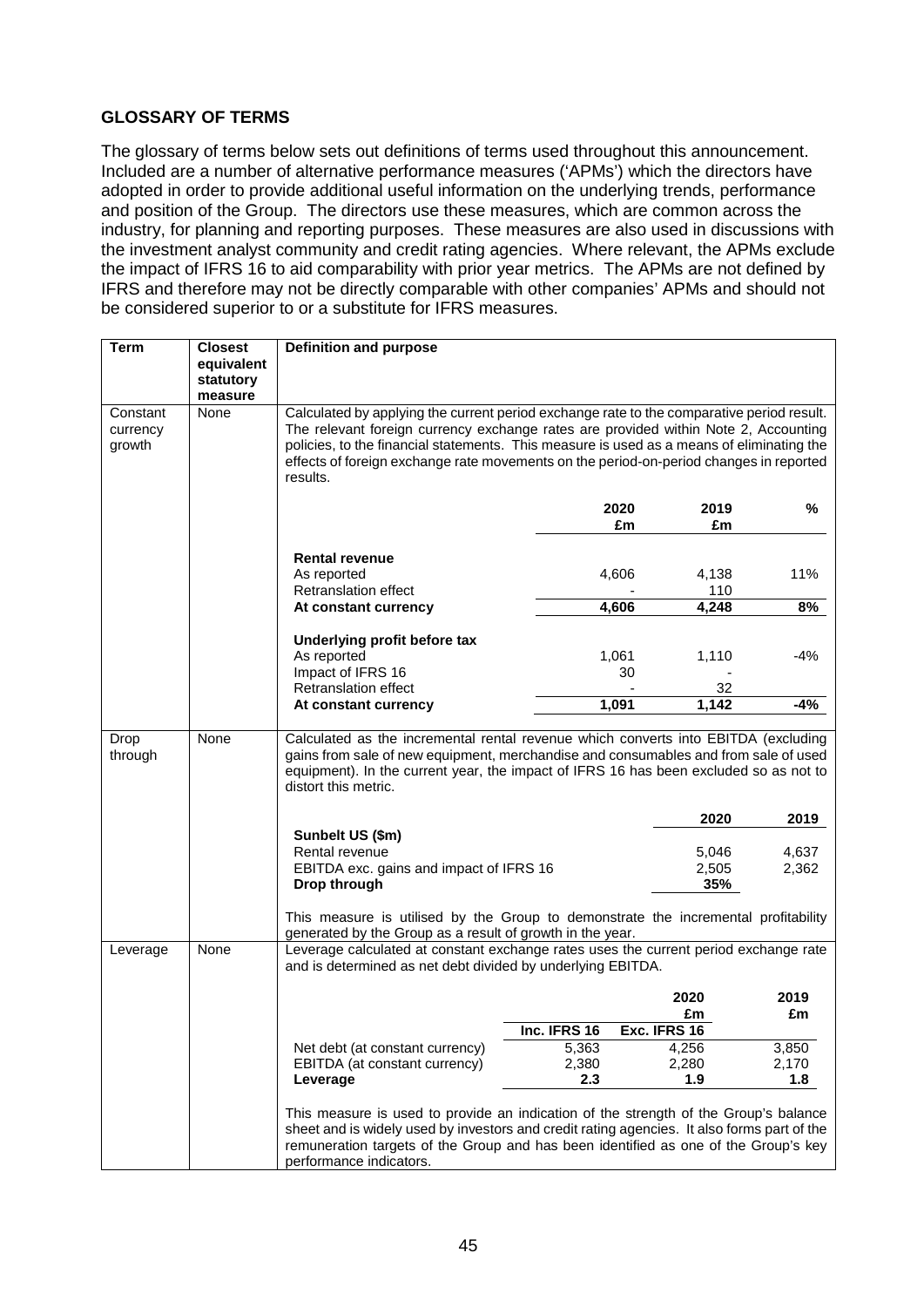| <b>Term</b>                        | <b>Closest</b><br>equivalent<br>statutory<br>measure | Definition and purpose                                                                                                                                                                                                                                                                                                                                                                                                                                                                                                                                                                                      |       |        |     |  |  |
|------------------------------------|------------------------------------------------------|-------------------------------------------------------------------------------------------------------------------------------------------------------------------------------------------------------------------------------------------------------------------------------------------------------------------------------------------------------------------------------------------------------------------------------------------------------------------------------------------------------------------------------------------------------------------------------------------------------------|-------|--------|-----|--|--|
| Return on<br>Investment<br>('Rol') | None                                                 | Last 12-month ('LTM') underlying operating profit divided by the last 12-month average<br>of the sum of net tangible and intangible fixed assets, plus net working capital but<br>excluding net debt and tax. In the current year, the impact of IFRS 16 has been excluded<br>so as not to distort this metrics. Rol is used by management to help inform capital<br>allocation decisions within the business and has been identified as one of the Group's<br>key performance indicators. It also forms part of the remuneration targets of the Group.<br>A reconciliation of Group RoI is provided below: |       |        |     |  |  |
|                                    |                                                      |                                                                                                                                                                                                                                                                                                                                                                                                                                                                                                                                                                                                             | 2020  | 2019   |     |  |  |
|                                    |                                                      | Underlying operating profit (£m)                                                                                                                                                                                                                                                                                                                                                                                                                                                                                                                                                                            | 1,270 | 1,264  |     |  |  |
|                                    |                                                      | Average net assets (£m)                                                                                                                                                                                                                                                                                                                                                                                                                                                                                                                                                                                     | 8,347 | 7,117  |     |  |  |
|                                    |                                                      | Return on investment (%)                                                                                                                                                                                                                                                                                                                                                                                                                                                                                                                                                                                    | 15%   | 18%    |     |  |  |
|                                    |                                                      | Rol for the businesses is calculated in the same way, but excludes goodwill and<br>intangible assets:                                                                                                                                                                                                                                                                                                                                                                                                                                                                                                       |       |        |     |  |  |
|                                    |                                                      |                                                                                                                                                                                                                                                                                                                                                                                                                                                                                                                                                                                                             | US    | Canada | UK  |  |  |
|                                    |                                                      | Underlying operating profit<br>Average net assets, excluding                                                                                                                                                                                                                                                                                                                                                                                                                                                                                                                                                | 1,544 | 53     | 36  |  |  |
|                                    |                                                      | goodwill and intangibles                                                                                                                                                                                                                                                                                                                                                                                                                                                                                                                                                                                    | 7,406 | 583    | 649 |  |  |
|                                    |                                                      | Return on investment                                                                                                                                                                                                                                                                                                                                                                                                                                                                                                                                                                                        | 21%   | 9%     | 5%  |  |  |
|                                    |                                                      |                                                                                                                                                                                                                                                                                                                                                                                                                                                                                                                                                                                                             |       |        |     |  |  |

Other terms used within this announcement include:

- **Availability:** represents the headroom on a given date under the terms of our \$4.6bn asset-backed senior bank facility, taking account of current borrowings.
- **Capital expenditure:** represents additions to rental equipment and other tangible assets (excluding assets acquired through a business combination).
- **Cash conversion ratio:** represents cash flow from operations before exceptional items and changes in rental equipment as a percentage of underlying EBITDA. Details are provided within the Review of Fourth Quarter, Balance Sheet and Cash Flow section.
- **Dollar utilisation:** dollar utilisation is trailing 12-month rental revenue divided by average fleet size at original (or 'first') cost measured over a 12-month period. Details are shown within the Review of Fourth Quarter, Balance Sheet and Cash Flow section.
- **EBITDA and EBITDA margin:** EBITDA is earnings before interest, tax, depreciation and amortisation. A reconciliation of EBITDA to profit before tax is shown on the income statement. EBITDA margin is calculated as EBITDA before exceptional items divided by revenue. Progression in EBITDA margin is an important indicator of the Group's performance and this has been identified as one of the Group's key performance indicators.
- **Exceptional items:** those items of income or expense which the directors believe should be disclosed separately by virtue of their significant size or nature to enable a better understanding of the Group's financial performance. Excluding these items provides readers with helpful additional information on the performance of the business across periods and against peer companies. It is also consistent with how business performance is reported to the Board and the remuneration targets set by the Company. Details are provided in Note 5.
- **Fleet age:** net book value weighted age of serialised rental assets. Serialised rental assets constitute the substantial majority of our fleet.
- **Fleet on rent:** quantity measured at original cost of our rental fleet on rent. Fleet on rent has been identified as one of the Group's key performance indicators.
- **Free cash flow:** cash generated from operating activities less non-rental net property, plant and equipment expenditure. Non-rental net property, plant and equipment expenditure comprises payments for non-rental capital expenditure less disposal proceeds received in relation to non-rental asset disposals. This measure shows the cash retained by the Group prior to discretionary expenditure on acquisitions and returns to shareholders. A reconciliation of free cash flow is shown in the Review of Fourth Quarter, Balance Sheet and Cash Flow section.